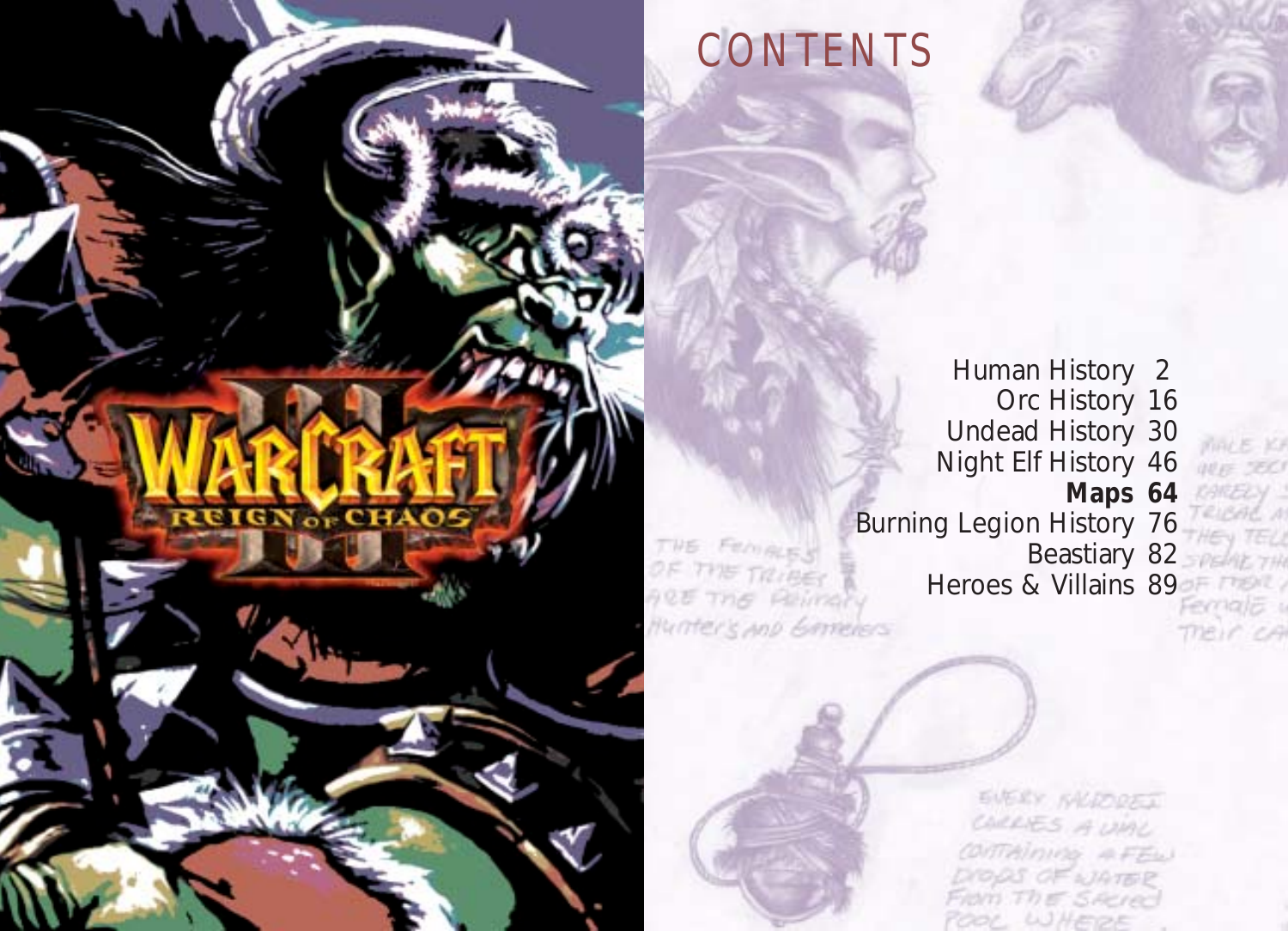



## Humans: the Alliance of LordaeronHaman History (since the end of the second war)

### **Aftermath of the Second War**

The devastating Second War against the orcish horde left the Alliance of Lordaeron in a state of shock and disarray. The bloodthirsty orcs, led by the mighty warchief, Orgrim Doomhammer, not only smashed their way through the dwarf-held lands of Khaz Modan, but had razed many of Lordaeron's central provinces as well. The unrelenting orcs even succeeded in ravaging the elves' remote kingdom of Quel'Thalas before their rampage was finally stopped. The Alliance armies led by Sir Anduin Lothar, Uther the Lightbringer, and Admiral Daelin Proudmoore pushed the orcs south into the shattered land of Azeroth – the first kingdom to fall before the orcs' ruthless onslaught.

The Alliance forces under Sir Lothar managed to push Doomhammer's clans out of Lordaeron and back into the orc-controlled lands of Azeroth. Lothar's forces surrounded the orcs' volcanic citadel of Blackrock Spire and laid siege to their defenses. In a last-ditch effort, Doomhammer and his lieutenants staged a daring charge from the Spire and clashed with Lothar's paladins in the center of the Burning Steppes. Doomhammer and Lothar squared off in a titanic battle that left both mighty combatants battered and drained. Though Doomhammer narrowly succeeded in vanquishing Lothar, the great hero's death did not have the effect the warchief had hoped for.

Turalyon, Lothar's most trusted lieutenant, took up Lothar's bloodstained shield and rallied his grief-stricken brethren for a vicious counterattack. Under the ragged standards of both Lordaeron and Azeroth, Turalyon's troops slaughtered the bulk of Doomhammer's remaining forces in a glorious, but terrible rout. There was nothing left for the ragged, scattered orc survivors but to flee to the last standing bastion of orcish power – the dark portal.

Turalyon and his warriors chased the remaining orcs through the festering Swamp of Sorrows and into the corrupted Blasted Lands where the dark portal stood. There, at the foot of the colossal portal, the broken horde and the rugged Alliance clashed in what would be the last, bloodiest battle of the Second War. Outnumbered and driven mad by the curse of their bloodlust, the orcs inevitably fell before the wrath of the Alliance. Doomhammer was taken prisoner and escorted to Lordaeron while his broken clans were rounded up and hauled north - back to Lordaeron.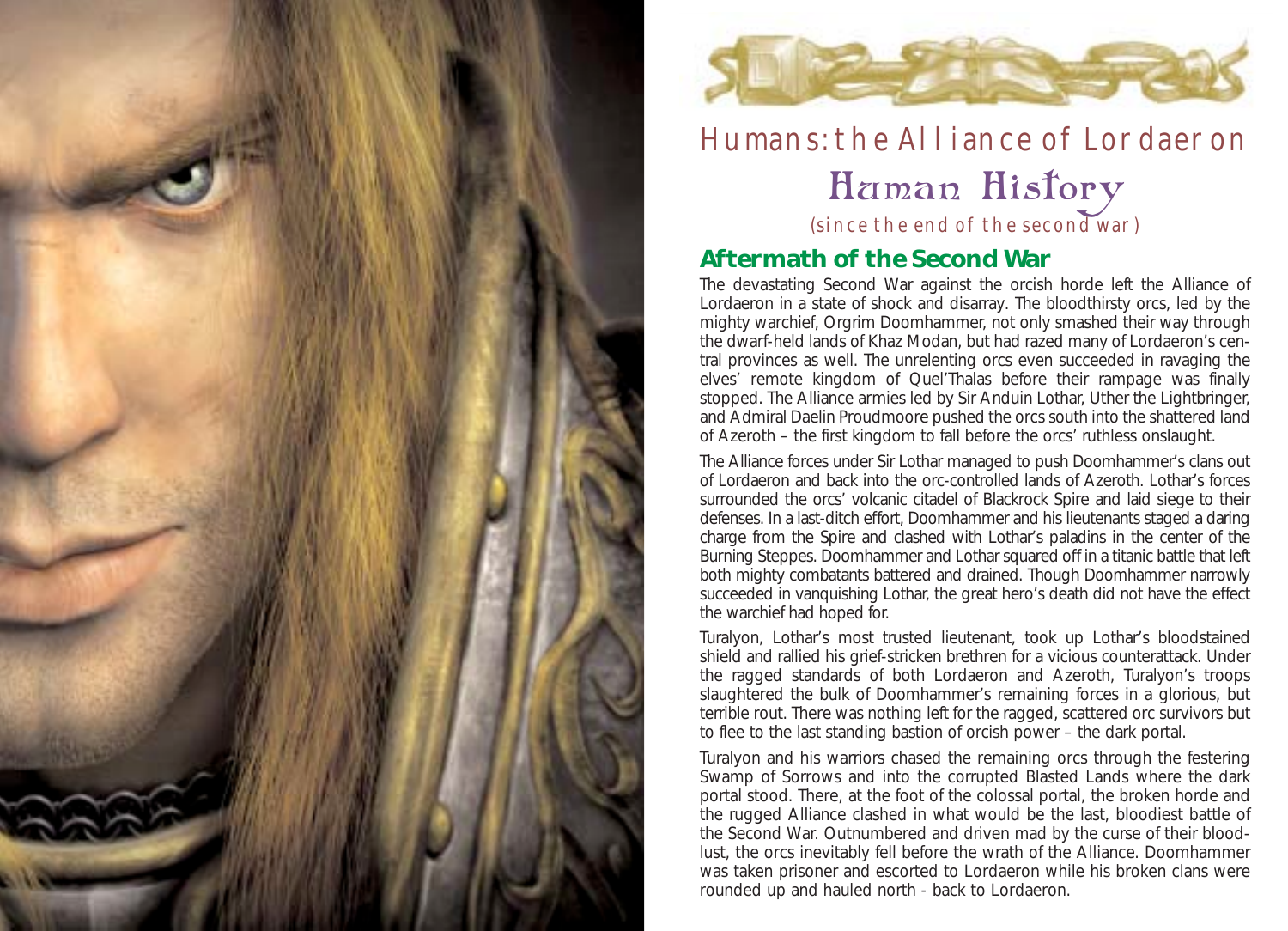### **Beyond the Dark Portal**

Only a few months after Nethergarde's completion, the energies of the dark portal coalesced and opened up a new gateway to Draenor. The remaining orc clans, under the leadership of the elder shaman, Ner'zhul, charged forth into Azeroth once again. Intent on stealing a number of magical artifacts that would increase Ner'zhul's power, the orcs planned to open up new portals in Draenor that would allow them to escape their doomed red world forever.

Convinced that Ner'zhul was planning a new offensive against the Alliance, King Terenas of Lordaeron sent his armies into Draenor to end the orcish threat once and for all. Led by Khadgar and General Turalyon, the Alliance forces clashed with the orcs across the burning landscape. Even with the aid of the elven Ranger Alleria, the dwarf Kurdran and the veteran soldier Danath, Khadgar was unable to prevent Ner'zhul from opening his portals to other worlds.

The tremendous magical storms caused by the portals' converging energies began to tear the ravaged world apart. Ner'zhul, followed only by his most trusted servants, managed to escape through one of the portals as Khadgar fought desperately to return his comrades to Azeroth. Realizing that they would be trapped on the dying world, Khadgar and his companions selflessly decided to destroy the dark portal so that Azeroth would not be harmed by Draenor's violent destruction. By all accounts, the heroes were successful in destroying the portal and saving Azeroth – but whether or not they escaped the death throes of Draenor remains to be seen.

### **The Battle of Grim Batol**

4

After the destruction of the second dark portal, the Alliance succeeded in rounding up most of the renegade orc clans still left in Azeroth. The orc internment camps, built shortly after the Second War, were filled to capacity and guarded around the clock. Though the newly arrived Warsong clan had so far escaped the Alliance's wrath, there was only one group – the Dragonmaw clan – that was large enough and strong enough to upset the delicate peace that had settled over Lordaeron.

The Dragonmaw clan, led by the insidious warlock, Nekros, had conquered and held a great portion of northern Khaz Modan using dragons and small units of foot soldiers. Nekros maintained his hold over the Dragonqueen, Alexstrasza, and her red dragonflight by use of a powerful artifact known as the Demon Soul. Based in the ancient dwarven stronghold of Grim Batol, Nekros built up a sizeable army and planned to reunite the failing horde. But, despite the warlock's power, the intervention of the reckless mage, Rhonin, threw Nekros' plans awry. Rhonin and his companions, aided by



dwarven resistance fighters, succeeded in destroying the Demon Soul and freeing Alexstrasza from the orcs' control. The vengeful red dragons incinerated the Dragonmaw clan and effectively put an end to the last bastion of orcish power in the world.

With the death of Nekros, the last of the orcish warlocks – the orcs left to wallow in the crowded internment camps – slipped into a crippling lethargy. Stripped of their will to fight or even die, the orcs lost all sense of themselves as warriors – and the last traces of the proud culture that had birthed them.

### **The Alliance Splinters**

In the years following the horde's defeat, the leaders of the various Alliance nations began to bicker and argue over territorial holdings and decreasing political influence. King Terenas of Lordaeron, the patron of the Alliance, began to suspect that the fragile pact they had forged during their darkest hour would not stand for long. Terenas had convinced the Alliance leaders to lend money and laborers to help rebuild the city of Stormwind that was destroyed during the orcish occupation of Azeroth. Those taxes, coupled with the high expense of maintaining and operating the numerous orc internment camps, led many leaders – Genn Greymane of Gilneas in particular - to believe that their kingdoms would be better off seceding from the Alliance.

To make matters worse, the brusque high elves of Silvermoon rescinded their allegiance to the Alliance, stating that the humans' poor leadership led to the burning of their forests during the Second War. Though Terenas tactfully reminded the elves that nothing of Quel'Thalas would have remained if not for the hundreds of valiant humans who'd given their lives to defend it, the elves stubbornly decided to go their own way. In the wake of the elves' departure, Gilneas and Stromgarde pulled stake and seceded as well.

Though the Alliance was falling apart, King Terenas still had allies that he could count on. Both Admiral Proudmoore of Kul Tiras and the young King, Varian Wrynn of Azeroth, remained committed to the Alliance. Also, the wizards of the Kirin Tor, led by the Archmage Antonidas, pledged Dalaran's steadfast support to Terenas' rule. Most pleasingly, perhaps, was the pledge of the mighty dwarven King, Magni Bronzebeard, who vowed that the dwarves of Ironforge would forever owe a debt of honor to the Alliance for liberating Khaz Modan from the horde's control.

### **A New Generation**

Years passed as tensions abated and a lasting peace settled over Lordaeron. King Terenas and the Archbishop Alonsus Faol worked ceaselessly to rebuild the kingdom and bring aid to the remaining nations of the Alliance. The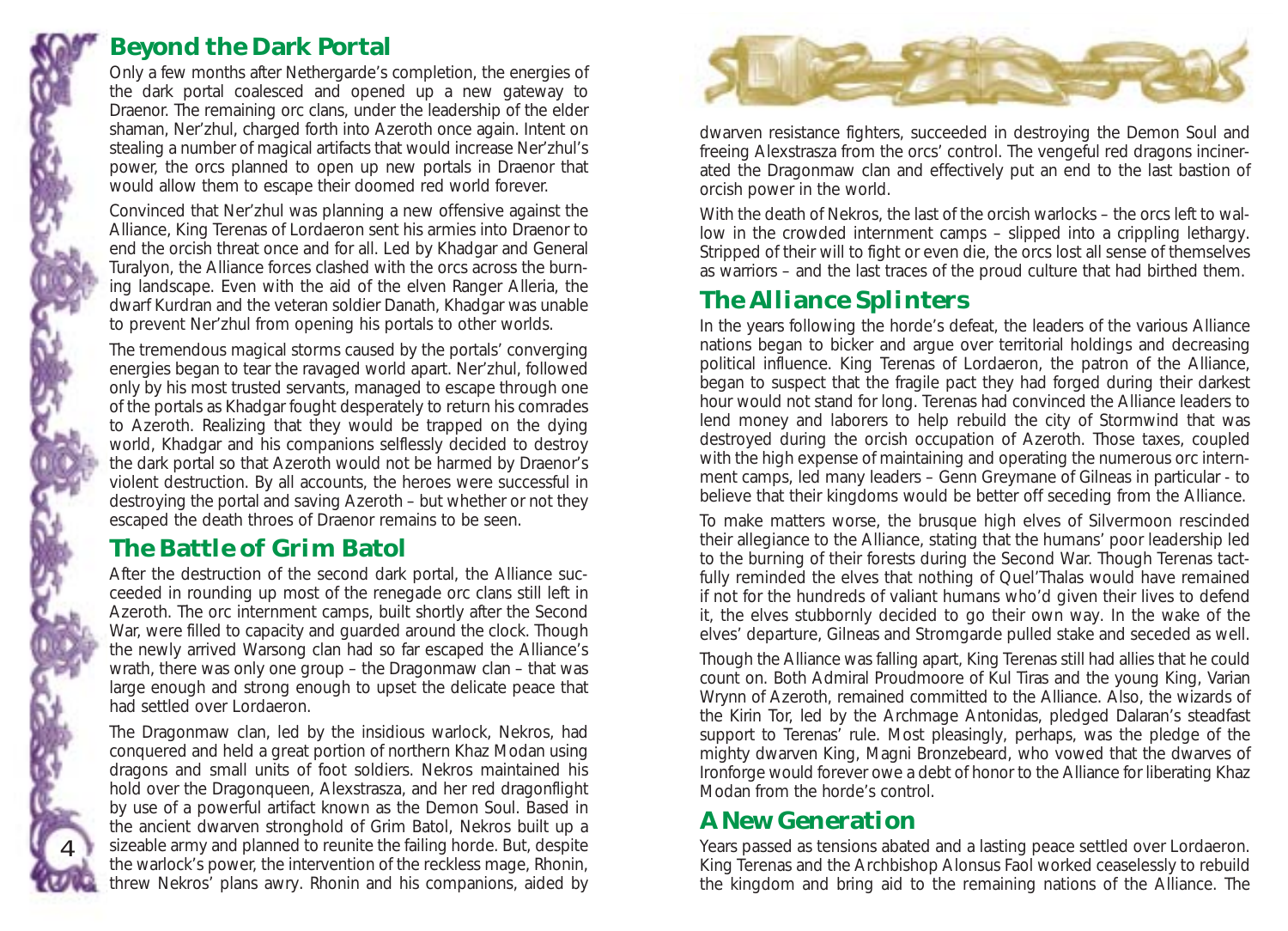southern kingdom of Azeroth grew prosperous again and reestablished itself as a military power under King Wrynn's visionary leadership. Uther the Lightbringer, the supreme commander of the Paladin Order, kept the peace in Lordaeron by settling civil disputes and quelling demi-human uprisings throughout the realm. Admiral Proudmoore, whose mighty fleets patrolled the trade lanes hunting pirates and marauders, maintained order on the high seas. But it was the exploits of a newer generation of heroes that captured the imagination of the populace.

King Terenas' only son, Arthas, had grown into a strong, confident young man. The young Prince was trained as a warrior by Muradin Bronzebeard – brother to King Magni of Ironforge – and despite his youth, was considered to be one of the finest swordsmen in Lordaeron. At the tender age of nineteen Arthas was inducted into the Order of the Silver Hand under the command of Lord Uther. The kindly Uther, who had been like a brother to King Terenas for years, considered the Prince more of a favored nephew than a pupil. Though headstrong and somewhat arrogant, none could dispute Arthas' bravery and tenacity. When the troll warbands of Zul'Aman began raiding the settlements along the Quel'Thalassian border, Arthas was quick to hunt down the savages and put an end to their rampage.

Yet despite his heroics, the citizenry of Lordaeron obsessed over the young Prince's personal life. Rumors of a budding romance between Arthas and Lady Jaina Proudmoore had surfaced and set the kingdom ablaze. Jaina was the youngest daughter of Admiral Proudmoore, a childhood friend of Arthas. However, the beautiful, yet shy young woman was also the star pupil of the Kirin Tor – the Wizard Council of Dalaran. Tutored by the revered Archmage, Antonidas, Jaina was heralded as a prodigy and excelled at magical research and investigation. Despite the rigors of their duties, Arthas and Jaina managed to maintain a close relationship. Given King Terenas' age and deteriorating health, the citizenry was pleased to see that their beloved Prince would marry and carry on the royal bloodline.

Embarrassed by the public attention, Arthas and Jaina kept their affair as private as possible. But Jaina, committed to her studies in Dalaran, knew that their romance could not last. She had studied the ways of magic her whole life and knew that her true calling was the pursuit of knowledge – not the trappings of the throne room. Much to the frustration of Lordaeron's citizenry, the two lovers reluctantly parted ways and refocused themselves on their duties. 6



#### **The Shadows Return**

After nearly thirteen years of peace, the rumors of war began to circulate once again. The King's agents reported that a young, upstart warchief had arisen and rallied the few remaining orc clans into an elite fighting force. The young warchief was intent on tearing down the internment camps and freeing his people from their bondage. The "new horde" as it was dubbed, had brazenly attacked the northern city of Stratholme in an attempt to rescue one of its captured warriors. The horde even destroyed Durnholde – the fortress that oversaw the security of the internment camps – and murdered the officers who ran it. King Terenas sent Uther and his paladins to quell the warchief's uprising, but the crafty orcs could never be found. The young warchief proved to be something of a tactical genius – and evaded Uther's best efforts to corral his hit and run attacks.

Amidst the strain of the new orc uprising, King Terenas was disturbed to hear ill news on another front. Rumor held that a number of supposed "death cults" had formed in the northern provinces. The cults attracted the disenfranchised and disheartened citizens of Lordaeron, offering them "eternal life" on earth as an alternative to servitude to the King. After many years of peace and quiet, King Terenas knew that troubles were only just beginning for his land. He took some comfort in the fact that Lordaeron had endured every trial that had ever come its way – and that its defenders, both new and old, would see it safely through to a new dawn…

## Human Hero Units

#### **Paladin**

The Archbishop, Alonsus Faol, prior to the Second War, founded the Order of the Knights of the Silver Hand. The holy knights, or paladins, as they are commonly called, led the battle against the evil orcs and helped to save the lands of Lordaeron from ruin. Though it has been nearly fifteen years since the end of the Second War, the paladins still work selflessly to protect humanity from the gnawing jaws of evil. Empowered by the Light, these mighty warriors brandish both their warhammers and holy fire in the battle against all who would trample the meek and innocent.

#### HOLY LIGHT

By channeling the positive energies of the Light, paladins can form a wave of healing energy to mend their comrades' wounds. This holy energy is also capable of causing damage to the undead and their dark masters.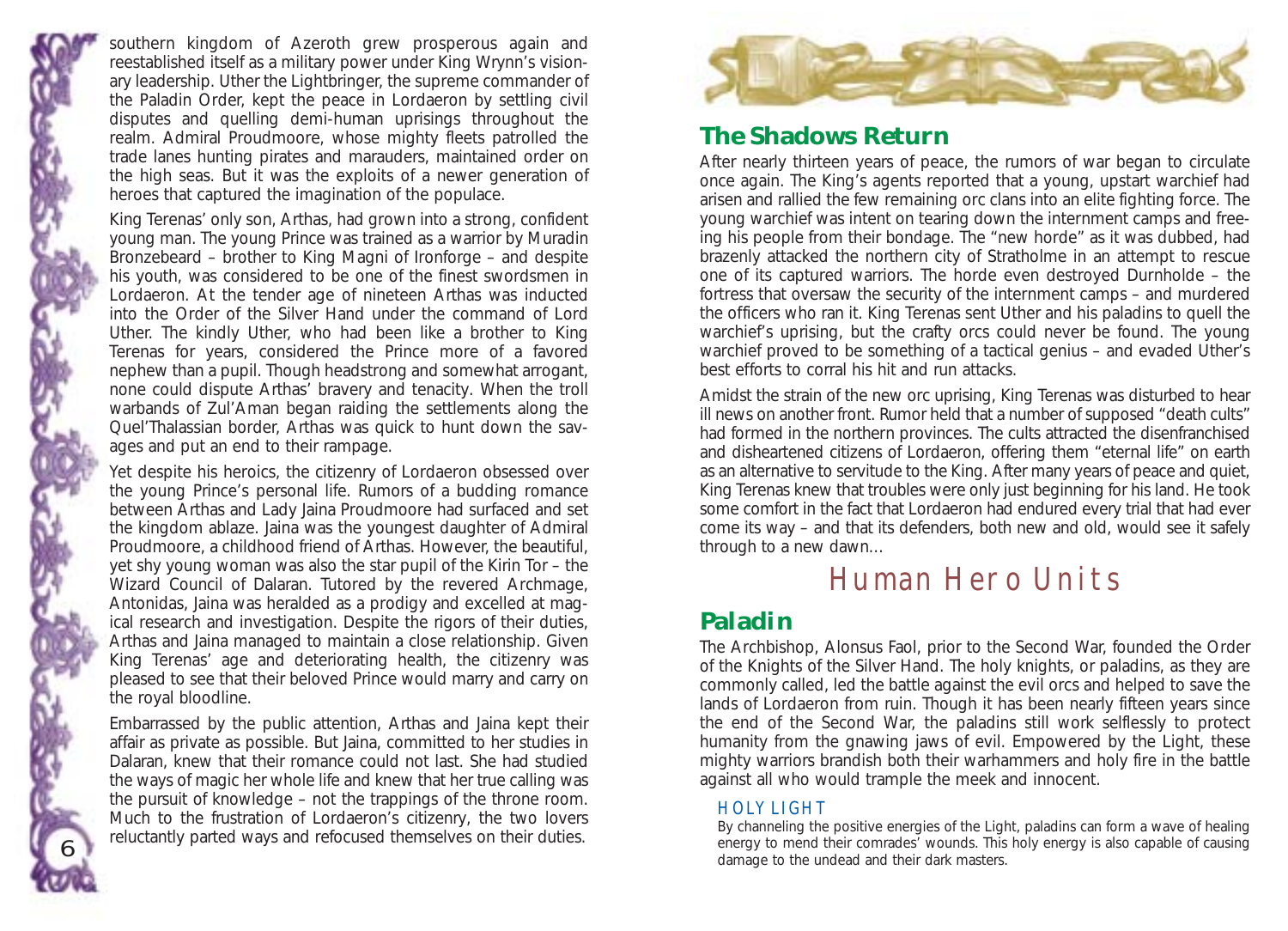#### DIVINE SHIELD

Empowered by the Light, paladins can surround themselves with an impenetrable barrier of positive energy. While they are encased in it, physical and magical attacks cannot do them any harm.

#### DEVOTION AURA

The mere presence of a powerful paladin can instill great courage and inner strength in those around them. This powerful, spiritual surge actually increases the defensive capabilities of those gathered near the paladin.

#### **RESURRECTION**

By invoking the grandeur of the Light, mighty paladins can bring recently slain comrades back to life – enabling them to fight on for justice, freedom and the glory of Lordaeron.

#### **Archmage**

Hailing from the magical kingdom of Dalaran, the Archmagi represent the pinnacle of magical power. Weaving their intricate enchantments, these crotchety old wizards defend humanity with all the magical powers at their disposal. Mounted atop their trusty unicorn steeds, the Archmagi brandish magical blades and ancient staves that serve to channel their fierce energies in battle. Though gruff and slightly aloof, these experienced wizards are a heartening sight upon any battlefield where the fate of humanity lies in peril.

#### BLIZZARD

One of the Alliance's most feared spells, Blizzard has become even more effective and deadly since its original inception during the First War. Calling down shards of freezing ice to batter and rend their enemies, Archmagi have been known to route entire armies using this spell.

#### SUMMON WATER ELEMENTAL

By use of this spell an Archmage can summon and control a powerful elemental comprised of water and air vapors. These creatures, capable of hurling torrents of rock-solid water at their enemies, cannot remain in the physical world for long. Thus, after a short length of time, they will vanish and return to their base liquid forms.

#### BRILLIANCE AURA

Some Archmagi are so powerful that their very presence enhances the energies of the spellcasters around them. These magical synergies manifest in an aura of brilliance, which increases the younger spellcasters' energy pools so that they can cast spells more often.

#### MASS TELEPORT

This extremely powerful spell allows the Archmage to teleport himself and his army to any friendly units or buildings in the world. However, due to the delicate nature of Mass Teleport, Archmagi can only teleport to places where someone they know currently is.

### **Mountain King**

8

The mountain kings, or 'Thanes' as they are known in Ironforge, are the mightiest dwarven warriors of Khaz Modan. Wielding both



enchanted warhammers and battle-axes, these fierce fighters live to test themselves against worthy opponents. Unconcerned with their race's preoccupation with mechanical devices and the mining precious minerals, mountain kings live only for battle. Dedicated to safeguarding the Alliance that saved their kingdom during the Second War, the mountain kings can be counted upon to rally behind any banner that stands between freedom and the ever-looming shadow of evil.

#### STORM BOLT

The dwarves of the Aerie Peaks often practice hurling hammers, for sport and for war. But, only the mountain kings of Ironforge can hurl a hammer so hard that it stuns their enemies senseless. Thus, the Storm Bolt is one of the most dangerous and powerful attacks of the mighty mountain kings.

#### THUNDER CLAP

First used by Murgen Hammerfall to decimate a swathe of invading gnolls in the Alterac Mountains, this powerful ability allows the mountain kings to slam the ground and cause destructive shockwaves of energy to damage their nearby enemies.

#### BASH

Mountain kings who learn the Bash technique strike with such fury that their normal attacks can often stun and crush an enemy.

#### AVATAR

By focusing the energies of the dwarves' "newly discovered enchanted heritage", the mountain kings can grow in size and strength – and take on the physical characteristics of carved stone. In this form, they are impervious to magical attacks and have greatly increased durability.

## Human Units

#### **Peasant**

Peasants are the hard-working and stouthearted citizens of Lordaeron. They serve as the backbone of the Alliance by mining the gold and harvesting lumber necessary to build up Lordaeron's military defense forces. Roused by the tales of the orcs' atrocities during the Second War, the peasants have learned to use both pick and axe to defend their communities if threatened.

#### CALL TO ARMS

Peasants of the Alliance have the ability to arm themselves at any town hall so that they can better fight off invading armies. Though the peasants are capable of saving their towns from surprise attacks on their towns, they are always glad to give up their weapons and go back to their regular duties.

#### **Footman**

The vast ranks of the Alliance armies have been replenished since the devastating battles of the Second war. Trained in the arts of swordsmanship, the stoic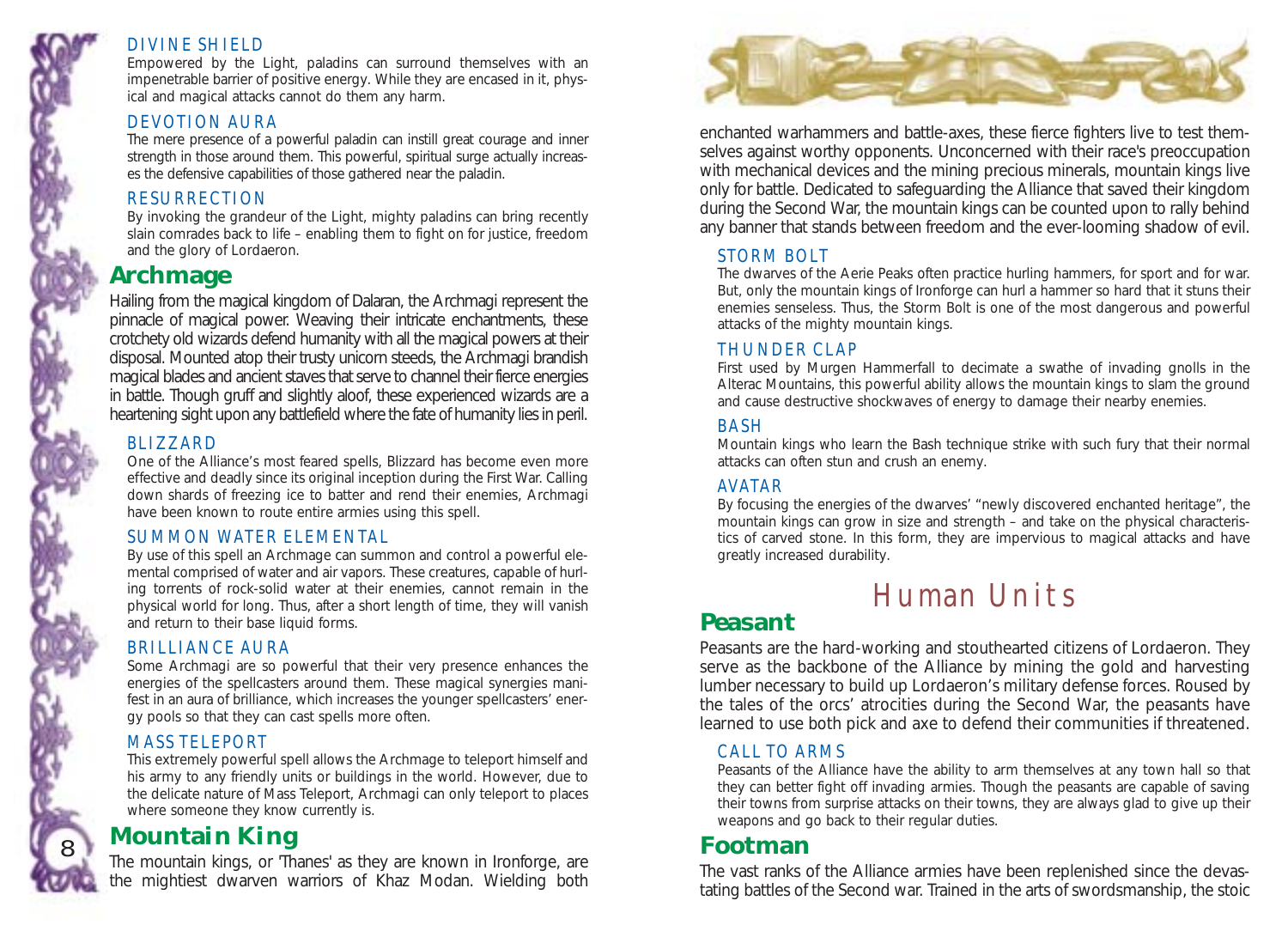Footmen of the Alliance serve as Lordaeron's first line of defense. Armed with broadswords and heavy kite shields, footmen are capable of breaking any enemy charge.

#### DEFEND

By placing their shields at a precise angle and bearing down against oncoming opponents, footmen can deflect incoming fire from enemy piercing attackers. Though this tactic does slow the footman's movement, it is an invaluable skill when employed against piercing attackers.

#### **Knight**

Though the hearty knights of Azeroth were destroyed during the First War, the shining knights of Lordaeron still continue to serve amongst the warriors of the Alliance. Wading into combat astride their noble warhorses, the knights are renowned for cutting bloody swathes through enemy ranks. The knights' speed and mobility mark them as some of the most versatile warriors of the Alliance.

#### **Priest**

Despite the high elves' official departure from the Alliance, some elves still remain true to their former human and dwarven allies. The altruistic priests of Quel'Thalas refused to abandon their roles as healers and agreed to remain in Lordaeron despite the edicts from their reclusive masters in Silvermoon. The high elven priests use their Light-given powers to heal the wounded and bolster the spirits of Lordaeron's fighting elite.

#### INNER FIRE

The mages of Dalaran discovered a way to bring out the potential of the warrior's fighting spirit and essentially wreathe them in their own spiritual energies. This has had the overall effect of making the Alliance warriors more resistant to damage and better able to deal damage.

#### DISPEL MAGIC

Many wars have been turned by this simple spell that allows priests to counter the spells of some of the most accomplished wizards. While not necessarily flashy, this spell's effects should never be underestimated.

#### HEAL

10

The positive energies of the Light can be channeled to create a healing energy wave. This technique, developed first by the high elves, and later taught to humans, has remained relatively unchanged since its original discovery.

#### **Sorceress**

As with the elven priests, the elven sorceresses who remained in Lordaeron paid little heed to their race's departure from the Alliance. These female magic users, serving as agents to the Kirin Tor of Dalaran, use their arcane powers to aid the Alliance in times of peril. Although their powers are not always used directly in combat, the sorceresses are able to aid their comrades with a wide array of specialized conjurings and magical effects.



#### SLOW

The Kirin Tor has developed a technique that envelops a person in a field that reduces kinetic energy. This spell actually pulls the energy directly from the creature trying to move and attack, and channels it into the ground, causing the creature to have reduced attack and movement speeds.

#### INVISIBILITY

This form of illusion has come back into widespread use since the days of the Second War. It creates a magical field around a person that does not impede the passing of light. Thus, normal people simply see directly through the invisible person. However, any attempts to attack or cast spells while invisible will cause the invisibility to dissipate.

#### **POLYMORPH**

Long ago, this spell was considered to be the ultimate insult to the enemy. It has the ability to turn any enemy into a mere sheep for a limited duration of time.

### **Water Elemental**

One of the Archmage's greatest powers is his ability to summon mighty Water elementals to aid his comrades in combat. These mindless, hulking forms of water can take massive punishment from enemy units while delivering tremendous blows in return. Water elementals were a favorite tool of the Conjurors of Azeroth during the First War, and now the enchanted creatures have come to aid the defenders of freedom once again.

#### **Mortar Team**

Armed with their innovative exploding shells, the stalwart mortar teams of Ironforge are capable of blasting apart enemy ranks from long range. These fearless dwarves are masters of explosive devices and relish in pounding fortified enemy emplacements to dust.

#### FLARE

The flare is a chemically charged shell that, when fired by a dwarven mortar team, can reveal areas and enemies that are difficult to see, or otherwise cloaked by invisibility or Shadowmeld.

#### **Rifleman**

The brave dwarven Riflemen have faithfully protected their mountain kingdom of Khaz Modan ever since the battle of Grim Batol. Yet, as new threats arose to threaten their hard-won freedom, they offered their expert skills and tenacity to the Alliance. Using the legendary single-shot Blunderbuss Long Rifles, riflemen are excellent marksmen and can shoot both land based and airborne opponents.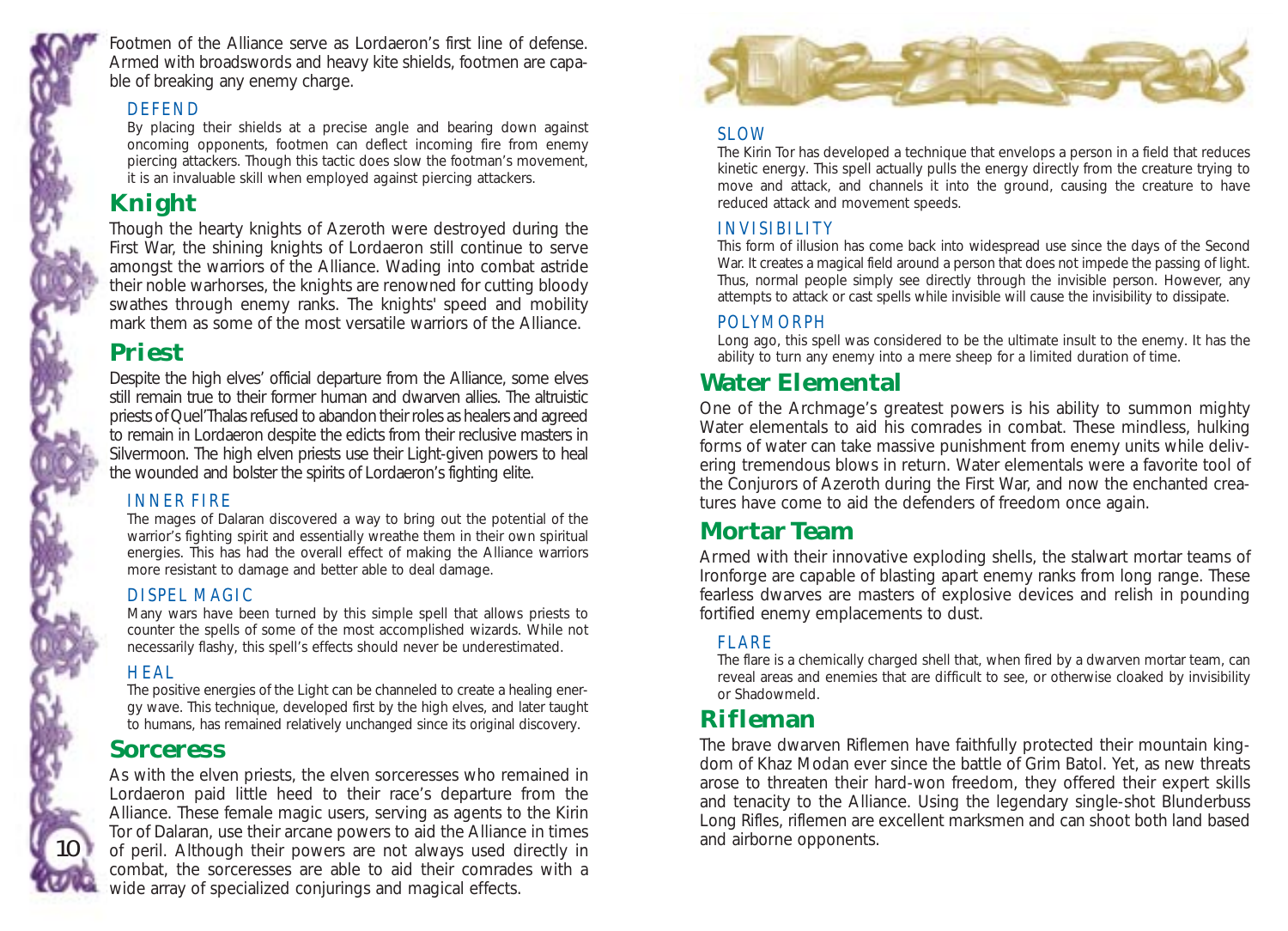### **Gyrocopter**

The ingenious dwarven engineers, taking a nod from their inventive gnomish cousins, constructed the ultimate airborne scout vehicle. The gyrocopters are small but versatile flying machines that can cover great distances at speed and evade enemy ground forces. Though the contraptions are somewhat rickety, they are armed with mounted cannons and bombs, and piloted by the daring – if not insane – dwarven pilot corps.

### **Steam Tank**

These cumbersome, heavily armored vehicles are mobile siege weapons piloted by brave and sometimes reckless dwarves. Their heavy weaponry is too cumbersome to target enemy units and can only be used on buildings.

### **Gryphon Rider**

The daring dwarves of the Wildhammer clan have responded once again to the call and brought the mighty gryphons of the Aerie Peaks to aid the Alliance in its time of need. Armed with their trusty, lightning-powered Stormhammers, the fearless wilddwarves seek to keep the skies of Lordaeron free from enemy forces. The proud gryphons share their riders' implacable resolve and stand as noble symbols of the Alliance's fortitude.

## Human Structures

### **Town Hall**

The town hall is the nerve center of any human community and serves as the primary exchange for gold. It is also a center for training loyal peasants in their particular vocations, whether it be lumber harvesting, building construction, or gold mining. In time the town hall can be upgraded to stronger fortifications.

### **Farm**

Vital to any human Village, the Farm provides sustenance for troops and citizens. The uncanny ability of these skilled farmers to harvest almost any landscape under the harshest conditions is highly regarded in the lands of Lordaeron. The number of troops sustainable at any village is dependent upon the amount of land harvested by the small farms.

### **Barracks**

12

The barracks are the staging area and bunking quarters for most human troops. It is within the barracks' walls that footmen are taught the art of shield defense. Here, dwarves and humans train side by side, united by the threat of their common enemy.



### **Scout Tower**

Scout towers may be constructed at almost any location to provide continuous on-site observation. The towers are also the first necessary step in human town defense. These structures may later be upgraded to guard or cannon towers.

#### MAGICAL SENTRY

This enhancement is used to allow towers to see units that are invisible. Everything seen through the sentry's effect is much sharper and more vibrant than what the naked eye can perceive.

### **Guard Tower**

These brick towers provide the first line of defense against enemy invasion. The arrows that fly from these bastions are renowned for their deadly accuracy.

### **Cannon Tower**

With the study and understanding of gunpowder, scout towers may be modified to house cannon. The artillery provides increased bombardment of attacking forces, limited only by the restriction of being unable to attack flying invaders. Rows of these sturdy towers provide a formidable defense against even the most aggressive assaults.

### **Blacksmith**

At the blacksmith, the dwarves refine their mastery of gunpowder. It is also at this building where more effective steel-forging methods are researched and perfected. Human troops depend upon the blacksmith to provide both increasingly effective weapon blades and more impenetrable plates of armor.

### **Lumber Mill**

The master masons of the human lumber mills strive constantly to improve structural integrity. The site is also a processing mill for lumber harvested from the surrounding landscape. The wood harvested is used in everything from raw building materials to weapon handles.

### **Workshop**

The Workshop is a hideaway where dwarven smiths labor amid smoke and steel to create their unique innovations. Flying gyrocopters are assembled at this location, as well as heavily armored steam tanks. Artillery is thoroughly researched here, providing ammunition for the mobile dwarven mortar teams.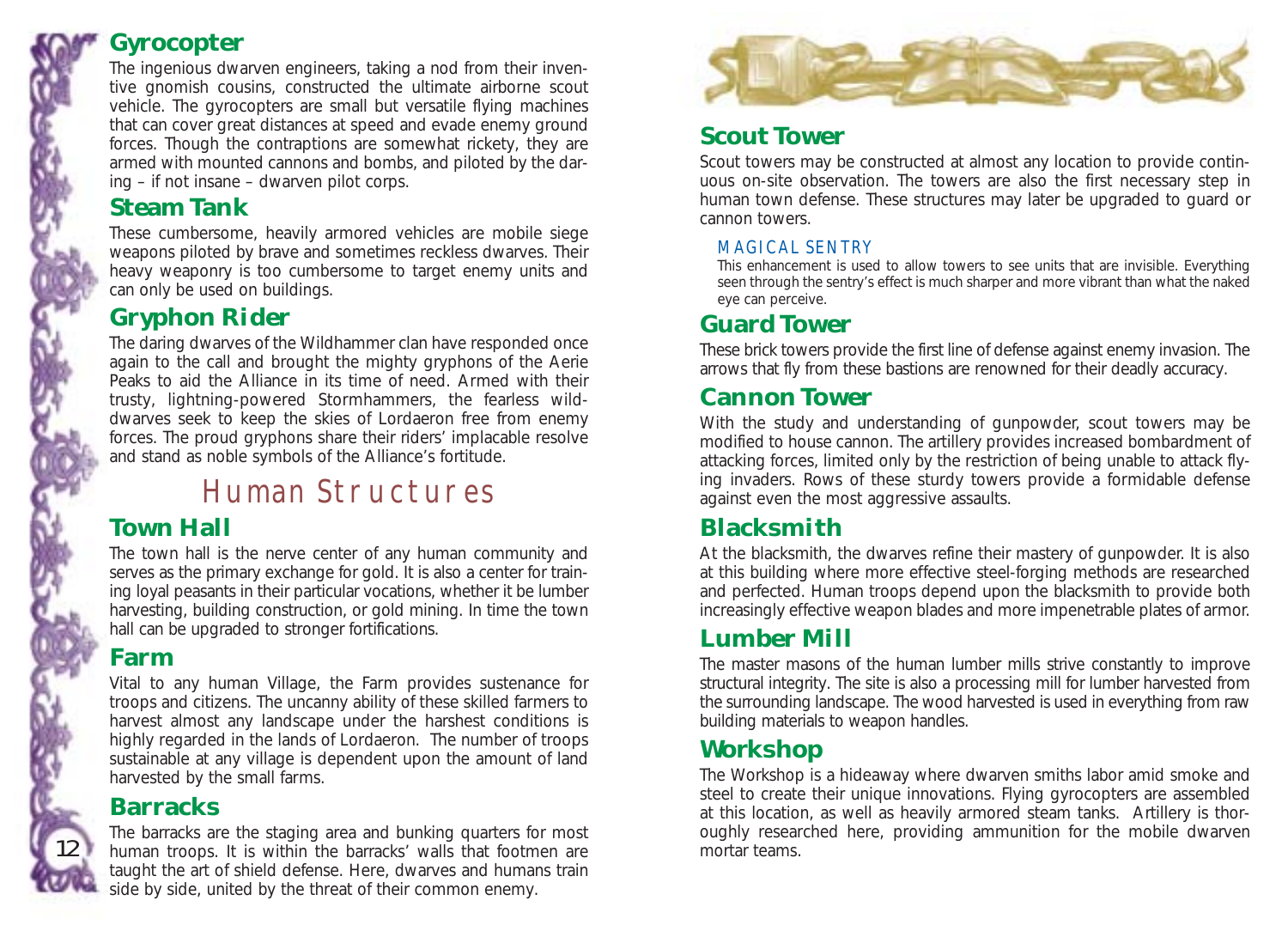### **Keep**

With the advancement of human technology and the need to support growing numbers of fighting troops, the town hall may be upgraded to a keep. In addition to adding heavier fortification, the keep allows for the introduction of the mage class into human society. The keep can later be upgraded even further, to a Castle.

### **Arcane Sanctum**

Tutored in the Halls of Magic at the mystical city of Dalaran, sorceresses and priests diligently study their mysterious arts within the depths of the arcane sanctum. Over time, continuous study provides additional reserves of mana and the mastering of ever more difficult spells. It is also here that magical sentries may be called to allow the human towers to detect invisible enemy invaders.

### **Altar of Kings**

Made from materials provided by the Kirin Tor, the Altar of Kings acts as a harness for the derelict life forces of fallen human champions. It is only at this site, once erected, that heroes may be resurrected to do battle once again. The specifics of this building's magical properties are among the most guarded secrets in all the human realms.

### **Castle**

14

Castles represent the pinnacle of advanced human civilization. With this advancement comes the ability to support stables for housing the war-steeds of the heroic knights. This progression also allows the building of gryphon aviaries.

### **Gryphon Aviary**

The greatest achievement to come from the alliance of dwarves and humans is quite possibly the taming and training of the mighty, noble Gryphons. Following years of failed attempts, dwarven riders finally succeeded in gaining the trust of the aloof Gryphons. Together with the humans, dwarven riders gave the greatest care, providing lodgings that would most closely resemble the Gryphons' aeries among Lordaeron's Aerie Peaks.

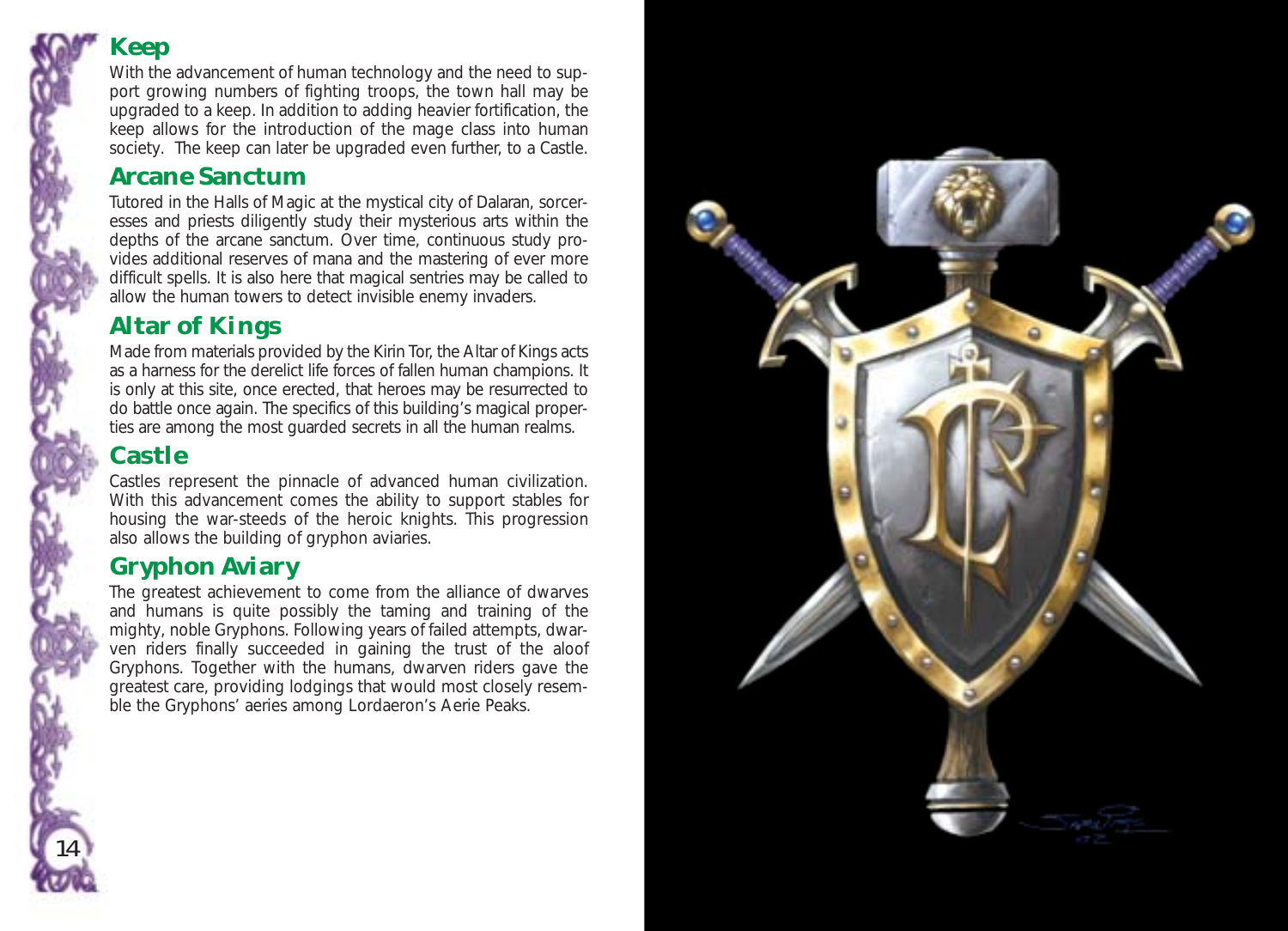



# Orcs: the HordeOrcish History

(since the end of the second war)

### **Gul**'**dan and the Betrayal**

During the final days of the Second War, as the horde's victory over the Alli'ance seemed almost assured, a terrible feud erupted between the two most powerful orcs on Azeroth. The nefarious warlock, Gul'dan, master of the clandestine Shadow Council, led a number of renegade clans against the might of Orgrim Doomhammer, the warchief of the horde. As Doomhammer prepared his final assault against the Capital City of Lordaeron, an assault that would have crushed the last remnants of the Alliance, Gul'dan and his renegade clans abandoned their posts and set out to sea. The bewildered Doomhammer, having lost nearly half of his standing forces to Gul'dan's treachery, was forced to pull back and forsake his greatest chance at victory over the Alliance.

The power-hungry Gul'dan, obsessed with obtaining godhood itself, set out on a desperate search for the undersea Tomb of Sargeras that he believed held the secrets of ultimate power. Having already doomed his fellow orcs to become the slaves of the Burning Legion, Gul'dan thought nothing of his supposed duty to Doomhammer. Backed by the Stormreaver and Twilight's Hammer clans, Gul'dan succeeded in raising the Tomb of Sargeras from the sea floor. However, when he opened the ancient, flooded vault, he found only crazed demons awaiting him.

Seeking to punish the wayward orcs for their costly betrayal, Doomhammer sent his forces to kill Gul'dan and bring the renegades back into the fold. For his recklessness, Gul'dan was torn apart by the maddened demons he had set loose. With their leader dead, the renegade clans quickly fell before Doomhammer's enraged legions. Though the rebellion had been quelled, the horde was unable to recoup the terrible losses it had suffered. Gul'dan's betrayal had afforded the Alliance not only hope, but also time to regroup… and retaliate.

Lord Lothar, seeing that the horde was fracturing from within, gathered the last of his forces and pushed the horde south, back into the shattered heartland of his homeland, Azeroth. There, the Alliance forces trapped the retreating horde within their volcanic fortress of Blackrock Spire.

Though Lord Lothar fell in battle at the Spire's base, his lieutenant, Turalyon, rallied the Alliance forces at the eleventh hour and pushed the horde back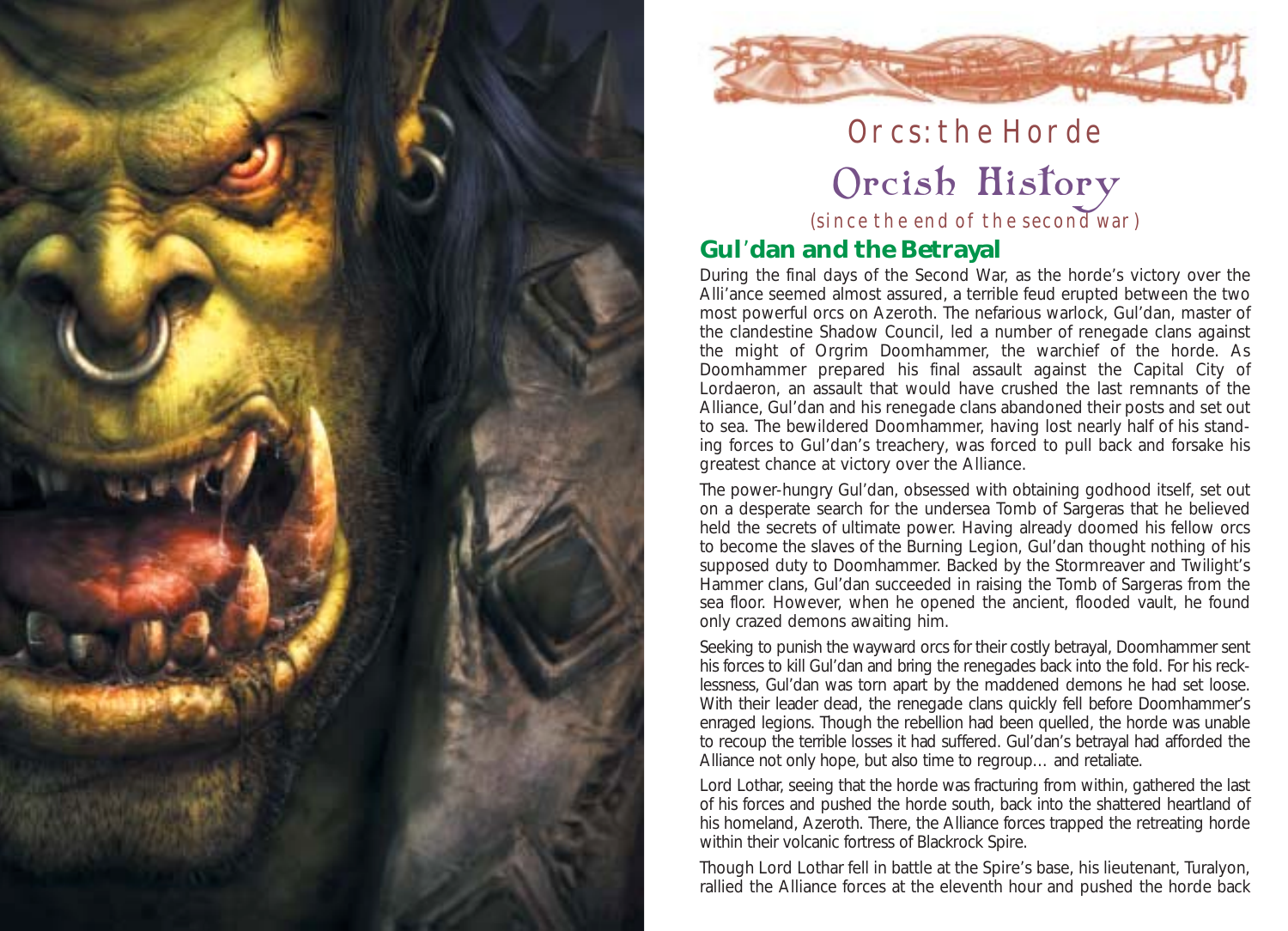into the abysmal Swamp of Sorrows. Turalyon's forces succeeded in destroying the dark portal, the mystical gateway that connected the orcs to their dark, red homeworld of Draenor. Cut off from its reinforcements in Draenor and fractured by incessant infighting, the horde finally buckled in upon itself and fell before the might of the Alliance forces.

The scattered orc clans were quickly rounded up and placed within guarded internment camps. Though it seemed that the horde had been defeated for good, some remained highly skeptical that peace would last. Khadgar, the former apprentice of Medivh, convinced the Alliance high command to build the fortress of Nethergarde that would watch over the ruins of the dark portal and ensure that there would be no further invasions from Draenor.

### **Ner**'**zhul and the Shadow Clans**

As the fires of the Second War died down, the Alliance took aggressive steps to contain the orcish threat. A number of large internment camps, meant to house the captive orcs, were constructed in southern Lordaeron. Guarded by both the paladins and the veteran soldiers of the Alliance, the camps proved to be a great success. Though the captive orcs were tense and anxious to do battle once more, the various camp wardens, based at the old prison-fortress of Durnholde, kept the peace and maintained a strong semblance of order.

However, on the hellish world of Draenor, a new orcish army prepared to strike at the unsuspecting Alliance. The elder shaman, Ner'zhul – the former mentor of Gul'dan – rallied the handful of clans still left on Draenor under his dark banner. Ner'zhul planned to open a number of portals on Draenor that would lead the horde to new, unspoiled worlds. To power his new portals, Ner'zhul needed a number of enchanted artifacts from Azeroth. To procure them, Ner'zhul reopened the dark portal and sent his ravenous clans charging through it.

The new horde, led by veteran chieftains such as Grom Hellscream of the Warsong clan, and Kilrogg Deadeye of the Bleeding Hollow clan, surprised the Alliance defense forces and rampaged through the countryside. Under Ner'zhul's surgical command, the orcs quickly rounded up the artifacts that they needed and fled back to the safety of Draenor.

King Terenas of Lordaeron, convinced that the orcs were preparing a new invasion of Azeroth, assembled his most trusted lieutenants. He ordered General Turalyon and the mage, Khadgar, to lead an expedition through the dark portal to put an end to the orcish threat once and for all. Turalyon and Khadgar's forces marched into

18



Draenor and repeatedly clashed with Ner'zhul's clans upon the ravaged Hellfire Peninsula. Though neither side gained ground, it was clear that Ner'zhul would not be stopped from completing his nefarious plans.

Ner'zhul succeeded in opening his portals to other worlds – but he did not foresee the terrible price he would pay. The portals' tremendous energies began to tear the very fabric of Draenor apart. As Turalyon's forces fought desperately to return home to Azeroth, the world of Draenor began to buckle in upon itself. Grom Hellscream and Kilrogg Deadeye, realizing that Ner'zhul's mad plans would doom their entire race, rallied the remaining orcs and escaped back to the relative safety of Azeroth. As Hellscream and Deadeye hacked their way through the human ranks in a desperate bid for freedom, the dark portal suddenly exploded behind them. For them, and the remaining orcs on Azeroth, there would be no going back... .

Ner'zhul and his Shadowmoon clan passed through their newly created portals, as massive volcanic eruptions began to break Draenor's continents apart. The burning seas rose up and roiled the shattered landscape as the tortured world was finally consumed in an apocalyptic explosion.

### **Day of the Dragon**

Though Grom Hellscream and his Warsong clan managed to evade capture, Deadeye and his Bleeding Hollow clan were rounded up and placed in the internment camps in Lordaeron. Yet, despite the costly uprising, the camps' wardens soon re-established control over their brutish charges.

However, unknown to the Alliance's agents, a large force of orcs still roamed free in the northern wastes of Khaz Modan. The Dragonmaw clan, led by the infamous Warlock, Nekros, had maintained its control over the Dragonqueen, Alexstrasza, and her Dragonflight by using an ancient artifact known as the Demon Soul. With the Dragonqueen as his hostage, Nekros built up a secret army within the abandoned dwarf stronghold of Grim Batol. Planning to unleash his forces and the mighty red dragons on the Alliance, Nekros hoped to reunite the horde and continue its conquest of Azeroth. Yet, a small group of resistance fighters, led by the human mage, Rhonin, managed to destroy the Demon Soul and free the Dragonqueen from Nekros' command.

In their fury, Alexstrasza's dragons tore apart Grim Batol and incinerated the greater bulk of the Dragonmaw clan. Nekros' grand schemes of reunification came crashing down as the Alliance troops rounded up the remaining orc survivors and threw them into the waiting internment camps. The Dragonmaw clan's defeat signaled the end of the horde – and the end of the orcs' furious bloodlust.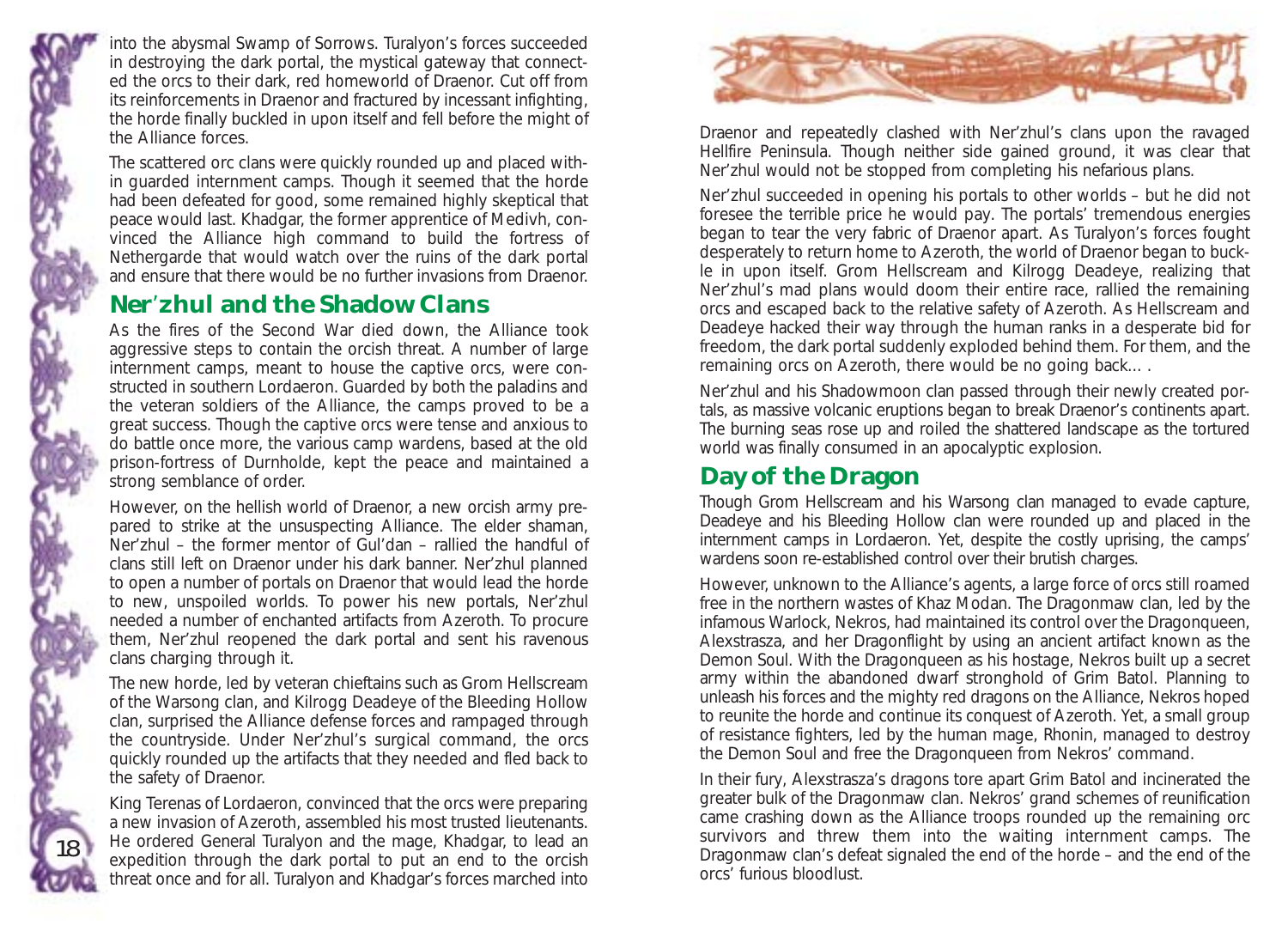### **Lethargy and Internment**

As the months passed, more orc prisoners were rounded up and placed within the internment camps. As the camps began to overflow, the Alliance was forced to construct new camps in the plains of south of the Alterac Mountains. To properly maintain and supply the growing number of camps, King Terenas levied a new tax on the Alliance nations. This tax, as well as increased political tensions over border disputes, created widespread dissention amongst the leaders of the Alliance. It seemed that the fragile pact that had forged the human nations together in their darkest hour would break at any given moment.

Amidst the political turmoil, many of the camp wardens began to notice an unsettling change come over their orc captives. The orcs' efforts to escape from the camps or even fight amongst themselves had greatly decreased in frequency over time. The orcs were becoming increasingly aloof and lethargic. Though it was difficult to believe, the orcs – once held as the most aggressive race ever seen on Azeroth – had completely lost their will to fight. The strange lethargy confounded the Alliance leaders and continued to take its toll on the rapidly weakening orcs.

Some speculated that some strange disease, contractible only by orcs, brought about the baffling lethargy. But the Archmage, Antonidas of Dalaran, posed a different hypothesis. Researching what little he could find of orcish history, Antonidas learned that the orcs had been under the crippling influence of demonic power (or warlock magics) for generations. He speculated that the orcs had been corrupted by demonic powers even before their first invasion of Azeroth. Clearly, demons had spiked the orcs' blood, which in turn granted the brutes unnaturally heightened strength, endurance and aggression.

Antonidas theorized that the orcs' communal lethargy was not actually a disease, but a long-term racial withdrawal from the volatile Warlock magics that had made them fearsome, bloodlusted warriors. Though the symptoms were clear, Antonidas was unable to find a cure for the orcs' present condition. Many of his fellow mages, as well as a few notable Alliance leaders, argued that finding a cure for the orcs would be an imprudent venture. Left to ponder the orcs' mysterious condition, Antonidas' conclusion was that the orcs' only cure would have to be a spiritual one…

#### **Thrall**'**s Tale**

20

During the dark days of the First War, a cunning human officer named Aedelas Blackmoore found an infant orc abandoned in the wilds. The infant orc, whom Blackmoore aptly named Thrall, was



taken to the prison-fortress of Durnholde. There, Blackmoore raised the young orc as a favored slave and gladiator. Intending to train the young orc to be not only a peerless warrior, but also an educated leader, Blackmoore hoped to use Thrall to take over the horde, and thereby achieve dominion over his fellow men.

Nineteen years passed and Thrall grew into a strong, quick-witted orc. Yet his young heart knew that a slave's life was not for him. Many things had transpired in the world outside the fortress as he grew to maturity. He learned that his people, the orcs – whom he had never met – had been defeated and placed into internment camps in the human lands. Doomhammer, the leader of his people, had escaped from Lordaeron and gone into hiding. He knew that only one rogue clan still operated in secret, trying to evade the watchful eyes of the Alliance.

The resourceful yet inexperienced Thrall decided to escape from Blackmoore's fortress and set off to find others of his kind. During his journeys Thrall visited the internment camps and found his once mighty race to be strangely cowed and lethargic. Having not found the proud warriors he hoped to discover, Thrall set out to find the last undefeated orc chieftain, Grom Hellscream.

Despite being constantly hunted by the humans, Hellscream still held onto the horde's unquenchable will to fight. Aided only by his own devoted Warsong clan, Hellscream continued to fight an underground war against the oppression of his beleaguered people. Unfortunately, Hellscream could never find a way to rouse the captured orcs from their stupor. The impressionable Thrall, inspired by Hellscream's idealism, developed a strong empathy for the horde and its warrior traditions.

Seeking the truth of his own origins, Thrall traveled north to find the legendary Frostwolf clan. Thrall learned that Gul'dan had exiled the Frostwolves during the early days of the First War. He also discovered that he was the son and heir of the orc hero, Durotan – the true chieftain of the Frostwolves who had been murdered in the wilds nearly twenty years before…

Under the tutelage of the venerable shaman, Drek'Thar, Thrall studied the ancient shamanistic culture of his people that had been forgotten under Gul'dan's' evil rule. Over time, Thrall became a powerful shaman and took his rightful place as chieftain of the exiled Frostwolves. Empowered by the elements themselves and driven to find his destiny, Thrall set off to free the captive clans and heal his race of demonic corruption.

During his travels, Thrall found the aged warchief, Orgrim Doomhammer, who had been living as a hermit for many years. Doomhammer, who had been a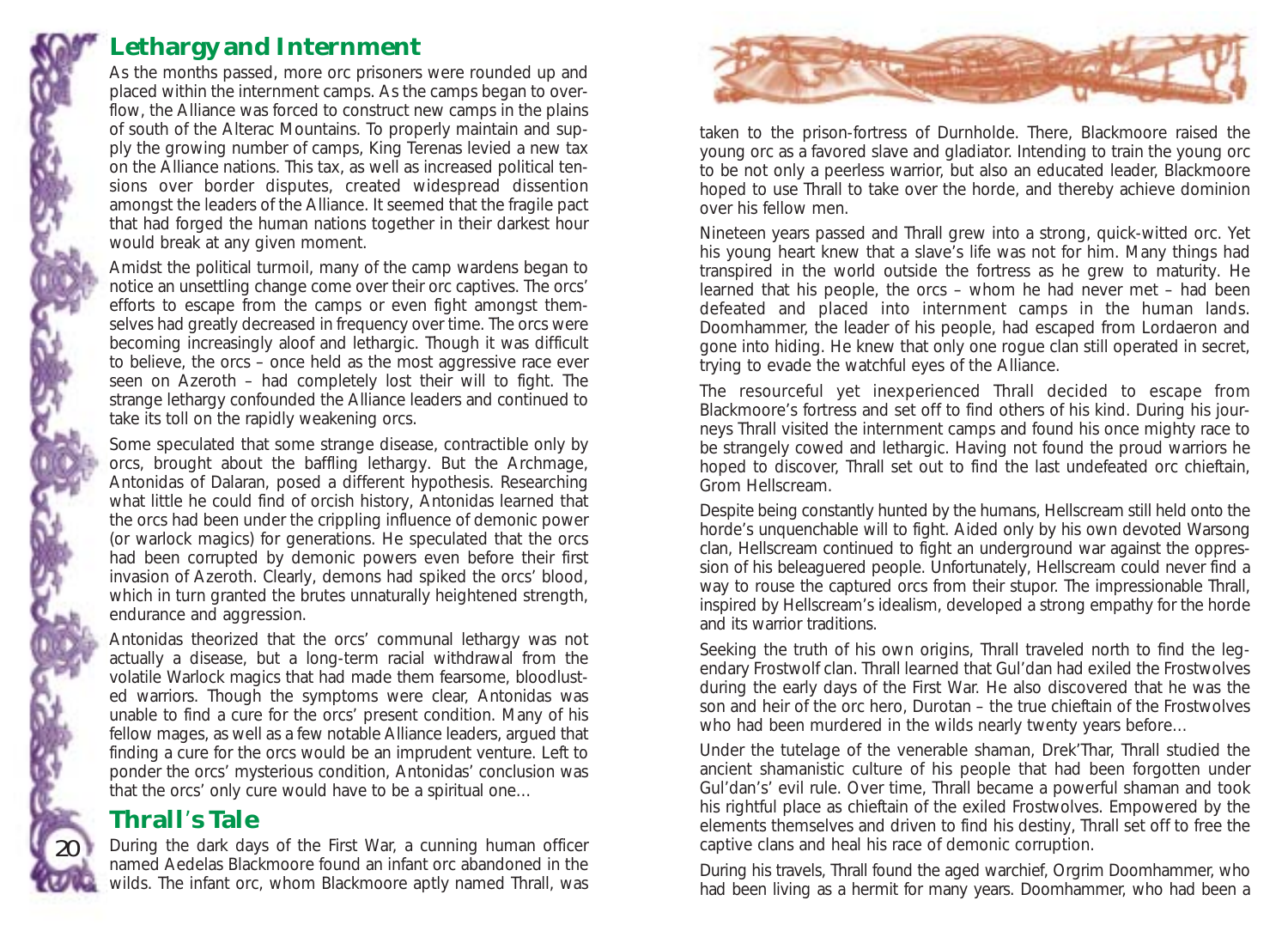close friend of Thrall's father, decided to follow the young, visionary orc and help him free the captive clans. Supported by many of the veteran chieftains, Thrall ultimately succeeded in revitalizing the horde and giving his people a new spiritual identity.

To symbolize his people's rebirth, Thrall returned to Blackmoore's fortress of Durnholde and put a decisive end to his former master's plans by laying siege to the internment camps. Yet, during the liberation of one camp, Doomhammer fell in battle. Thrall took up Doomhammer's legendary warhammer and donned his black plate-armor to become the new warchief of the horde. During the following months, Thrall's small but volatile horde laid waste to the internment camps and stymied the Alliance's best efforts to counter its clever strategies. Encouraged by his best friend and mentor, Grom Hellscream, Thrall worked to ensure that no orc would be cast into slavery – either by humans or demons – ever again.

## Orc Hero Units

#### **Blademaster**

Though their numbers are few, the seasoned blademasters represent an elite fighting force within the horde. These skilled swordsmen were once part of the ill-fated Burning Blade clan that consumed itself in the throes of demonic corruption. With their clan scattered and broken, the proud blademasters swore a grim oath to free themselves and their brethren from demonic control once and for all. Under Thrall's command, the blademasters have once again joined the horde and serve as the young warchief's personal guard. Though blademasters are masters of stealth and guile, they value personal honor above all else.

#### BLADESTORM

By focusing their warrior energies, blademasters can become living cyclones of fighting rage. Spinning their great blades faster than the naked eye can see, they are capable of simultaneously damaging any enemy troops in their vicinity.

#### CRITICAL STRIKE

By channeling their potent powers in one focused strike, blademasters can cause even greater damage to their enemies.

#### MIRROR IMAGE

One of the blademasters' more mystical abilities is to create duplicate phantom images of themselves. Though the phantom images can move about freely of their own volition, they are not true entities unto themselves.

#### WIND WALK

22

So adept and agile are the blademasters that they can move so quickly that they appear to be invisible to the naked eye.



### **Far Seer**

Far Seers are ancient orcs who represent the pinnacle of shamanistic power. These powerful shamans are counted amongst Thrall's closest advisors and are constantly in tune with the workings and maneuverings of the horde. Farseers are not only tied to the elements of the earth and sky, but are also adept at foretelling the future. Their wisdom is outshined only by their courage and ferocity in combat. When the enemies of the horde advance, the farseers mount their loyal dire wolves and wade into battle wielding all the elemental powers of their shamanistic birthright.

#### CHAIN LIGHTNING

Farseers have the ability to cast bolts of lightning so powerful that they continue to seek out enemy troops in a wide area of effect. The raging bolts continue to strike new victims until the spell's energies finally deplete.

#### **EARTHOUAKE**

Part of the Far Seers' power over nature is the ability to command the fury of the earth. When roused, farseers can cause the earth to quake violently. When called with precision, can cause heavy destruction to enemy structures and slow hapless foes.

#### FAR SIGHT

Far Seers have the uncanny ability to percieve distant places and events through a form of spirit sight. This ability allows them to anticipate enemy movements and maintain the element of surprise for the horde's fighting forces.

#### FERAL SPIRIT

One of the farseers' most otherworldy powers is their ability to call forth powerful wolven apparitions. As the Farseer gains experience, more powerful wolves may be summoned to his side.

### **Tauren Chieftain**

These elder tauren warriors lead their tribes in daily life as well as in battle. Ceremoniously adorned with the ancient totems of their tribes, chieftains uphold the honor and simplicity of the proud tauren culture. When roused by battle, the gigantic chieftains employ enormous halberds that are capable of tearing through solid trees with one mighty swipe. The chieftains are fascinated by the orcs, especially their young leader, Thrall. They see an opportunity to help the orcs return to their traditional roots by providing a strong example of honor and courage through all tauren warriors.

#### ENDURANCE AURA

So heartening and stirring are the mighty chieftains that they exude an aura of strength and courage to all who accompany them. The chieftains' auras help their comrades to run and attack more quickly.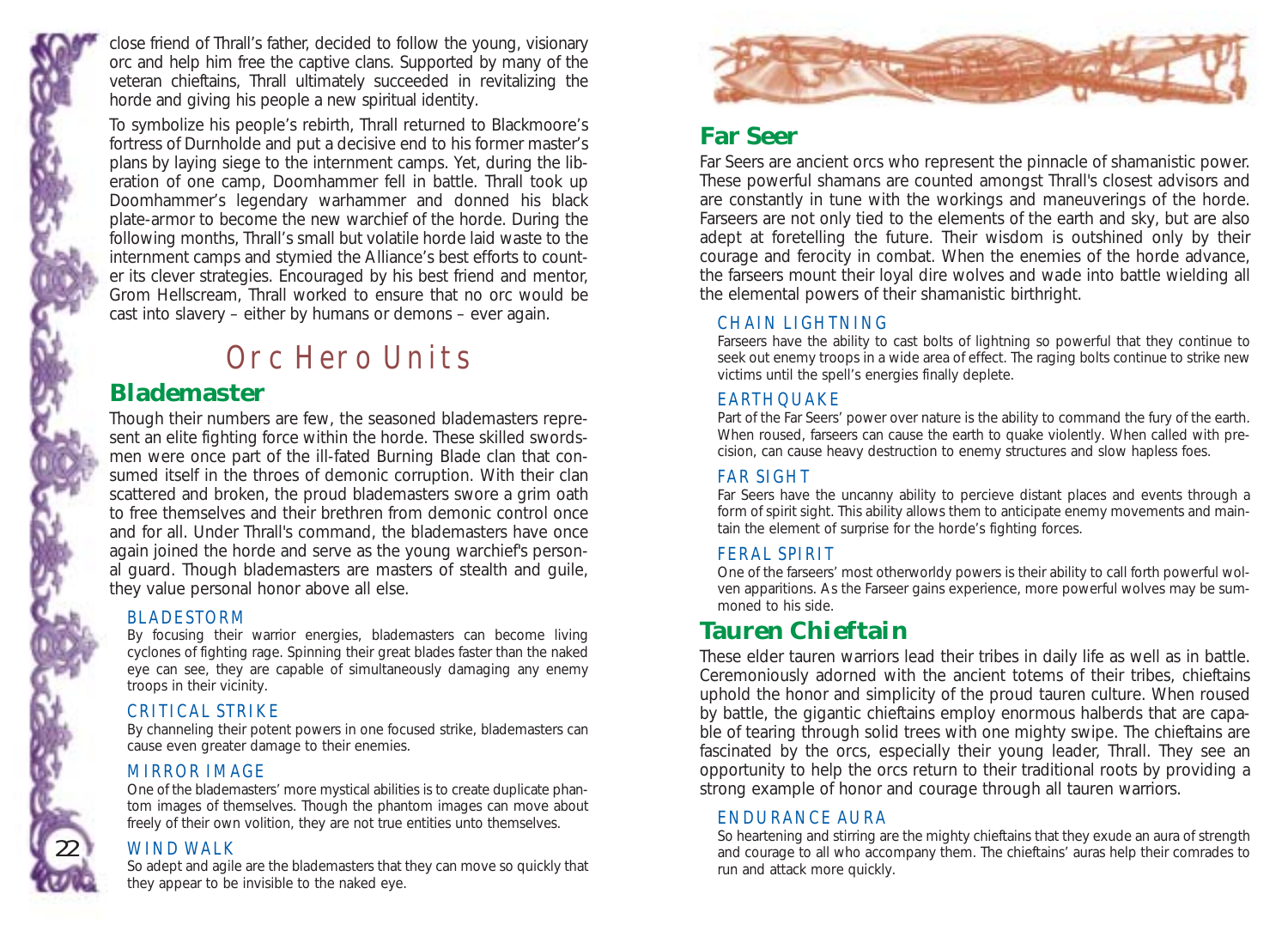#### REINCARNATION

The tauren chieftains hold such sacred bonds with their Earthmother that they can actually be reincarnated after they die in combat. Though this ability is very rare, it makes the wise, benevolent chieftains a dangerous foe to threaten.

#### SHOCKWAVE

The mighty chieftains can swing their totems so hard that their impacts create powerful linear shockwaves that can damage any enemies bold enough to stand before them.

#### WAR STOMP

The tauren's massive totem can impact the ground with such force that every enemy within a wide radius of the chieftain is damaged and stunned for a short period of time.

## Orc Units

#### **Peon**

The label of peon denotes the lowest station amongst those in the orcish horde. Inferior in all skills of import, these dredges are relegated to menial tasks such as harvesting lumber and mining gold. Their labor is also required for the construction and maintenance of buildings necessary to support the vast undertakings of the horde. Downtrodden, but exceedingly loyal, the orc peons toil endlessly to provide for the greater horde.

#### REPAIR

Peons can repair ruined or damaged orc structures through use of this valuable skill.

#### PILLAGE

Whenever Peons attack enemy structures, they can use this ability to gain resources to support more troops and build additional structures.

### **Grunt**

Grunts are the first and last line of the horde's defense. These powerful fighters arm themselves with mighty battle-axes and display all of the savagery and cunning of their race. In past generations, grunts were characterized by their depravity and brutality. But now, under the visionary leadership of Thrall, they more closely resemble their savage, yet noble warrior ancestors.

#### **PILLAGE**

24

Whenever Grunts attack enemy structures, they can use this ability to gain resources to support more troops and build additional structures.

### **Troll Headhunter**

Though the horde allied itself with the evil forest trolls during the Second War, the alliance was short lived due to the horde's eventual defeat. But Thrall, on one of his many journeys, befriended a tribe of shadowy trolls from the steamy jungles of Stranglethorn.



These cunning warriors are trained from birth to hunt, track and trap the most dangerous beasts in the wilds and possess the uncanny ability to regenerate lost health. In times of war, however, headhunters relish turning their mighty spears on the enemies of the horde without hesitation. Capable of hurling their deadly spears at distant enemies, troll headhunters provide invaluable cover fire for the other warriors of the horde.

#### TROLL REGENERATION

Like all trolls, headhunters can regenerate lost health over time. This racial ability makes the trolls fearsome opponents and often allows them to spring back into combat even though they've suffered grievous wounds.

### **Raider**

The marauding, wolf-riding raiders were once considered to be the most honored warriors of the horde. Yet, just prior to the Second War, Gul'dan disbanded the raiders. Now, after many long years, the young warchief Thrall has decided to train a new generation of wolf riders. These mighty warriors carry hefty warblades into combat and rely greatly upon the cunning and ferocity of their faithful dire-wolf mounts to defeat their enemies.

#### ENSNARE

Raiders carry hand-sewn nets with which they can ensnare enemies. Though creatures will eventually break free from the nets, they are unable to move while caught. Flying creatures that are ensnared are brought to the ground.

#### PILLAGE

Whenever raiders attack enemy structures, they can they can use this ability to gain resources to support more troops and build additional structures.

#### **Kodo Beast**

The colossal kodo beasts of the Kalimdor plains are valued allies of the orcish horde. The mighty beasts were charged with carrying the orcs' pounding war drums into battle. The huge kodos, serving as symbols of orcish might and valor, also use their enormous size and strength to scatter enemy forces. When enraged, kodos are fond of devouring their enemies whole.

#### **DEVOUR**

Kodos are capable of swallowing enemy units whole. Enemy units can free their devoured comrades if they kill the kodo before the victim has been digested.

#### WAR DRUMS

The heartening rhythm of the orcish war drums drives the warriors of the horde to fight with greater strength and passion. Any allied warriors who hear the pounding drums gain bonuses to their already considerable fighting skills.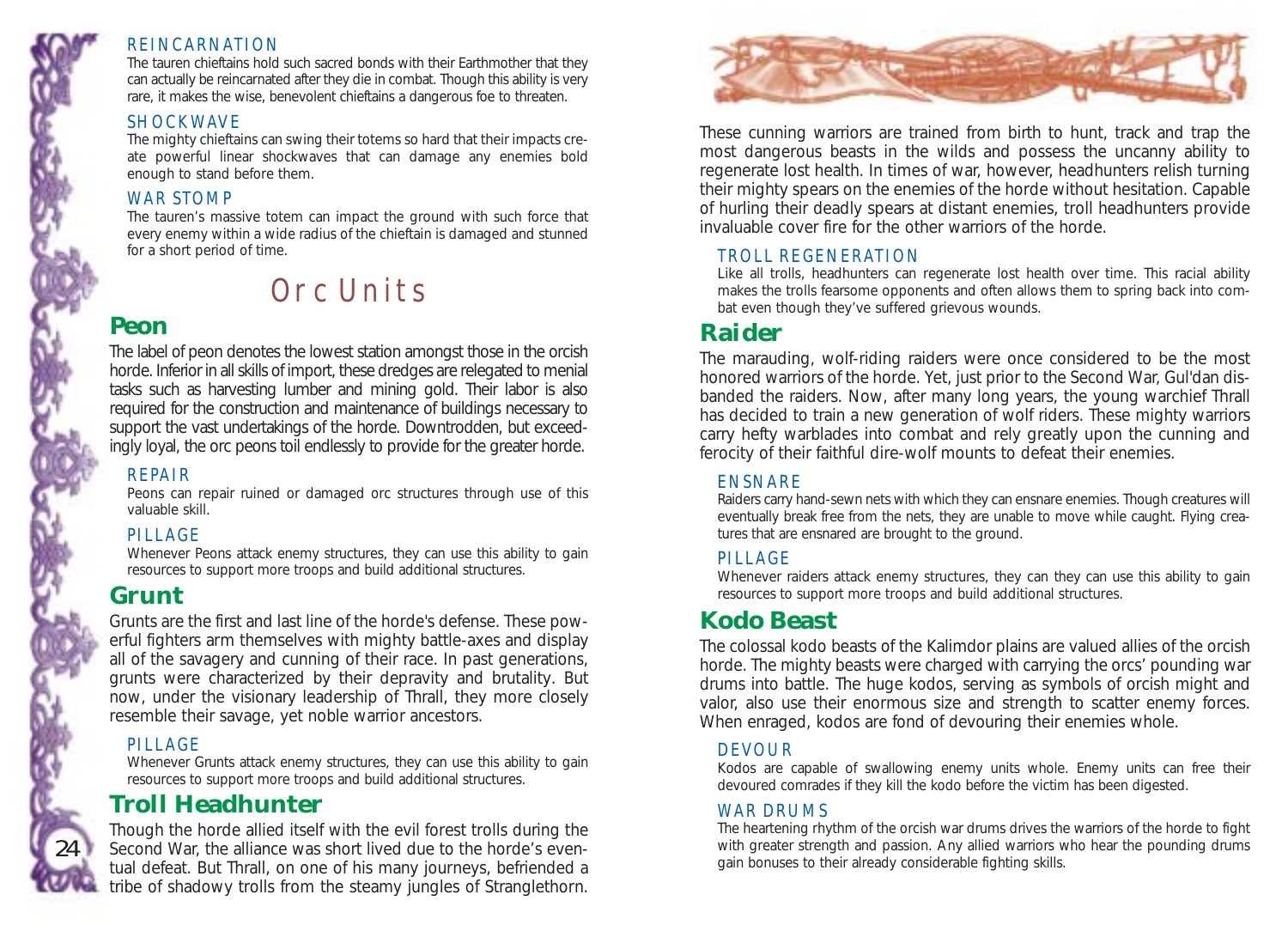### **Shaman**

Under the leadership of Thrall, the orcs have rediscovered their ancient shamanistic traditions. In an attempt to rid the horde of its demonic corruption, Thrall banned the use of warlock magic and necromancy. Now, all orc magic users practice shaman magic that draws its power from the natural world and the elements of the earth. Powerful shamans can call lightning from the sky and rouse the earth itself to devour legions of their enemies.

#### **BLOODLUST**

Shaman can cause such overwhelming bloodlust in their brethren that affected warriors actually increase in size and power for short periods of time.

#### LIGHTNING SHIELD

The shamans' lightning shields, when cast on fellow warriors, create a barrier that damages any nearby ground units.

#### PURGE

 Shaman can purge any magical spells or enchantments from their comrades or enemies with their ability to purge. Though purge can be useful to remove negative enchantments or curses, it taxes the recipient to such a degree that the unit's movements are slow and painful.

### **Troll Witch Doctor**

Although they are savage and cunning in the extreme, the troll witch doctors have aligned themselves with the horde out of pure necessity. These dastardly magic users are adept at manipulating the chemical processes within their fellow warriors in order to augment their combat abilities.

#### HEALING WARD

This strange tribal ward allows any friendly who comes in contact with it to heal their wounds and replenish their strength.

#### SENTRY WARD

Through this mysterious ward, witch doctors can keep watch over important areas for as long as the ward exists. Even though the wards will vanish in time, they are invaluable tools that enable the witch doctors to keep a constant eye on their surroundings.

#### STASIS TRAP

Only activated when enemy units cross its threshold, the stasis trap emits a strong shock of dark energy that immobilizes its victims and renders them helpless for a short duration of time.

### **Tauren**

26

The mighty tauren of the Kalimdor plains have pledged their allegiance to the new horde out of respect for their courage and honor. The bold tauren seek only to safeguard their quiet culture from the deathly fires of the Burning Legion. When roused, tauren are fierce fighters and use their mighty totems to smash their enemies into the dust of the plains.



#### **PULVERIZE**

Tauren warriors can pulverize enemies by smashing their totems on the ground, creating tremendous shockwaves that ripple out and cause damage in a wide area of effect.

### **Catapult**

The orcish catapult has always been a standing asset to the horde. Capable of hurling fiery projectiles over great distances, the catapults have been the doom of many Alliance regiments. Catapults serve as the horde's greatest siege weapon.

### **Wyvern Rider**

The sentient wyverns of Kalimdor were eager to ally themselves with the shamanistic horde. Impressed by the orcs' commitment to honor and victory, the wyverns allowed the orcs to ride them into combat against those who would disturb the tranquility of Kalimdor and its denizens. The wyverns, who share a common ancestry with both dragons and gryphons, use their powerful claws and razor-like fangs against both airborne attackers and ground troops, while their riders may hurl envenomed spears at the enemy.

#### ENVENOMED WEAPONS

Wyvern riders carry envenomed spears that have been coated with the lethal venom from Stranglethorne's giant jungle snakes. When pierced by these spears, the riders' enemies are weakened and slowly eaten alive as the vile poison courses through their bodies.

## Orc Structures

### **Great Hall**

The great hall is the core stronghold of any orc clan. Using this structure, orcs process lumber and gold from mining operations are processed. Raw materials pilfered from enemy camps are added to the war chest. In time, the great hall can also be more heavily fortified.

### **Barracks**

Barracks provide lodging for the orc troops. Sometimes a place of dissension within the lower ranks, the barracks houses not only orcs, but also bloodthirsty trolls. Here catapults are assembled and readied for war.

#### **Burrow**

These structures serve dual purposes: they act not only as farms for the harvesting of various roots and crops, but also as fortified bunkers for the peon workers to hide in during times of attack. Increasing numbers of these structures provide food to support the amassing of additional troops.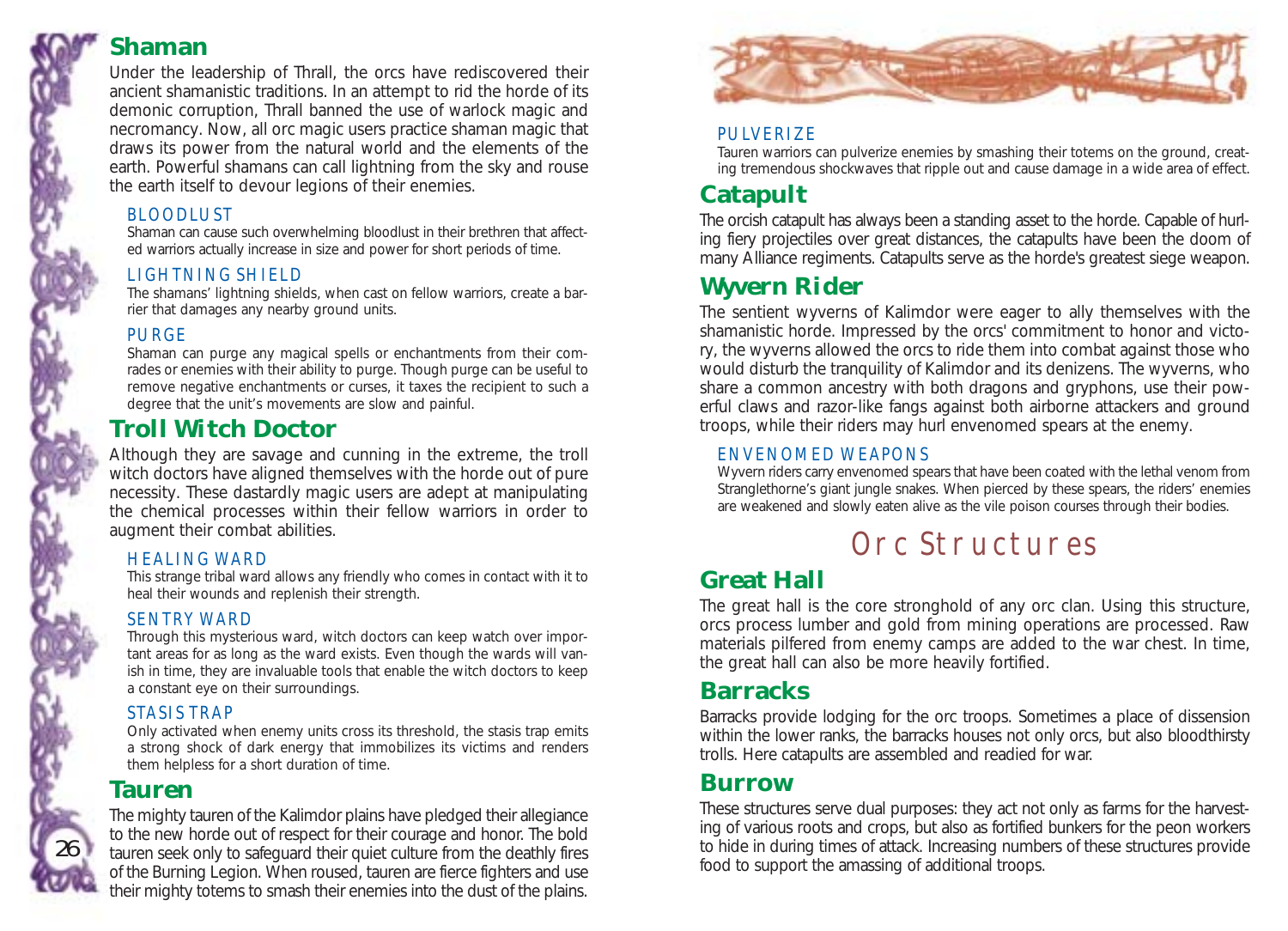### **War Mill**

An invention of the crafty trolls, this structure maximizes potential by serving as a mill for lumber as well as a forge for weapons smithing. Here weapons and armor are tirelessly reworked for maximum efficiency. Trolls here can also create one of their most useful fortifications: spiked barricades.

### **Stronghold**

As clan technology advances, necessity dictates stronger fortifications and the ability to process the increasing income derived from pillaging enemy forces. This advancement enables the introduction of the shaman caste within the orc ranks. In time, the stronghold can be further modified to accommodate clan development.

### **Altar of Storms**

Once used to channel the demonic energies of the Burning Legion, these altars have been retooled by troll masons. Using the rediscovered elemental abilities of the shamans, these altars serve as a kind of "gate" to revive fallen warriors. When a hero dies, his spirit can be recalled at these altars to continue service for the horde.

#### **Beastiary**

Using their kinship with the creatures of the wild, shamans and wyverns have struck a beneficial alliance. The deadly wyverns attack units both on land and in the air with equal efficiency. Raiders and giant kodo beasts, who have also been recruited into the ranks of the horde through shamanistic influence, are trained at this facility.

### **Spirit Lodge**

The spirit lodge is a place of quiet contemplation where shamans and troll witch doctors meditate and refine their mastery of arcane magic. Having abandoned their practice of necromancy, magic users within the horde have found different ways to combat their enemies. Witch doctors manipulate chemicals within the body and in the environment, while shamans command the forces of nature.

### **Fortress**

Once orc technology reaches its height, construction of the Fortress may begin. Far more formidable than even the stronghold, the fortress provides a siege-resistant command base. With the addition of spiked barricades, a Fortress may daunt even the most hostile foe.

#### **Watch Tower**

28

The horde's mighty watchtowers serve as the last line of defense for most orc towns. These sturdy structures were created to not



only stand guard over various orc holdings, but to detect and identify invisible or magically cloaked enemies as well.

#### **Tauren Totem**

The proud, noble tauren, having allied with the orcish horde, reside here and hone their abilities through contact with their spirit totems. This structure allows the mighty tauren to make use of the Pulverize ability, a technique that damages enemy forces and adds a unique tool to the tauren's already wide-ranging arsenal.

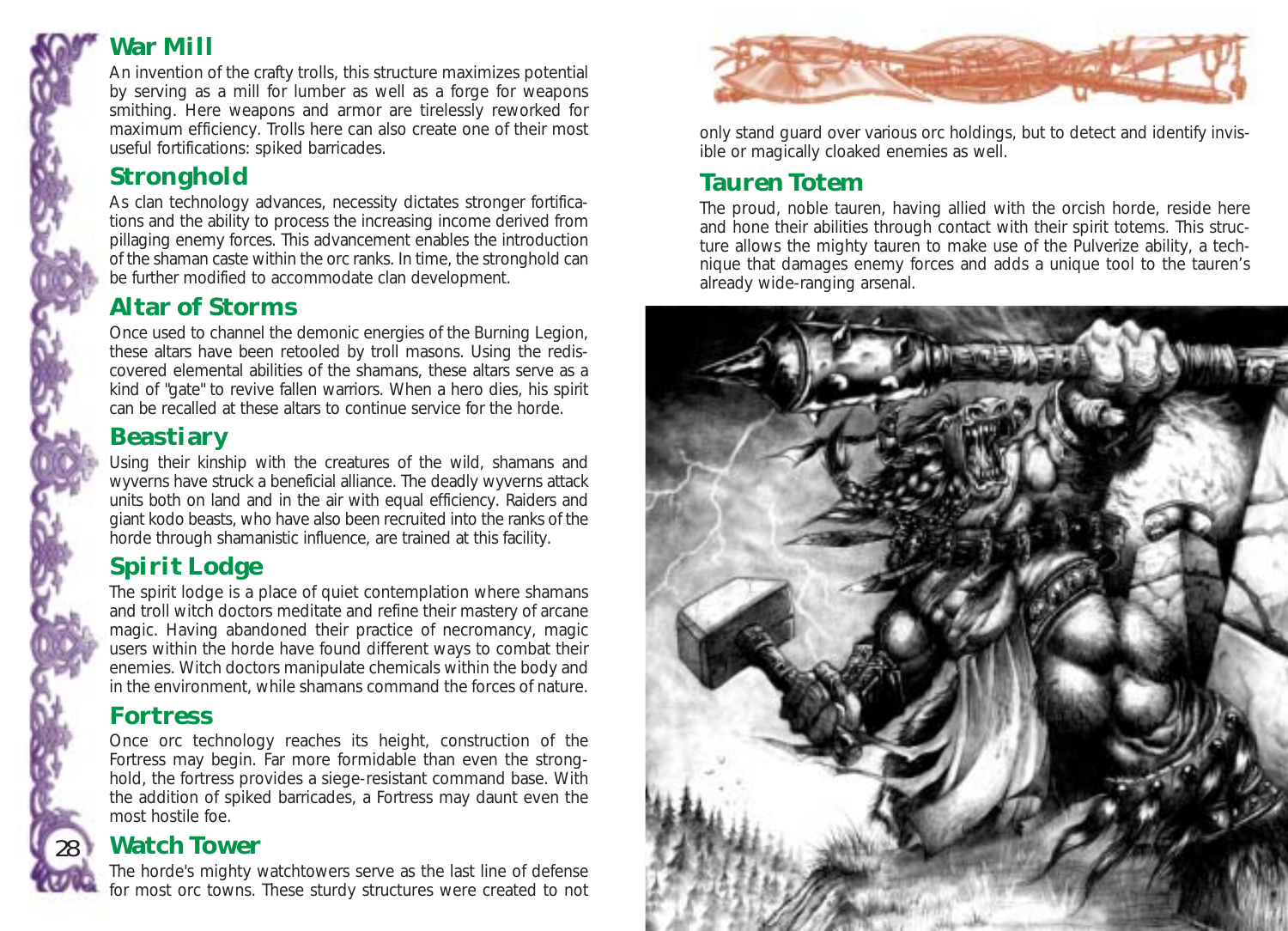



# Undead Scourge Undead History

### **The Shaman, Ner**'**zhul**: **Origin of the Lich King**

The orcish clans, bound by a noble, shamanistic culture for thousands of years on the world of Draenor, knew nothing of corruption or spiritual decay. But the sinister agents of the Burning Legion sought to forge them into a voracious, unstoppable army. The cunning demon, Kil'jaeden, second in command of the Legion, saw that the savage warriors had vast potential for murder and bloodshed – and set out to corrupt their tranquil society from within.

Kil'jaeden appeared to the orcs' most respected leader, the elder shaman Ner'zhul, and told him that he would bestow upon the orcs great power and make them the undisputed rulers of their world. He even offered the old shaman untold mystical knowledge if he agreed to bind himself and his people to the Legion's will. Calculating and power hungry by nature, Ner'zhul accepted Kil'jaeden's offer and made a Blood Pact with the demon. By doing so, Ner'zhul had sealed the orcs' fate and damned them to become the unwitting slaves of the Burning Legion.

As time passed, Kil'jaeden recognized that Ner'zhul did not have the will or the brazen audacity to follow through with his plan of forging the orcs into a bloodthirsty horde. Ner'zhul, realizing that his pact with Kil'jaeden would only lead to his race's annihilation, refused to help the demon any further. Enraged by the shaman's defiance, Kil'jaeden swore to take vengeance upon Ner'zhul, and corrupt the orcs despite him. Kil'jaeden found a new, eager apprentice to lead the orcs on the path to oblivion - Ner'zhul's own nefarious protégé, Gul'dan.

With Kil'jaeden's help, Gul'dan succeeded where his teacher had faltered. The evil, power-hungry orc not only abolished the ancient practice of shamanism – which he replaced with the study of demonic warlock magics – but united the orc clans into the volatile horde that Kil'jaeden had envisioned. Ner'zhul, powerless to stop his former apprentice, could only watch as Gul'dan masterfully transformed the orcs into mindless agents of destruction.

Years passed as Ner'zhul brooded silently upon the red world of Draenor. He watched as his people staged the first invasion of Azeroth. He heard the tales of the orcs' Second War against the Alliance of Lordaeron. He bore witness to the treachery and corruption that seemed to be destroying his people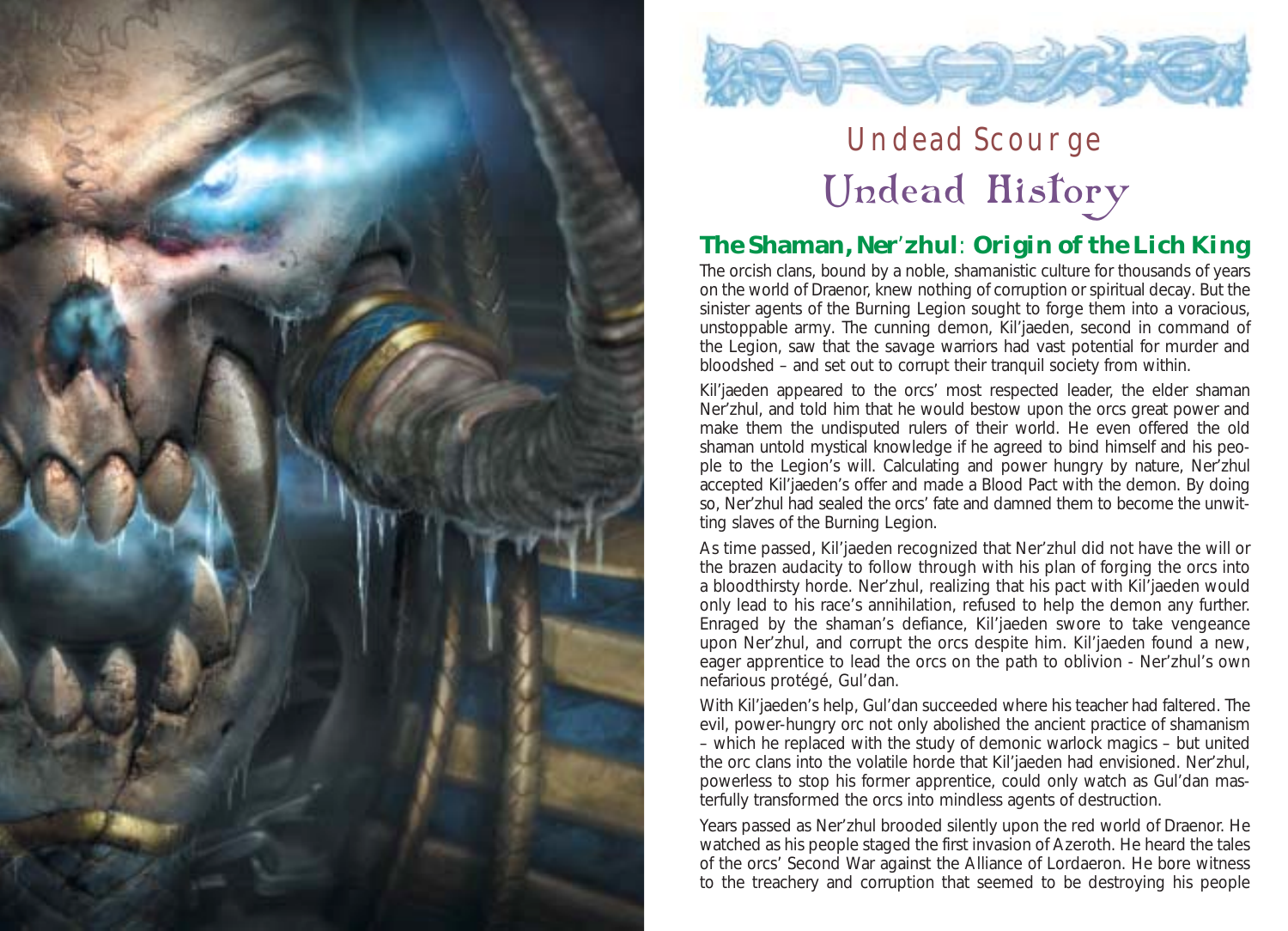from within. Despite Gul'dan's masterminding the horde's dark destiny, Ner'zhul knew that he himself was responsible for setting it all in motion.

Shortly after the end of the Second War, the news of the horde's defeat reached the orcs who had remained in Draenor. Ner'zhul, knowing that the horde had failed its mission to conquer Azeroth, feared that Kil'jaeden and the Legion would take dire action against the remaining orcs. To escape Kil'jaeden's imminent wrath, Ner'zhul opened a number of mystical portals that lead to new, unspoiled worlds. The old shaman rallied the remaining orc clans and planned to lead them through one of the portals, and into a new directed destiny.

Before he could execute his plan, Ner'zhul was forced to deal with an Alliance expeditionary force sent to Draenor to destroy the orcs forever. Ner'zhul's loyal clans managed to hold the Alliance forces at bay while the old shaman opened the raging, magical portals. To his horror, Ner'zhul realized that the portals' tremendous energies were beginning to rip the very fabric of Draenor apart. As the Alliance forces pushed the orcs further back into the hellish world, Draenor began to buckle in on itself. Realizing that the battling clans would never reach the portals in time, Ner'zhul selfishly abandoned them and escaped with his elite followers in tow. The evil group of orcs crossed through their chosen portal just as Draenor blew apart in an apocalyptic explosion. The old shaman believed he'd been lucky to escape death…

Ironically, he would live to regret his náiveté.

#### **Kil**'**jaeden and the New Deal**

32

Just as Ner'zhul and his followers entered the Twisting Nether – the ethereal plane that connects all of the worlds scattered throughout the Great Dark Beyond – they were ambushed by Kil'jaeden and his demonic minions. Kil'jaeden, who had sworn to take vengeance on Ner'zhul for his prideful defiance, tortured the old shaman mercilessly by slowly tearing his body apart piece by piece. Kil'jaeden kept the shaman's spirit alive and intact – leaving Ner'zhul painfully aware of his body's gross dismemberment. Though Ner'zhul pleaded with the demon to release his spirit and grant him death, the demon grimly replied that the Blood Pact they had made long ago was still binding – and that he would make use of his wayward pawn once again.

The orcs' failure to conquer Azeroth as the Legion intended, forced Kil'jaeden to create a new army to sew chaos throughout the kingdoms of the Alliance. This new army could not be allowed to fall prey to the same petty rivalries and infighting that had



plagued the horde. It would have to be dogged, merciless, and singleminded in its mission. This time, Kil'jaeden could not afford to fail.

Holding Ner'zhul's tortured, helpless spirit in stasis, Kil'jaeden gave him one last chance to serve the Legion or suffer eternal torment. Once again, Ner'zhul recklessly agreed to the demon's pact.

Ner'zhul's spirit was placed within a specially crafted block of diamond-hard ice gathered from the far reaches of the Twisting Nether. Encased within the frozen cask, Ner'zhul felt his consciousness expand ten thousand fold. Warped by the demon's chaotic powers, Ner'zhul became a spectral being of unfathomable power. At that moment, the orc known as Ner'zhul was shattered forever, and the Lich King was born.

Ner'zhul's loyal death knights and warlock followers were also transformed by the demon's chaotic energies. The wicked spell casters were ripped apart and remade as skeletal Liches. The demons had ensured that even in death, Ner'zhul's followers would serve him unquestioningly.

When the time was right, Kil'jaeden patiently explained the mission for which he had created the Lich King: Ner'zhul was to spread a plague of death and terror across Azeroth that would snuff out human civilization forever. All those who died from the dreaded plague would arise as the undead… and their spirits would be bound to Ner'zhul's iron will forever. Kil'jaeden promised that if Ner'zhul accomplished his dark mission of scouring humanity from the world, he would be freed from his curse and granted a new, healthy body to inhabit.

Though Ner'zhul was agreeable and seemingly anxious to play his part, Kil'jaeden remained skeptical of his pawn's loyalties. Keeping the Lich King bodiless and trapped within the crystal cask assured his good conduct for the short term, but the demon knew that he would need to keep a watchful eye on the Lich King. To this end, Kil'jaeden called upon his elite demon guard, the vampiric Dreadlords, to police Ner'zhul and ensure that he accomplished his dread task. Tichondrius, the most powerful and cunning of the Dreadlords, warmed to the challenge, fascinated by the plague's severity and the Lich King's unbridled potential for genocide.

#### **Icecrown and the Frozen Throne**

Kil'jaeden cast Ner'zhul's icy cask back into the world of Azeroth. The hardened crystal streaked across the night sky and smashed into the desolate, arctic continent of Northrend, burying itself in the deep, shadowed hallows of the Icecrown glacier. The frozen crystal, warped and scarred by its violent descent, came to resemble a throne, and Ner'zhul's vengeful spirit stirred within it.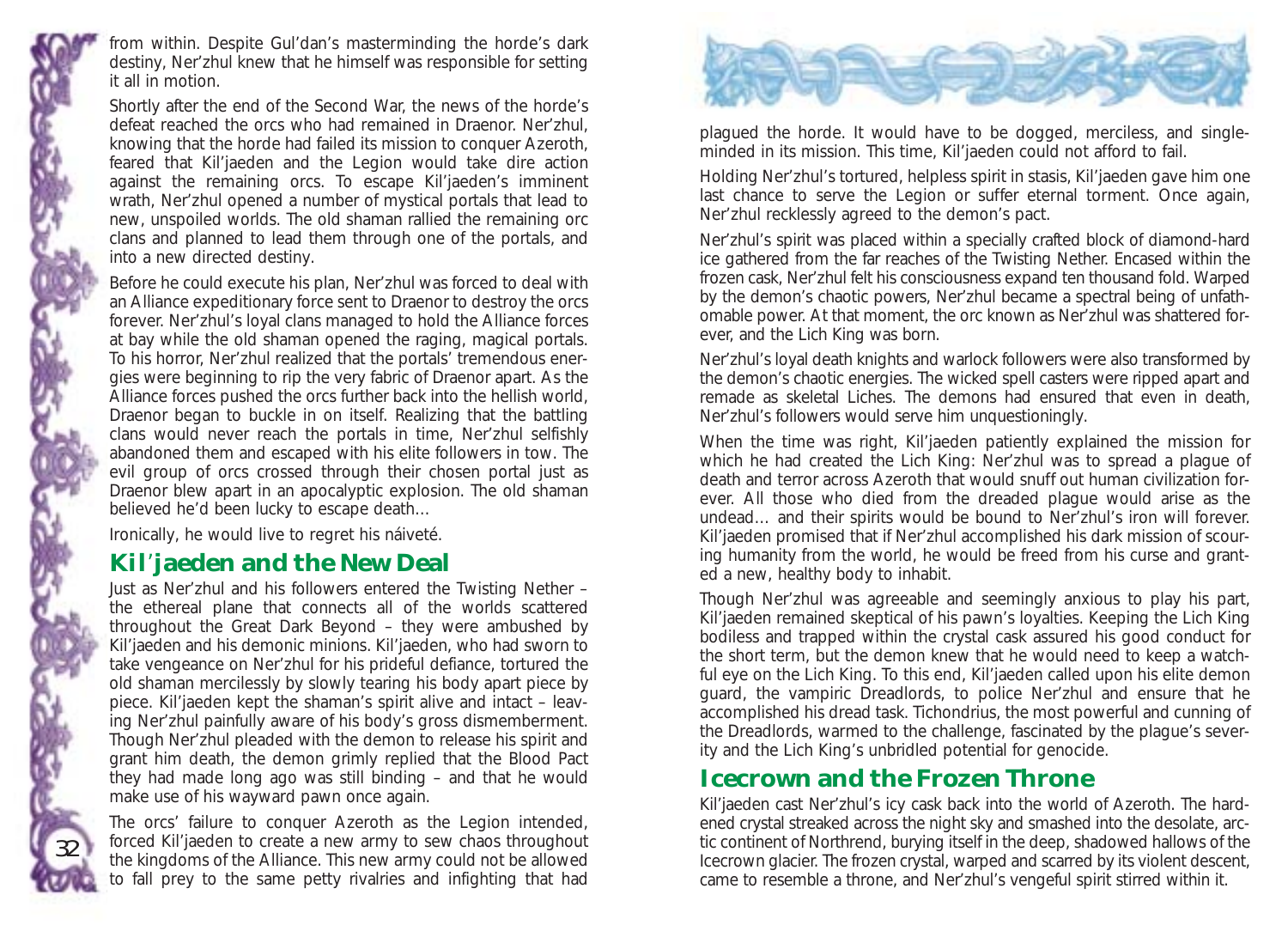From the confines of the Frozen Throne, Ner'zhul began to reach out his vast consciousness and touch the minds of Northrend's native inhabitants. With surprising ease, he enslaved the minds of many indigenous creatures, such as ice trolls and the fierce wendigo - and drew their evil brethren into his growing shadow. He found that his psychic powers were almost limitless, and used them to create a small army that he housed within Icecrown's twisting labyrinths. As the Lich King mastered his growing powers under the Dreadlords' persistent vigil, he discovered a remote human settlement on the fringe of the vast Dragonblight. Ner'zhul decided to test his powers and his dread plague on the unsuspecting humans.

Ner'zhul sent the plague of undeath, which had originated from deep within the Frozen Throne, out into the arctic wasteland. Controlling the plague with his will alone, he drove it straight into the human village. Within three days, every human soul in the settlement was dead. Yet, in a surprisingly short amount of time, the dead villagers began to rise as zombified corpses. Ner'zhul could feel their individual spirits and thoughts as if they were his own. The raging cacophony in his mind caused Ner'zhul to grow even more powerful – as if their spirits provided him with much needed nourishment. He found it was child's play to control the zombies' actions and steer them to whatever end he wished.

Over the following months, Ner'zhul continued to experiment with his plague of undeath by subjugating every human inhabitant of Northrend. With his army of undead growing daily, he knew that the time for his true test was nearing.

#### **War of the Spider**

34

For ten long years, Ner'zhul built up his power base in Northrend. A great citadel was erected above Icecrown and manned by growing legions of the undead. Yet, as the Lich King extended his influence over the land, a lone, shadowy empire stood against his power. The ancient, subterranean kingdom of Azjol-Nerub, which had been founded by a race of sinister humanoid spiders, sent their elite warrior-guard to attack Icecrown and end the Lich King's mad bid for dominance. Much to his frustration, Ner'zhul found that the evil Nerubians were immune to not only the plague, but to his telepathic domination as well.

The Nerubian spider lords commanded vast forces and had an underground network that stretched nearly half the breadth of Northrend. Their hit and run tactics on the Lich King's strongholds stymied his efforts to root them out time after time. Ultimately, Ner'zhul's war against the Nerubians was won by attrition. With the aid of the furious Dreadlords and his innumerable undead warriors,



the Lich King invaded Azjol-Nerub and brought its subterranean temples crashing down upon the spider lords' heads.

Though the Nerubians were immune to his plague, Ner'zhul's growing necromantic powers allowed him to raise the spider warriors' corpses and bend them to his will. As a testament to their tenacity and fearlessness, Ner'zhul adopted the Nerubians' distinctive architectural style for his own fortresses and structures. Left to rule his kingdom unopposed, the Lich King began preparing for his true mission in the world. Reaching out into the human lands with his vast consciousness, the Lich King called out to any dark soul that would listen...

#### **Kel**'**Thuzad and the Cult of the Damned**

There were a handful of powerful individuals, scattered across the world, who heard the Lich King's mental summons. Most notable of them was the Archmage, Kel'Thuzad, of the magical nation of Dalaran. Kel'Thuzad, one of senior members of the Kirin Tor – Dalaran's ruling council – had been considered a maverick for years due to his insistence on studying the forbidden arts of necromancy. Driven to learn all he could of the magical world and its shadowy wonders, he was frustrated by what he saw as his peers' outmoded and unimaginative precepts. Upon hearing the powerful summons from Northrend, the Archmage bent all of his considerable will to communing with the mysterious voice. Convinced that the Kirin Tor was too squeamish to seize the power and knowledge inherent in the dark arts, he vowed to learn what he could from the immensely powerful Lich King.

Forsaking his fortune and prestigious political standing, Kel'Thuzad abandoned the ways of the Kirin Tor and left Dalaran forever. Prodded by the Lich King's persistent voice in his mind, he sold his vast holdings and stored away his fortunes. Travelling alone over many leagues of both land and sea, he finally reached the frozen shores of Northrend. Intent on reaching Icecrown and offering his services to the Lich King, the Archmage passed through the ravaged, war-torn ruins of Azjol-Nerub. Kel'Thuzad saw firsthand the scope and ferocity of Ner'zhul's power. He began to believe that allying himself with the mysterious Lich King would not only be wise, but potentially fruitful.

After long months of trekking through the harsh arctic wastelands, Kel'Thuzad finally reached the dark glacier of Icecrown. He boldly approached Ner'zhul's dark citadel and was shocked when the silent undead guardsmen let him pass as though he was expected. Kel'Thuzad descended deep into the cold earth and found his way down to the bottom of the glacier. There, in the endless cavern of ice and shadows, he prostrated himself before the Frozen Throne and offered his soul to the dark lord of the dead.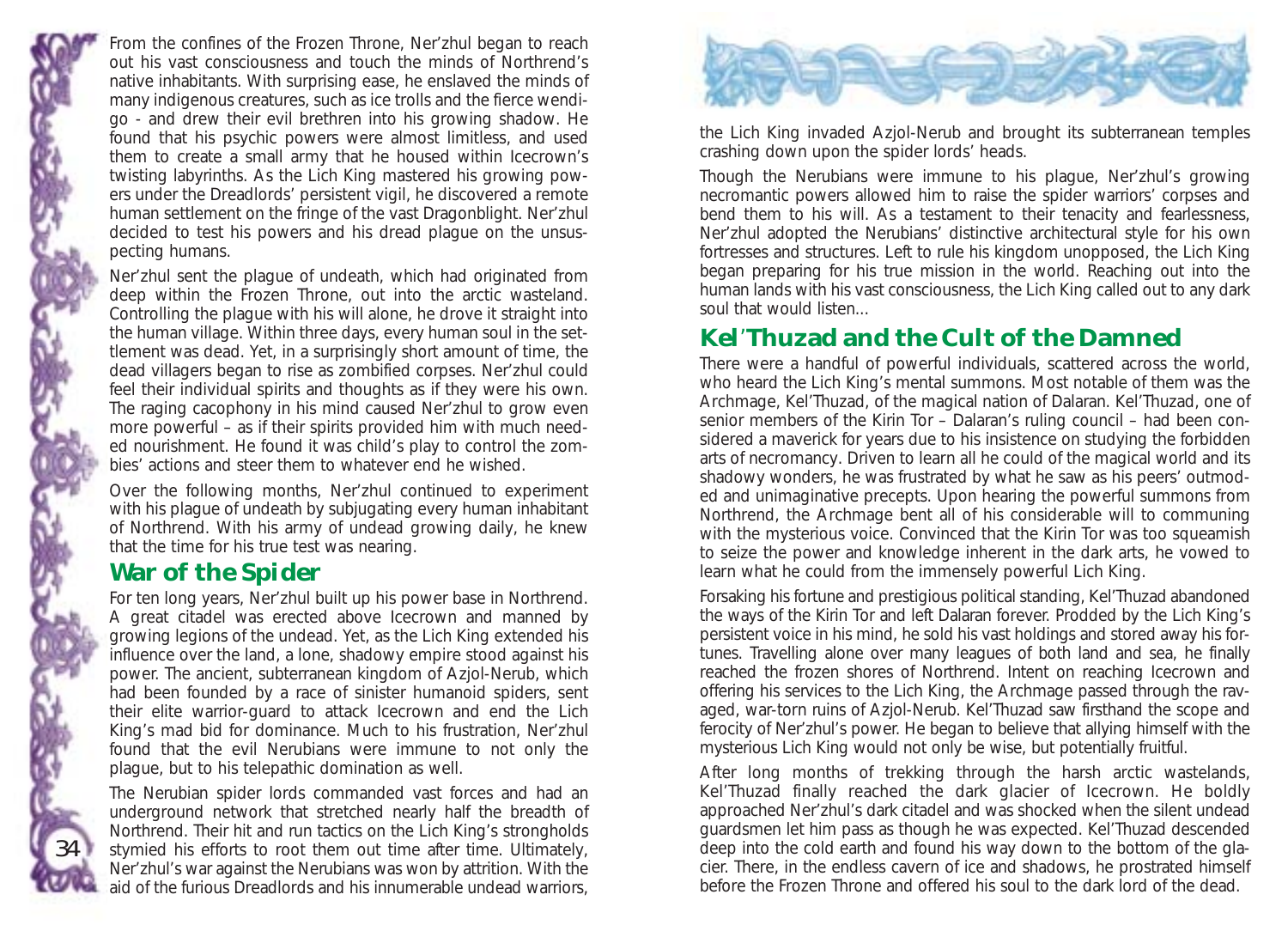The Lich King was pleased with his latest conscript. He promised Kel'Thuzad immortality and great power in exchange for his loyalty and obedience. Kel'Thuzad, eager for dark knowledge and power, accepted his first great mission – to go into the world of men and found a new religion that would worship the Lich King as a god.

To help the Archmage accomplish his mission, Ner'zhul left Kel'Thuzad's humanity intact. The aged, yet still charismatic wizard was charged with using his powers of illusion and persuasion to lull the downtrodden, disenfranchised masses of Lordaeron into a confidence. Once he had their attention, he would offer them a new vision of what society could be – and a new figurehead to call their king... .

Kel'Thuzad returned to Lordaeron in disguise, and over the span of three years, he used his fortune and intellect to gather a clandestine brotherhood of like-minded men and women. The brotherhood, which he called the Cult of the Damned, promised its acolytes social equality and eternal life on Azeroth in exchange for their service and obedience to Ner'zhul. As the months passed, Kel'Thuzad found many eager volunteers for his new cult amongst the tired, overburdened laborers of Lordaeron. Surprisingly, Kel'Thuzad's goal to pervert the citizens' faith in the Holy Light towards belief in Ner'zhul's dark shadow was easily attained. As the Cult of the Damned grew in size and influence, Kel'Thuzad made sure to keep its workings secret from the authorities of Lordaeron at every turn.

#### **The Forming of the Scourge**

36

With Kel'Thuzad's success in Lordaeron, the Lich King made the final preparations for his assault against human civilization. Placing his plague energies into a number of portable artifacts called plague cauldrons, Ner'zhul ordered Kel'Thuzad to transport the cauldrons to Lordaeron where they would be hidden within various cult-controlled villages. The cauldrons, protected by the loyal cultists, would then act as plague generators, sending the plague seeping out across the unsuspecting farmlands and cities of northern Lordaeron.

The Lich King's plan worked perfectly. Many of Lordaeron's northern villages were contaminated almost immediately. Just as in Northrend, the citizens who contracted the plague died and arose as the Lich King's willing slaves. The cultists under Kel'Thuzad were eager to die and be raised again in their dark lord's service. They exulted in the prospect of immortality through undeath. As the plague spread, more and more feral zombies arose in the northlands. Kel'Thuzad looked upon the Lich King's growing army and named it the Scourge – for soon, it would march upon the gates of Lordaeron...and scour humanity from the face of the world.



### **An Heir Apparent...**

Though the Dreadlords were pleased that Ner'zhul's true mission had finally begun, the Lich King himself brooded within the tight, shadowy confines of the Frozen Throne. Despite his vast psychic powers and his complete dominion over the undead, he longed to be free of his icy prison. He knew that Kil'jaeden would never release him from his curse. And, due to his great power, he knew that the demons would destroy him as soon as his mission was completed.

Still, he had one chance for freedom – one chance to escape his terrible curse. If he could find a suitable host – some hapless dupe who was torn between darkness and light – he could possess that body and escape the confines of the Frozen Throne forever.

Thus, the Lich King sent his vast consciousness out once again and sought out the perfect host…

## Undead Hero Units

#### **Lich**

While on Draenor, Ner'zhul commanded a number of orcish warlocks and spellwielding death knights. Yet, when Kil'jaeden and the Legion captured these sorcerers after that world's destruction, they were transformed into twisted, spectral aberrations of their former selves. These newly born liches possessed tremendous magical powers, yet their immortal, undead bodies were bound to the iron will of Ner'zhul. As payment for their undying loyalty to Ner'zhul, the Lich King granted them control over the furious elements of Northrend. Now, the liches wield frost magic along with their own considerable necromantic spells.

#### FROST NOVA

Liches can call upon the freezing energies of Northrend to do their bidding. Using a single enemy as the focal point for their dire spell, liches can cause an explosion of frost to burst from the targeted creature that will damage everything around it. Creatures harmed in this way have trouble moving, incapacitated by the freezing ice that stiffens their joints.

#### FROST ARMOR

An allied creature can be encased in a protective armor of ice. Creatures attacking the Frost Armor have difficulty moving due to the jolt of freezing cold that moves through their bodies.

#### DARK RITUAL

By destroying one of his own minions, the Lich is able to absorb the energies of his lesser comrade, replenishing his dark magical powers. The lich can absorb the energies of his undead army by casting a Dark Ritual on them. Though this destroys the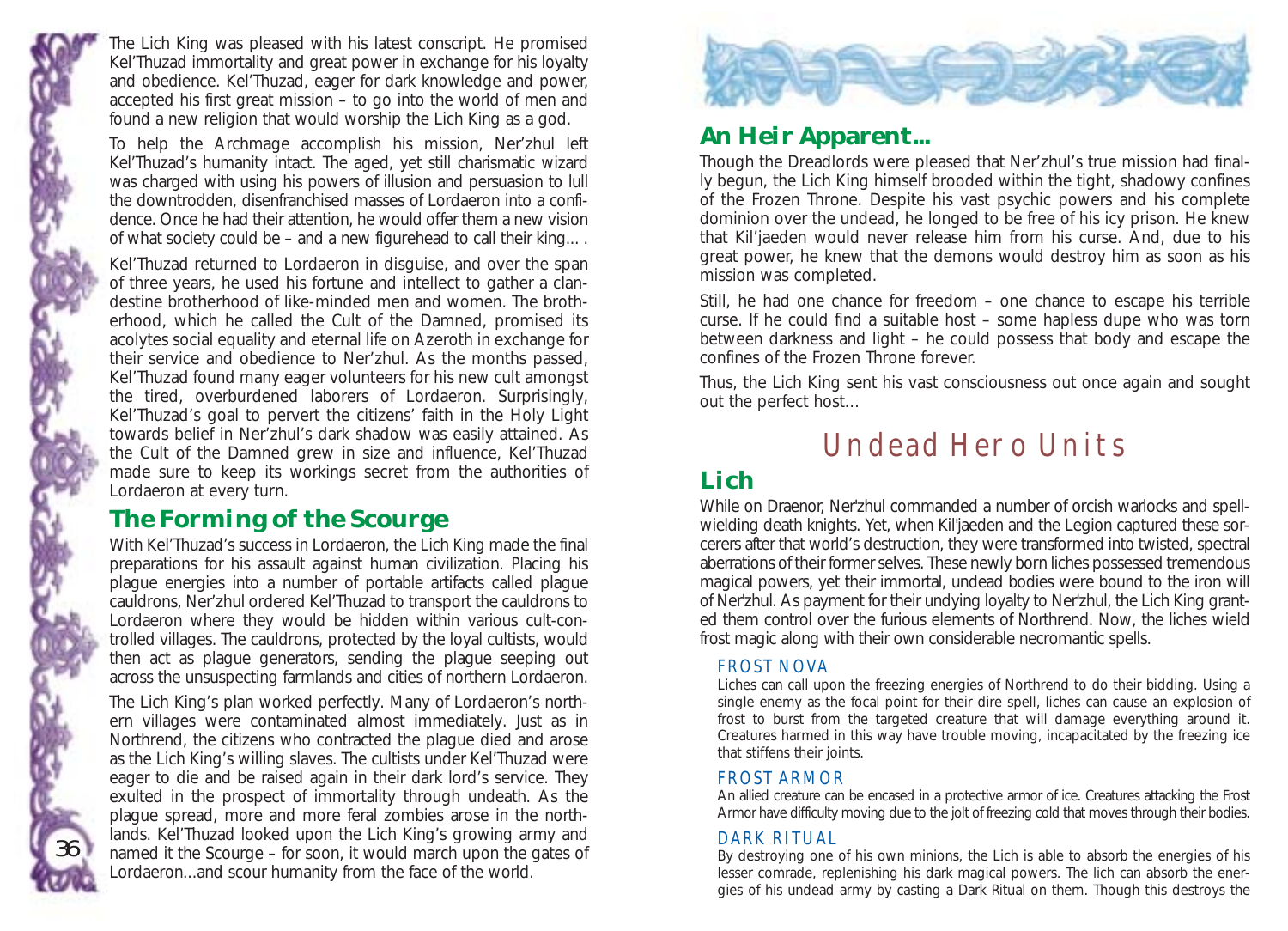

#### DEATH AND DECAY

The swirling negative energies known as the Death And Decay spell are favored by the liches for their power to decompose, rot and destroy everything within them. Not even the strongest warriors or the most durable structures can stand the full effects of Death And Decay.

### **Death Knight**

Death knights were once heroic, virtuous defenders of humanity. However, they were corrupted by the subtle machinations of the Lich King and lured to his dark standard. These former heroes were given untold power and the promise of immortality in exchange for their loyalties. Although they retained their humanity, their twisted souls were bound to the Lich King's will for all time. Bestowed with black, vampiric runeblades and shadowy steeds, death knights now serve as the Scourge's mightiest generals.

#### DEATH COIL

Death knights can call upon the forces of darkness at will, causing bolts of death to issue from their hands. While doing considerable damage to the death knights' enemies, the Death Coil also heals their undead brethren.

#### DEATH PACT

Through the sacrifice of his followers, a death knight can absorb their unholy energies and convert them into health for himself.

#### ANIMATE DEAD

Arguably the death knights' most horrific power is their ability to raise recently slain corpses into an army of the undead, no matter what their allegiance in life may have been. Though they are brought back for a time, the death knights' recalled warriors will eventually fall, never to be raised again.

#### UNHOLY AURA

All death knights can learn to exude a dark, raging battle aura that causes allied creatures around them to move and regenerate life more quickly.

#### **Dreadlord**

Dreadlords are incredibly powerful demons who wield the powers of darkness and mental domination. These cunning, malefic beings once served as the demon Kil'jaeden's most trusted lieutenants. Yet, at Kil'jaeden's request, the vampiric Dreadlords were sent to watch over the Lich King, Ner'zhul, and ensure that he carried out his orders to sow chaos in the mortal world. Though Dreadlords have been known to revel in the gore of single combat, they generally prefer to manipulate and beguile their enemies from the shadows.

#### CARRION SWARM

38

Dreadlords control the creatures of the night, and some of them have even mastered the ability to call swarms of bats and insects to strike at their unsuspecting enemies.



#### SLEEP

Through the mastery of subversion and hypnosis, Dreadlords have learned to put their enemies into a sudden, trance-like sleep. Though this mystical sleep will wear off in time, a sharp jab from either a friend or an enemy will always awaken the hapless sleeper.

#### VAMPIRIC AURA

Those who are fortunate enough to have a powerful Dreadlord as an ally can gain the benefits of his Vampiric Aura. This dark, unholy aura causes the Dreadlord's allies to actually gain life by spilling their enemies' blood.

#### INFERNO

The Dreadlord marks the pinnacle of his dark powers with the devastating ability to summon a fiery infernal. At his call, the infernal will streak down from the sky, stunning and wounding nearby enemy forces when it crashes to the earth. The infernal, engulfed in searing flame, will then rise to do the dreadlord's bidding.

## Undead Units

### **Acolyte**

Acolytes are human beings who have given themselves over to the power of Ner'zhul and the Scourge. These bitter, fanatical men and women will stop at nothing to promote the Lich King's will and maintain the secrecy and dominance of the Cult of the Damned. They view their own deaths and the possibility of becoming undead as the ultimate rewards for the service to Ner'zhul.

#### **UNSUMMON**

The unsummoning of buildings allows the acolytes of the Scourge to reduce fully constructed buildings to their base forms of matter and energy. Some of this matter and energy is lost in the conversion, as are most things that are pulled through The Great Dark Beyond.

#### **SACRIFICE**

Acolytes who wish to serve as the eyes and ears of Ner'zhul are capable of shedding their bodies and taking on the forms of invisible Shades.

#### **Ghoul**

Ghouls are the basic warriors of the undead Scourge. These lumbering, rotting corpses were once innocent townsfolk who have made the final transition into true undeath. Ghouls have great stamina and revel in combat with living beings. Ghouls are ravenous cannibals who can regenerate their health by eating the flesh of fallen warriors.

#### CANNIBALIZE

Ghouls that are wounded can consume the flesh of the newly dead to replenish their own lost health.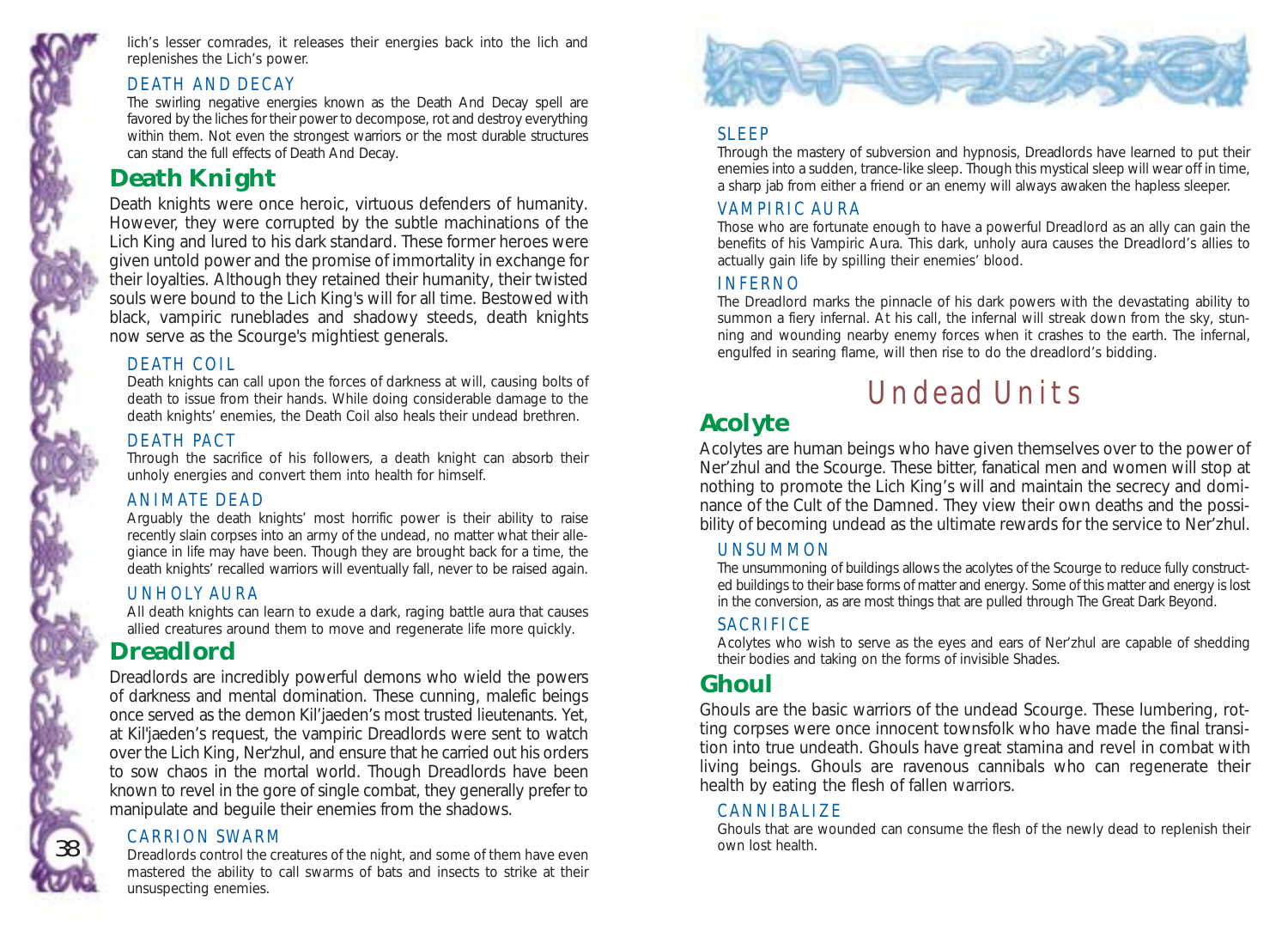#### **Necromancer**

Though they retained their humanity after making their pact with death, necromancers became some of the most terrifying agents of the Scourge. These dark, nefarious men were once thought to be aspiring geniuses by the Magocracy of Dalaran. However, their insatiable lust to delve into the dark arts drove them to forsake their very souls. Ner'zhul, the Lich King, granted these malevolent sorcerers true power over the dead in exchange for their obedience. The shadowy necromancers have the power to raise skeletal warriors from the grave and bestow a number of dark enchantments upon their fellow warriors.

#### RAISE DEAD

Through the powers of Ner'zhul, the corpses of the recently slain can be raised again as skeleton warriors. Though relentless and fearless, these mindless automatons of death soon fall apart and fall to dust.

#### UNHOLY FRENZY

With their unholy powers, necromancers can greatly accelerate a creature's movement and attack rates. Those under the influence of this spell find themselves moving so quickly that their bodies begin to burn and ache, slowly dying from the effects of their unholy frenzy.

#### CRIPPLE

Drawing dark energies directly from Ner'zhul, necromancers can cause their enemies' muscles to suddenly spasm and quake – leaving them immobile and effectively helpless.

#### **Abomination**

The twisted, mutilated bodies of the abominations are comprised of multiple dead limbs and body parts from many different corpses. These enormous warriors, scarred by loose stitchings and putrid, open sores, love to carve flesh and tear their enemies apart. The slow-moving and dull-witted abominations constantly drip blood and smell like disease-ridden slaughterhouses. They carry large cleavers into combat and wield various sickle-bladed hooks on their disproportionate limbs.

#### DISEASE CLOUD

A cloud of festering rotten flesh-vapors follows the abominations wherever they go. The vile cloud is renowned for rotting living flesh upon contact. This nameless disease is often spread to meat wagons, thus allowing the contraptions' rotting ammunition to deal further damage to the enemies of the Scourge.

#### **Banshee**

Banshees were once beautiful female elves who fell before the power of the Scourge. Their restless spirits were left to wander the world in silent, tortured lamentation. Then, the Lich King gathered them together and gave them terrible voices so that the living would finally 40

hear their bitter anguish. Thus, the banshees have pledged themselves to Ner'zhul's cause and now serve as valuable agents of the Scourge. On certain nights, when the moon is full, their unnerving, unholy screams can be heard in the icy winds blowing from the north.

#### **CURSE**

By channeling the powers of their unholy screams, banshees can cause their enemies to temporarily lose their honed combat skills. As a result of this terrible curse, the victims of this spell find themselves unable to hit their targets.

#### ANTI-MAGIC SHELL

By melding the powers of necromancy and the warped music of their screams, banshees can form protective shells around any creatures. The uncanny "shell" makes those creatures impervious to all magics for a short period of time.

#### POSSESSION

Banshees have an unsettling ability to force their way into the bodies of living creatures, thus replacing the creatures' spirits with their own. While this ability causes the banshees' bodies to dissipate, it does give them permanent control over their new forms.

### **Gargoyles**

The dreaded gargoyles of Northrend are voracious flying creatures who revel in slaughter and mayhem. Brought from the frozen north by the armies of the Lich King, these strange, wiry flyers have rough, crystalline hides which protect them from all manner of attacks. In times of great peril, gargoyles can land and condense their hides into a stone-like surface. Though they are unable to attack in this state, they can take time to regenerate their wounds and replenish their energies.

#### STONE FORM

The voracious gargoyles of Northrend are capable of condensing their crystalline hides to make themselves nearly impervious to any forms of attacks. Though they must land and remain motionless while in this state, Stone Form does allow them to recoup their energies for battle.

### **Crypt Fiend**

The cunning crypt fiends were once the lords of the ancient spider kingdom of Azjol-Nerub that ruled over the arctic land of Northrend in ancient times. However, the Lich King destroyed the crypt fiends' civilization and took control of the frozen continent. Now the vile fiends command their spider underlings in the name of their master, Ner'zhul. These aberrant creatures are capable of summoning swarms of vile insects and projecting web-like strands to incapacitate and harm their enemies.

#### **WEB**

The crypt fiends of Azjol-Nerub have always been adept at catching flying creatures in their powerful webbing. Though creatures captured in this webbing will eventually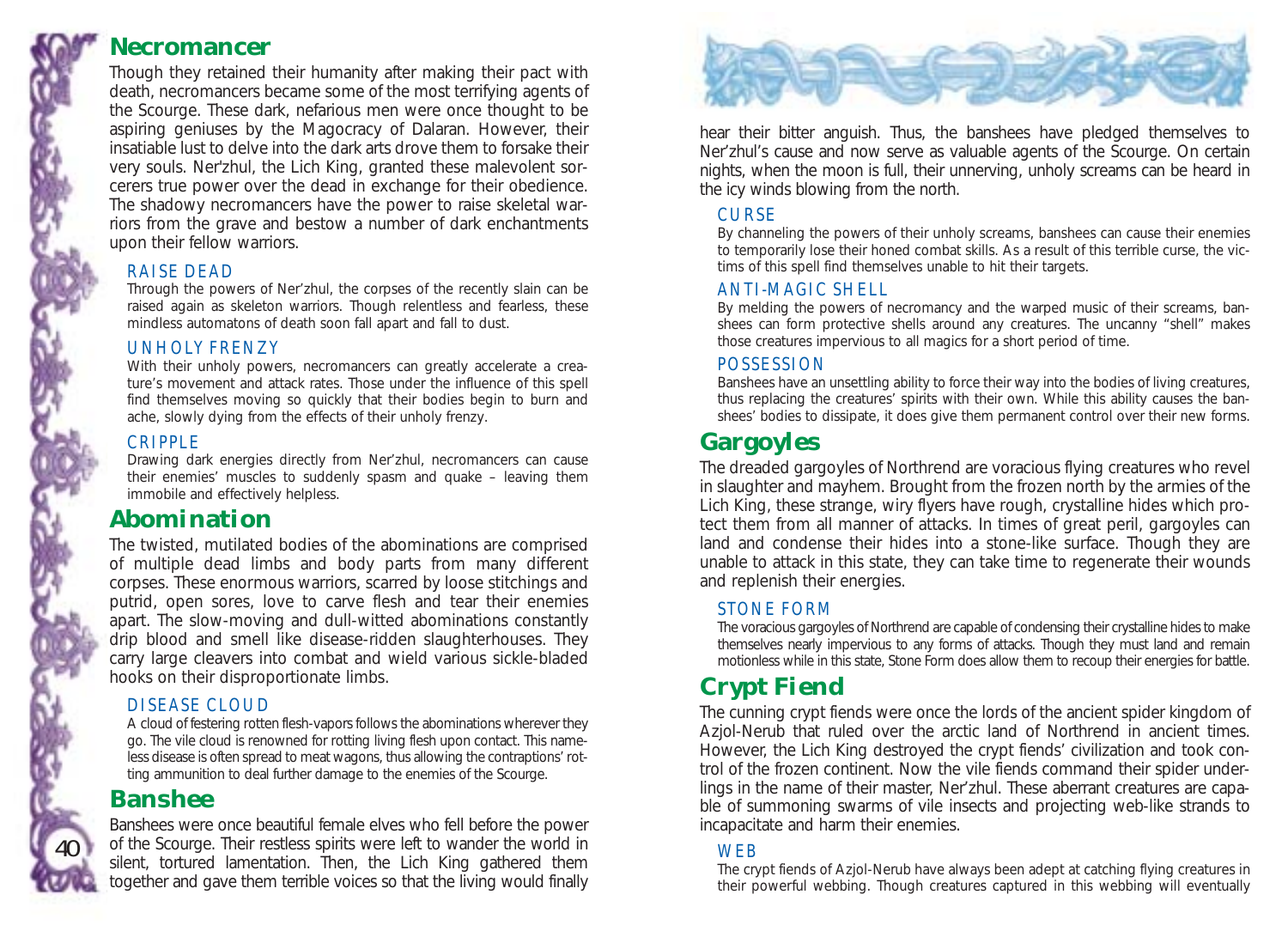break free and may still defend themselves, they are immobilized while caught in the crypt fiends' webs.

#### **Frost Wyrm**

In ages past, venerable dragons nearing death flew to the land of Northrend to die. To this day there are entire dragon graveyards littered with massive petrified bones and skulls. When Ner'zhul, the Lich King, took control of Northrend, he used his powerful magics to raise the ancient dragon skeletons from the dead. Now the skeletal dragons radiate cold power and think of nothing other than serving their dark master. Frost wyrms have a cold-based breath weapon that can shatter entire buildings. They are also quite fond of devouring their hapless enemies whole.

#### FREEZING BREATH

Ner'zhul's vicious frost wyrms hold the frosts of Northrend within their skeletal hearts. By inhaling a great deal of air, frost wyrms can expel blasts of freezing cold so extreme, that they pull all the moisture from the air around a building and freezes it solid.

### **Meat Wagon**

One of the strangest and most dire tools utilized by the Scourge is the dreaded meat wagon. This rickety contraption is used to collect and store recently slain corpses from the field of battle. At any time, corpses can be pulled from the meat wagon and raised into undead warriors. When upgraded, the Meat Wagon can also fling diseased corpses at enemy units with its crude catapult device. An invaluable support vehicle for the Scourge, the meat wagon strikes fear and woe into the hearts of even the most resolute defenders.

#### **Skeletal Warrior**

Called forth from the grave by the insidious necromancers, skeletal warriors are mindless slaves of the Lich King's powers. These lumbering fighters are highly resilient and tireless. When operating in great numbers, skeleton warriors serve as an invaluable part of the Scourge's combat force.

### **Shade**

42

Called forth from the depths of the sacrificial pits, shades are vile, wraith-like creatures who exist only to serve their dark lord, Ner'zhul. The invisible shades are virtually undetectable by normal sight, making them ideal scouts and spies for the Scourge. Though they cannot attack the living, they are still considered valuable assets to the Lich King's forces.



## Undead Structures

### **Necropolis**

The necropolis serves as the central command structure of the undead army. Lumber harvested by ghouls is processed and loyal acolytes train for tasks from their undead masters. Even when unattended, the vengeful spirits of the dead protect the necropolis from enemy attackers. In time this structure can be further modified to become the halls of the dead.

### **Crypt**

At this site, undead minions are summoned into the service of the Scourge. Here gargoyles are made animate and given deadly attack capabilities. Ghouls are trained to cannibalizing fallen foes to renew strength. Crypt fiends are empowered to cast their inescapable webs.

#### **Graveyard**

Servants of the Undead tirelessly study the arcane arts in an effort to imbue weapons and armor with unholy power. The graveyard, like the necropolis, is able to process lumber for weapon and armor construction. This building also pulls fresh corpses from deep within the earth, exhuming them for use by the vile necromancers.

### **Ziggurat**

These towers of the ancient spider kingdom of Azjol-Nerub are called into service once again to provide a source of raw energy for undead forces. Several ziggurats are required to sustain a high number of Scourge warriors. In time, these towers can be further empowered to provide protection.

### **Spirit Tower**

Once infused with the restless spirits of the vengeful dead, spirit towers present a formidable defense. The wraiths of the tower attack with supernatural efficiency, and quickly add enemy forces to the ranks of dead. Multiple towers in an undead city will chill the heart of even the most courageous foe.

#### **Halls of the Dead**

As the presence of the Undead in the living world grows stronger, further modifications to the command structure become necessary. Transforming a necropolis into the halls of the dead gives the Scourge power to raise more ancient structures and advance their cruel efficiency. With continued advancement, the halls of the dead may be further modified.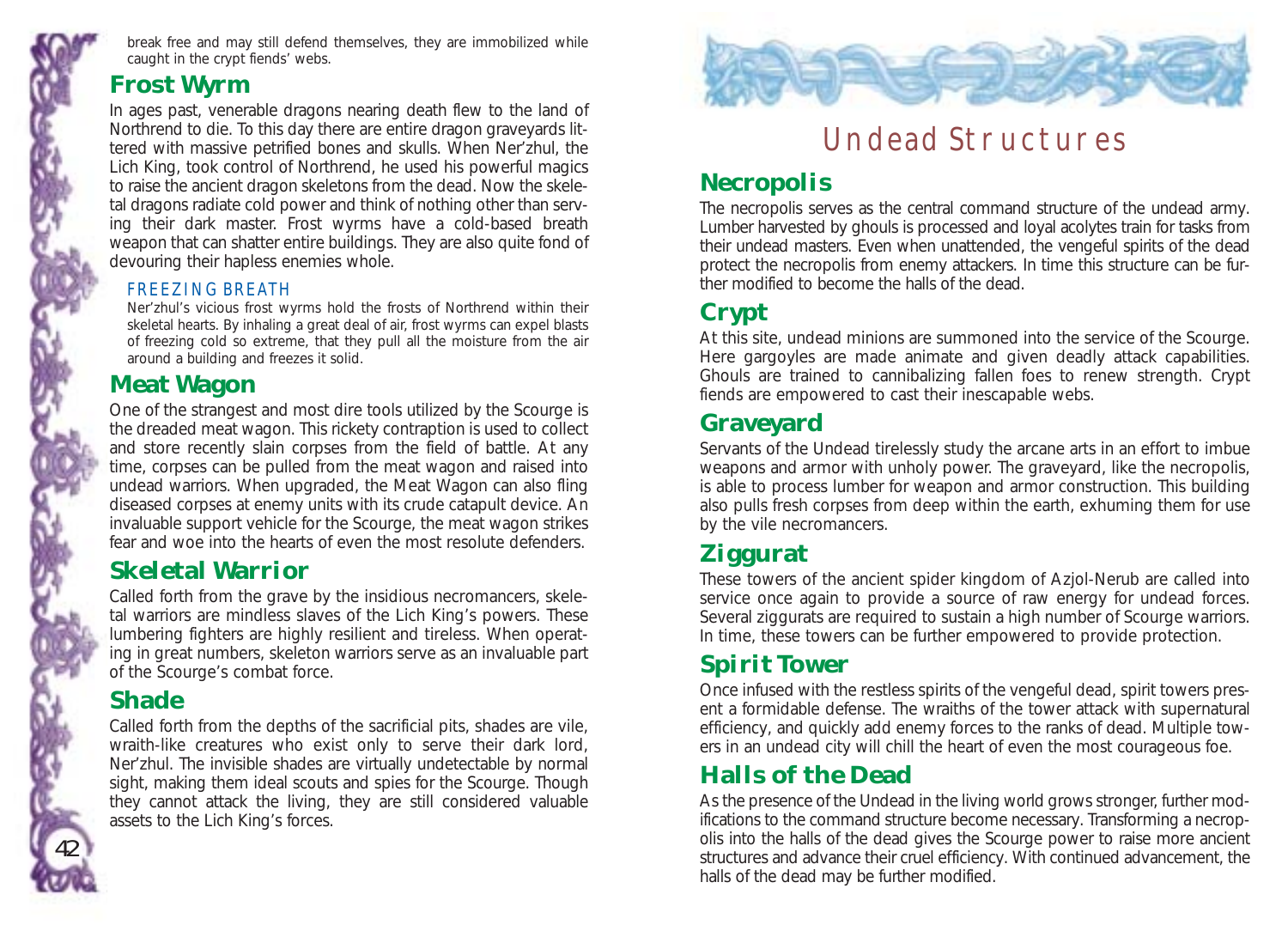### **Temple of the Damned**

Once used by the orcish horde to channel demonic energies, the Scourge has now reclaimed this powerful edifice. From the Temple the insidious necromancers emerge to animate fallen corpses and the tormented spirits of the banshees are called into service.

### **Slaughterhouse**

Meat at the slaughterhouse is used to serve the twisted purpose of the malevolent Scourge. Grotesque, monstrous abominations are pieced together and instilled with the single purpose of killing. Meat wagons are constructed to lob plague-infected body parts at the enemy.

### **Altar of Darkness**

This structure serves as a channeling nexus for the Scourge's dark restorative powers. When a hero falls in battle, his essence may be recalled to this site, where it is given new, unholy life. Provided that the building stands and resources are sufficient, undead heroes will not stay dead for long.

### **Black Citadel**

When the powers of the Undead in the living world become fully manifested, further modifications to the halls of the dead become necessary. Building of the black citadel allows the Scourge to operate at peak efficiency. Along with this modification comes increased fortification, making the black citadel a truly formidable stronghold.

### **Boneyard**

The boneyard is the home of the frost wyrms, once magnificent dragons now reduced to skeletal frames, manipulated by the dark magic of the Scourge to serve the Lich King. Frost wyrms have a crippling ability to cast their freezing breath onto enemy forces and buildings. In large numbers, frost wyrms present a truly dominating force.

### **Sacrificial Pit**

44

The sacrificial pits of Azjol-Nerub were used long ago to sacrifice enemy forces in exchange for success in battle. Undead forces may be sacrificed at this location to call forth a shade, an invisible wraith capable of spying on the enemy, detectable only through magic.

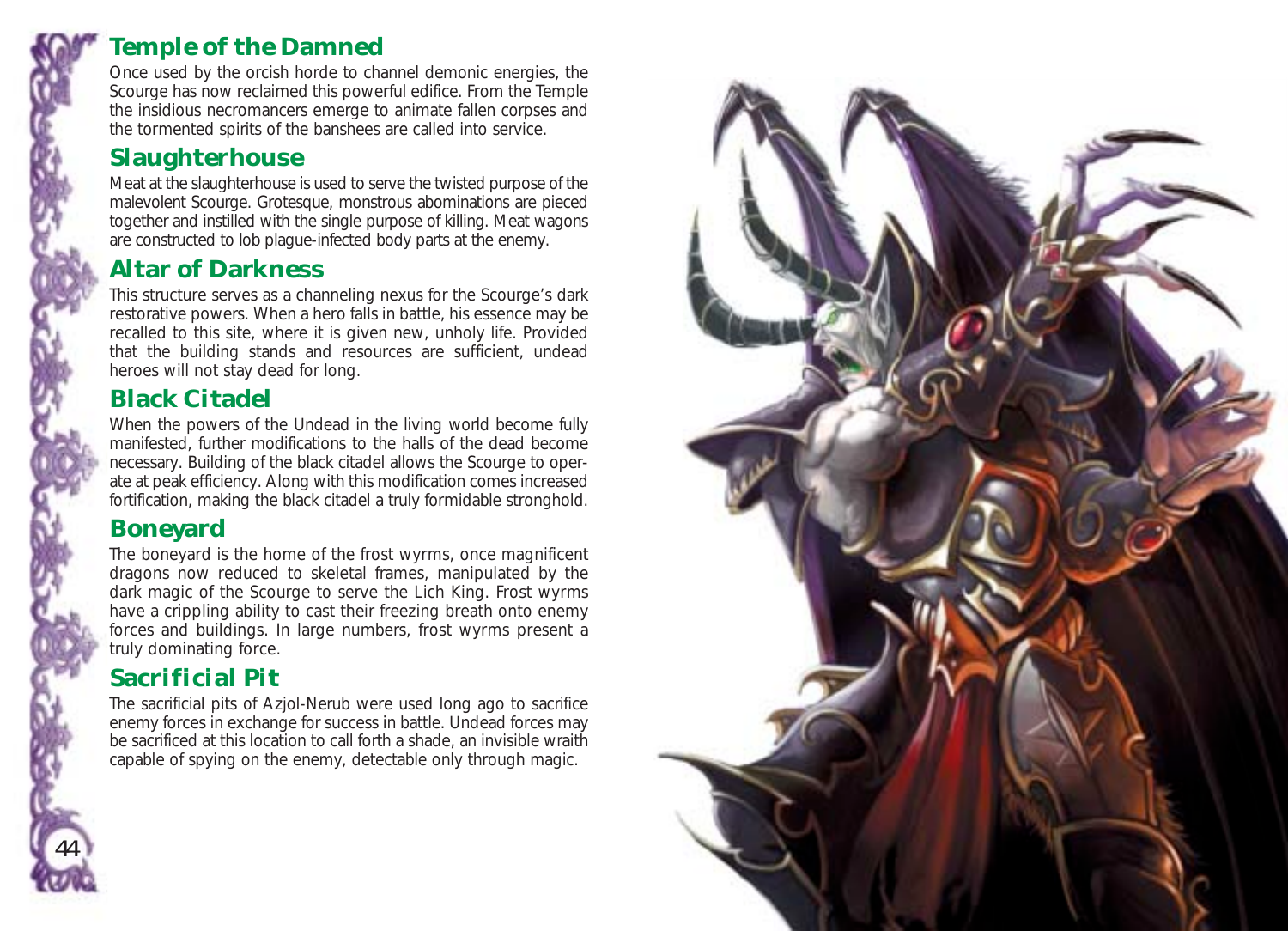



# Night Elves: the Sentinels Night Elf History

### **The Kaldorei and the Well of Eternity**

Ten thousand years before the orcs and humans clashed in their First War, the world of Azeroth cradled only one massive continent surrounded by the infinite, raging seas. That land mass, known as Kalimdor, was home to a number of disparate races and creatures, all vying for survival amongst the savage elements of the waking world. At the dark continent's center was a mysterious lake of incandescent energies. The lake, which would later be called the Well of Eternity, was the true heart of the world's magic and natural power. Drawing its energies from the infinite Great Dark beyond the world, the Well acted as a mystical fount, sending its potent energies out across the world to nourish life in all its wondrous forms.

In time, a primitive tribe of nocturnal humanoids cautiously made their way to the edges of the mesmerizing, enchanted lake. The feral, nomadic humanoids, drawn by the Well's strange energies, built crude homes upon its tranquil shores. Over time, the Well's cosmic power affected the strange tribe, making them strong, wise and virtually immortal. The tribe adopted the name Kaldorei, which meant "children of the stars" in their native tongue. To celebrate their budding society, they constructed great structures and temples around the lake's periphery.

The Kaldorei, or night elves as they would later be known, worshipped the moon goddess, Elune, and believed that she slept within the Well's shimmering depths during the daylight hours. The early night elf priests and seers studied the Well with an insatiable curiosity, driven to plumb its untold secrets and power. As their society grew, the night elves explored the breadth of Kalimdor and encountered its myriad denizens. The only creatures that gave them pause were the ancient and powerful dragons. Though the great serpentine beasts were often reclusive, they did much to safeguard the known lands from potential threats. The night elves believed that the dragons held themselves to be the protectors of the world, and that they and their secrets were best left alone.

In time, the night elves' curiosity led them to meet and befriend a number of powerful entities, not the least of which was Cenarius, a mighty demi-god of the primordial forestlands. The great-hearted Cenarius grew fond of the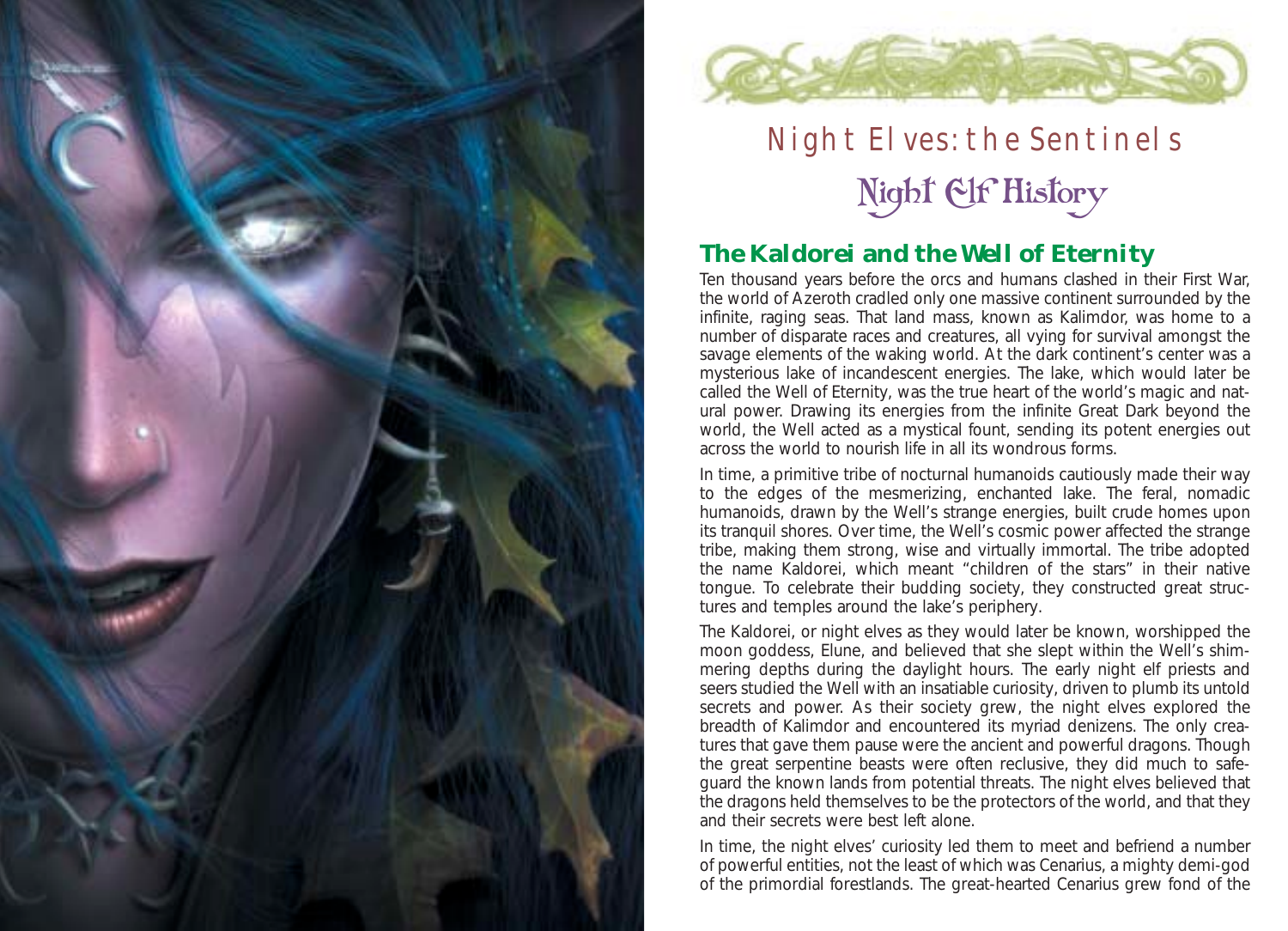inquisitive night elves and spent a great deal of time teaching them about the natural world. The tranquil Kaldorei developed a strong empathy for the living forests of Kalimdor and reveled in the harmonious balance of nature.

Yet, as the seemingly endless ages passed, the night elves' civilization expanded both territorially and culturally. Their temples, roads, and dwelling places stretched across the breadth of the dark continent. Azshara, the night elves' beautiful and gifted Queen, built an immense, wondrous palace on the Well's shore that housed her favored servitors within its bejeweled halls. Her servitors, whom she called the Quel'dorei or "high-borne," doted on her every command and believed themselves to be greater than the rest of their lower-caste brethren. Though Queen Azshara was loved equally by all of her people, the high-borne were secretly hated by the jealous masses.

Sharing the priests' curiosity towards the Well of Eternity, Azshara ordered the educated high-borne to plumb its secrets and reveal its true purpose in the world. The high-borne buried themselves in their work and studied the Well ceaselessly. In time they developed the ability to manipulate and control the Well's cosmic energies. As their reckless experiments progressed, the high-borne found that they could use their newfound powers to either create or destroy at their leisure. The hapless high-borne had stumbled upon primitive magic and were now resolved to devote themselves to its mastery. Although they agreed that magic was inherently dangerous if handled irresponsibly, Azshara and her highborne began to practice their spellcraft with reckless abandon. Cenarius and many of the wizened night elf scholars warned that only calamity would result from toying with the clearly volatile arts of magic. But, Azshara and her followers stubbornly continued to expand their burgeoning powers.

As their powers grew, a distinct change came over Azshara and the high-borne. The haughty, aloof upper class became increasingly callous and cruel towards their fellow night elves. A dark, brooding pall veiled Azshara's once entrancing beauty. She began to withdraw from her loving subjects and refused to interact with any but her trusted high-borne priests.

A young, brazen scholar named Furion Stormrage, who had spent much of his time studying the Well's effects, began to suspect that a terrible power was corrupting the high-borne and his beloved Queen. Though he could not conceive the evil that was to come, he knew that the night elves' lives would soon be changed forever...



#### **The War of the Ancients**

The high-borne's reckless use of magic sent ripples of energy spiraling out from the Well of Eternity and into the Great Dark Beyond. The ripples of energy streamed out into the Twisting Nether and were felt by terrible alien minds. Sargeras, the Great Enemy of all life, the Ravager of Worlds, felt the potent ripples and was drawn to their distant point of origin. Spying the primordial world of Azeroth and sensing the limitless energies of the Well of Eternity, Sargeras was consumed by an insatiable hunger. The great, dark god of the Nameless Void resolved to destroy the fledgling world and claim its energies as his own.

Sargeras gathered his vast, demonic army, known as the Burning Legion, and made his way towards the unsuspecting world of Azeroth. The Legion, comprised of a million screaming demons, all ripped from the far corners of the universe, roiled and burned at the thought of conquest. Sargeras' lieutenants, Archimonde the Defiler and Mannoroth the Destructor, prepared their infernal minions to strike.

Queen Azshara, overwhelmed by the terrible ecstasy of her magic, fell victim to Sargeras' undeniable power, and agreed to grant him entrance to her world. Even her high-borne servitors gave themselves over to magic's inevitable corruption and began to worship Sargeras as their god. To show their allegiance to the Legion, the high-borne aided their Queen in opening a great, swirling portal within the depths of the Well of Eternity.

Once all his preparations had been made, Sargeras began his catastrophic invasion of Azeroth. The warrior-demons of the Burning Legion stormed into the world through the Well of Eternity and laid siege to the night elves' sleeping cities. Led by Archimonde and Mannoroth, the Legion swarmed over the lands of Kalimdor leaving only ash and sorrow in its wake. The demon warlocks called down the searing Infernals that crashed, like hellish meteors, into the graceful spires of Kalimdor's temples. The Doomguard, a band of burning, bloodletting killers, marched across Kalimdor's fields slaughtering everyone in their path. Even packs of wild, demonic Felhounds ravaged the countryside, unopposed. Though the brave Kaldorei warriors rushed to defend their ancient homeland, they were forced to give ground, inch by inch, before the fury of the Legion's onslaught.

### **The Sundering of the World**

It fell to the young scholar, Furion Stormrage, to find help for his beleaguered people. Stormrage, whose own brother, Illidan, practiced the highborne's magics, was incensed by the growing corruption amongst the upper class. Convincing Illidan to forsake his dangerous obsession, Furion set out to find Cenarius and muster a resistance force. The young, beautiful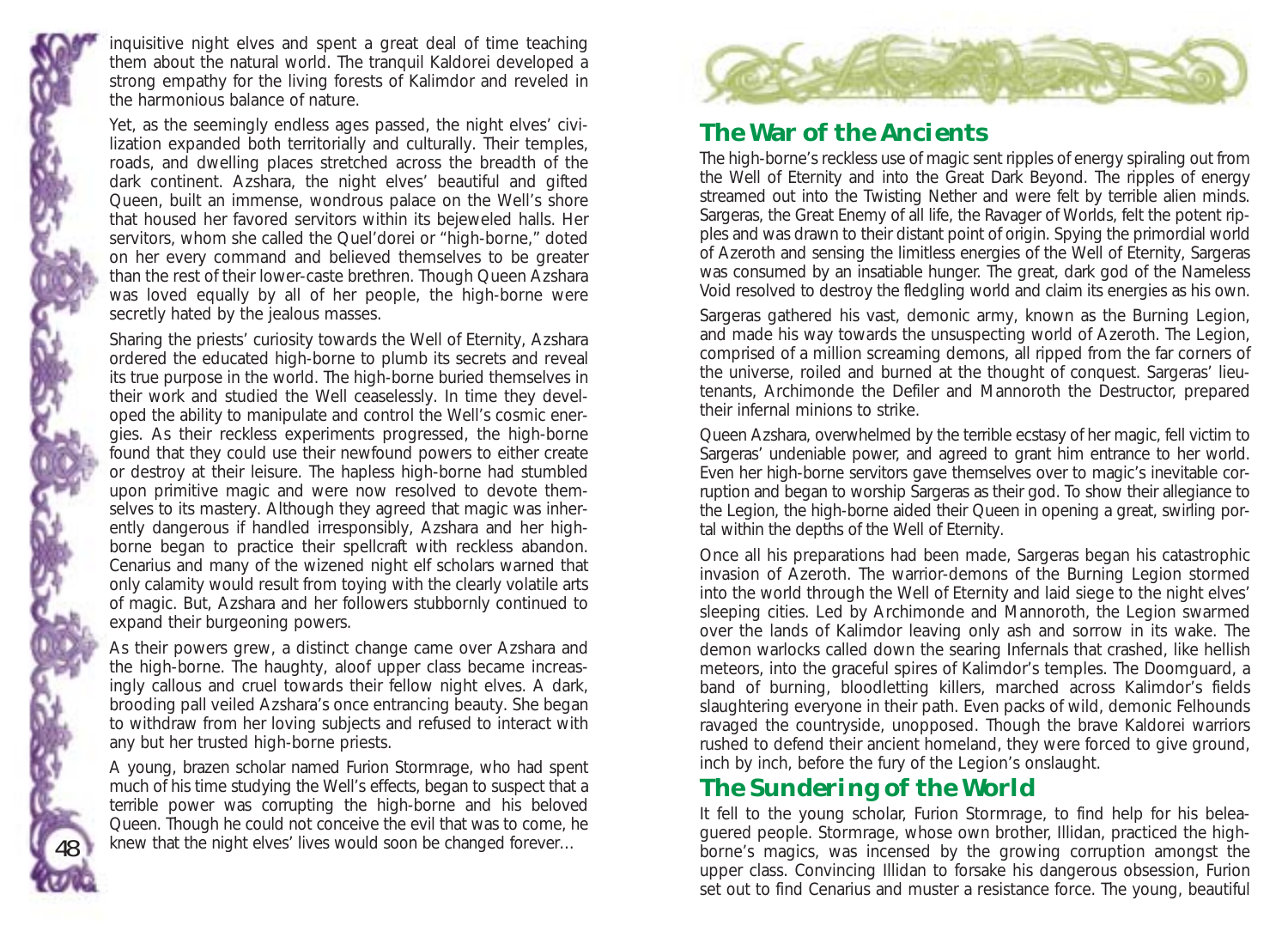priestess, Tyrande, agreed to accompany the brothers in the name of Elune. Though both Furion and Illidan shared a secret love for the idealistic priestess, Tyrande's heart belonged to Furion alone. Illidan resented his brother's budding romance with Tyrande, but knew that his heartache was nothing compared to the pain of his magical addiction…

Illidan, who had grown dependent on magic's empowering energies, struggled to keep control of himself and his overwhelming hunger to tap the Well's energies once again. However, with Tyrande's patient support, he was able to contain himself and help his brother find the reclusive demi-god, Cenarius. Cenarius, who dwelt within the sacred Moonglades of the distant Mount Hyjal, agreed to help the night elves by finding the ancient dragons and enlisting their aid. The dragons, led by the great, red leviathan, Alexstrasza, agreed to send their mighty flights to engage the demons and their infernal masters.

Cenarius, calling on the spirits of the enchanted forests, rallied an army of ancient tree-men and led them against the Legion in a daring ground assault. As the night elves' allies converged upon Azshara's temple and the Well of Eternity, all-out warfare erupted. Despite the strength of their newfound allies, Furion and his colleagues realized that the Legion could not be defeated by martial strength alone.

As the titanic battle raged around Azshara's capital city, the delusional Queen waited in anticipation for Sargeras' arrival. The Lord of the Legion was preparing to pass through the Well of Eternity and enter the ravaged world. As his impossibly huge shadow drew ever closer to the Well's raging surface, Azshara gathered the most powerful of her high-borne followers. Only by linking their magics together, in one focused spell, would they be able to create a gateway large enough for Sargeras to enter.

Furion, convinced that the Well of Eternity was the demons' umbilical link to the physical world, insisted that it should be destroyed. His companions, knowing that the Well was the source of their immortality and powers, were shocked by the rash notion. Yet Tyrande, seeing the wisdom of Furion's theory, convinced Cenarius and their dragon comrades to storm Azshara's temple and find a way to shut the Well down for good.

Knowing that the Well's destruction would prevent him from ever wielding magic again, Illidan selfishly abandoned the group and set out to warn the high-borne of Furion's plan. Due to the madness brought on by his addiction and the stinging resentment towards his brother's affair with Tyrande, Illidan felt no remorse at betraying Furion and siding with Azshara and her ilk. Above all else, Illidan vowed to protect the Well's power by any means necessary.



Heartbroken by his brother's departure, Furion led his companions into the heart of Azshara's temple. Yet, as they stormed into the main audience chamber, they found the high-borne in the midst of their final dark incantation. The raging communal spell created an unstable vortex of power within the Well's raging depths. As Sargeras' ominous shadow drew ever closer to the surface, Furion and his allies rushed to attack.

Azshara, having received Illidan's warning, was more than prepared for them. Nearly all of Furion's followers fell before the mad Queen's raging powers. Tyrande, attempting to attack Azshara from behind, was caught off guard by the Queen's high-borne guardsmen. Though she vanquished the guardsmen, Tyrande suffered grievous wounds at their hands. At seeing his love fall, Furion went into a murderous rage and resolved to end Azshara's life.

As the battle raged inside and outside of the temple, Illidan appeared from the shadows near the shores of the great Well. Producing a set of specially crafted vials, Illidan knelt and filled each with the Well's shimmering waters. Convinced that the demons would crush the night elves' civilization, he planned to steal the sacred waters and keep their energies for himself.

The ensuing battle between Furion and Azshara threw the high-borne's carefully crafted spellwork into chaos. The unstable vortex within the Well's depths finally exploded and ignited a catastrophic chain of events that would sunder the world forever. The massive explosion rocked the temple to its foundations and sent massive quakes ripping through the tortured earth. As the horrific battle between the Legion and the night elves' allies raged around and above the ruined capital city, the surging Well of Eternity buckled in upon itself and collapsed.

The resultant catastrophic explosion shattered the earth and blotted out the skies...

### **Mount Hyjal and Illidan**'**s Gift**

As the aftershocks from the Well's implosion rattled the bones of the world, the seas rushed in to fill the gaping wound left in the earth. Nearly eighty percent of Kalimdor's landmass had been blasted apart, leaving only a handful of separate continents surrounding the new, raging sea. At the center of the new sea, where the Well of Eternity once stood, was a tumultuous storm of tidal fury and chaotic energies. This terrible scar, known as the Maelstrom, would never cease its furious spinning. It would remain a constant reminder of the terrible catastrophe and the utopian era that had been lost forever…

The few night elves that survived the horrific explosion rallied together on crudely made rafts and slowly made their way to the only landmass in sight. Somehow, by the graces of Elune, Furion, Tyrande and Cenarius had sur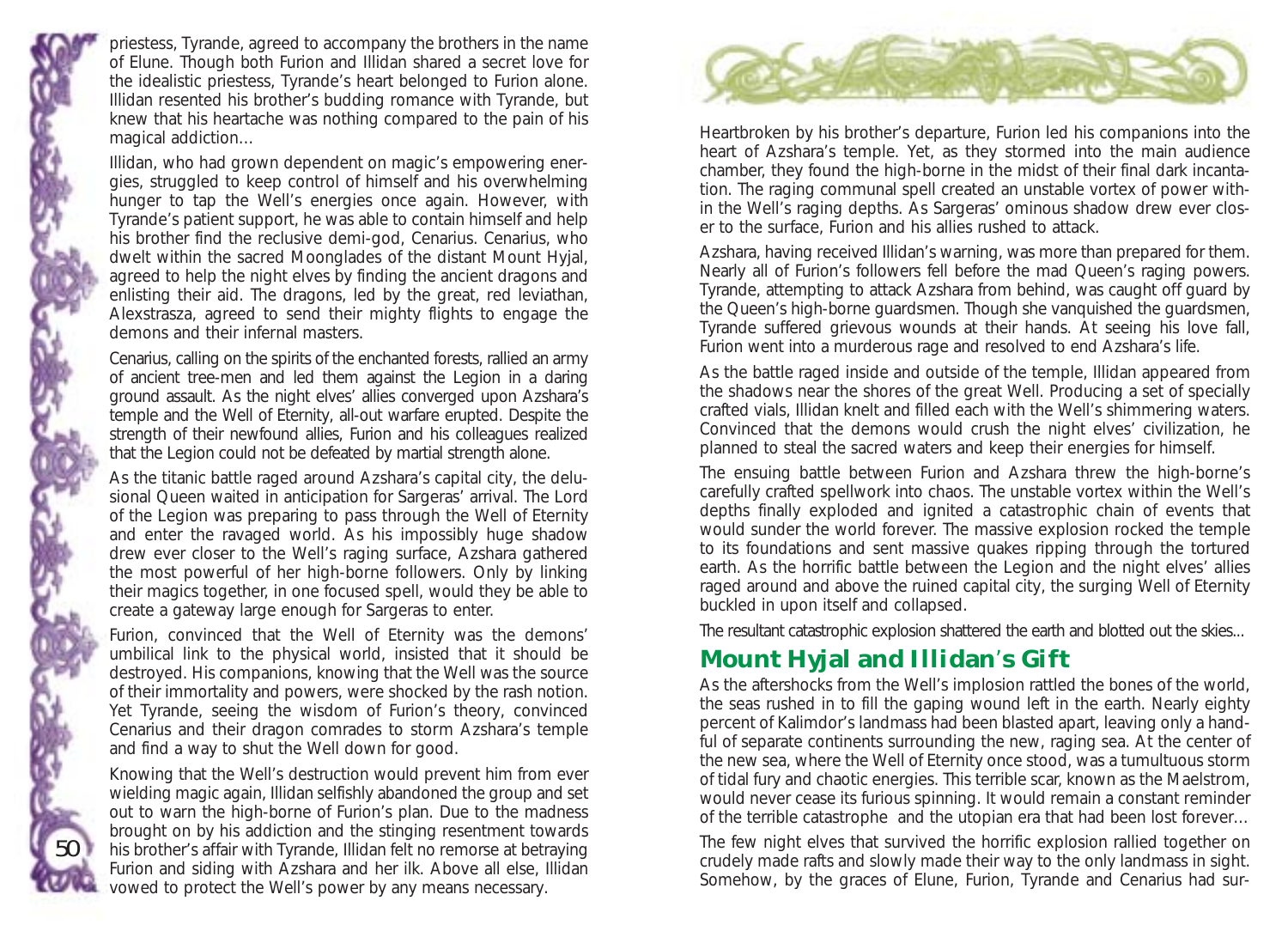vived the Great Sundering. The weary heroes agreed to lead their fellow survivors and establish a new home for their people. As they journeyed in silence, they surveyed the wreckage of their world and realized that their passions had wrought the destruction all around them. Though Sargeras and his Legion had been ripped from the world by the Well's destruction, Furion and his companions were left to ponder the terrible cost of victory.

It was clear that Azshara and her elite high-borne followers had been smashed to the bottom of the raging sea. Still, there were many high-borne amongst the survivors who made their way to the shores of the new land. Though Furion mistrusted the highbornes' motivations, he was satisfied that they could cause no real mischief without the Well's energies.

As the weary mass of night elves landed upon the shores of the new land, they found that the holy mountain, Hyjal, had survived the catastrophe. Seeking to establish a new home for themselves, Furion and the night elves climbed the slopes of Hyjal and reached its windswept summit. As they descended into the wooded bowl, nestled between the mountain's enormous peaks, they found a small, tranquil lake. To their horror, they found that the lake's waters had been fouled – by magic.

Illidan, having survived the Sundering as well, had reached Hyjal summit long before Furion and the night elves. In his mad bid to maintain the flows of magic in the world, Illidan had poured his vials, containing the precious waters from the Well of Eternity, into the mountain lake. The Well's potent energies quickly ignited and coalesced into a new Well of Eternity. The exultant Illidan, believing that the new Well was a gift to future generations, was shocked when Furion hunted him down. Furion explained to his brother that magic was innately chaotic and that its use would inevitably lead to widespread corruption and strife. Still, Illidan refused to relinquish his magical powers.

Knowing full well where Illidan's treacherous schemes would eventually lead, Furion decided to deal with his power-crazed brother once and for all. With Cenarius' help, Furion sealed Illidan within a vast underground chamber – to remain chained and powerless until the end of time. Concerned that destroying the new Well might bring about an even greater catastrophe, the night elves resolved to leave it be. However, Furion declared that they would never practice the arts of magic again. Under Cenarius' watchful eye, they began to study the ancient arts of druidism that would enable them to heal the ravaged earth and re-grow their 52 would enable them to heal the ravaged ease of Mount Hyjal.



#### **The World Tree and the Emerald Dream**

For many years, the night elves worked tirelessly to rebuild what they could of their ancient homeland. Leaving their broken temples and roads to be overgrown, they constructed their new homes amidst the verdant trees and shadowed hills at Hyjal's base. In time, the dragons that had survived the great Sundering came forth from their secret abodes.

Alexstrasza the red, Ysera the green, and Nozdormu the bronze descended upon the druids' tranquil glades and surveyed the fruits of the night elves' labors. Furion, who had become an arch-druid of immense power, greeted the mighty dragons and told them about the creation of the new Well of Eternity. The great dragons were alarmed to hear the dark news and speculated that as long as the Well remained, the Legion might one day return and assault the world once again.

Furion and the three dragons made a pact to keep the Well safe and ensure that the agents of the Burning Legion would never find their way back into the world.

Alexstrasza, the Life-Giver, placed a single, enchanted acorn within the heart of the Well of Eternity. The acorn, activated by the potent, magical waters, sprung to life as a colossal tree. The mighty tree's roots grew from the Well's waters and its verdant canopy seemed to scrape the roof of the sky. The immense tree would be an everlasting symbol of the night elves' bond with nature, and its life-giving energies would extend out to heal the rest of the world over time. The night elves' named their World Tree, Nordrassil, which meant "crown of the heavens" in their native tongue.

Nozdormu, the Timeless, placed an enchantment upon the World Tree that ensured that as long as the colossal tree stood, the night elves would never age or fall prey to sickness or disease.

Ysera, the Dreamer, also placed an enchantment upon the World Tree by linking it to her own realm, the ethereal dimension known as the Emerald Dream. The Emerald Dream, a vast, ever-changing spirit world, existed outside the boundaries of the physical world. From the Dream, Ysera regulated the ebb and flow of nature and the evolutionary path of the world itself. The night elf druids, including Furion himself, were bound to the Dream through the World Tree. As part of the mystical pact, the druids agreed to sleep for centuries at a time so that their spirits could roam the infinite paths of Ysera's Dreamways. Though the druids were wary of losing so many years of their lives to hibernation, they selflessly agreed to uphold their bargain with Ysera.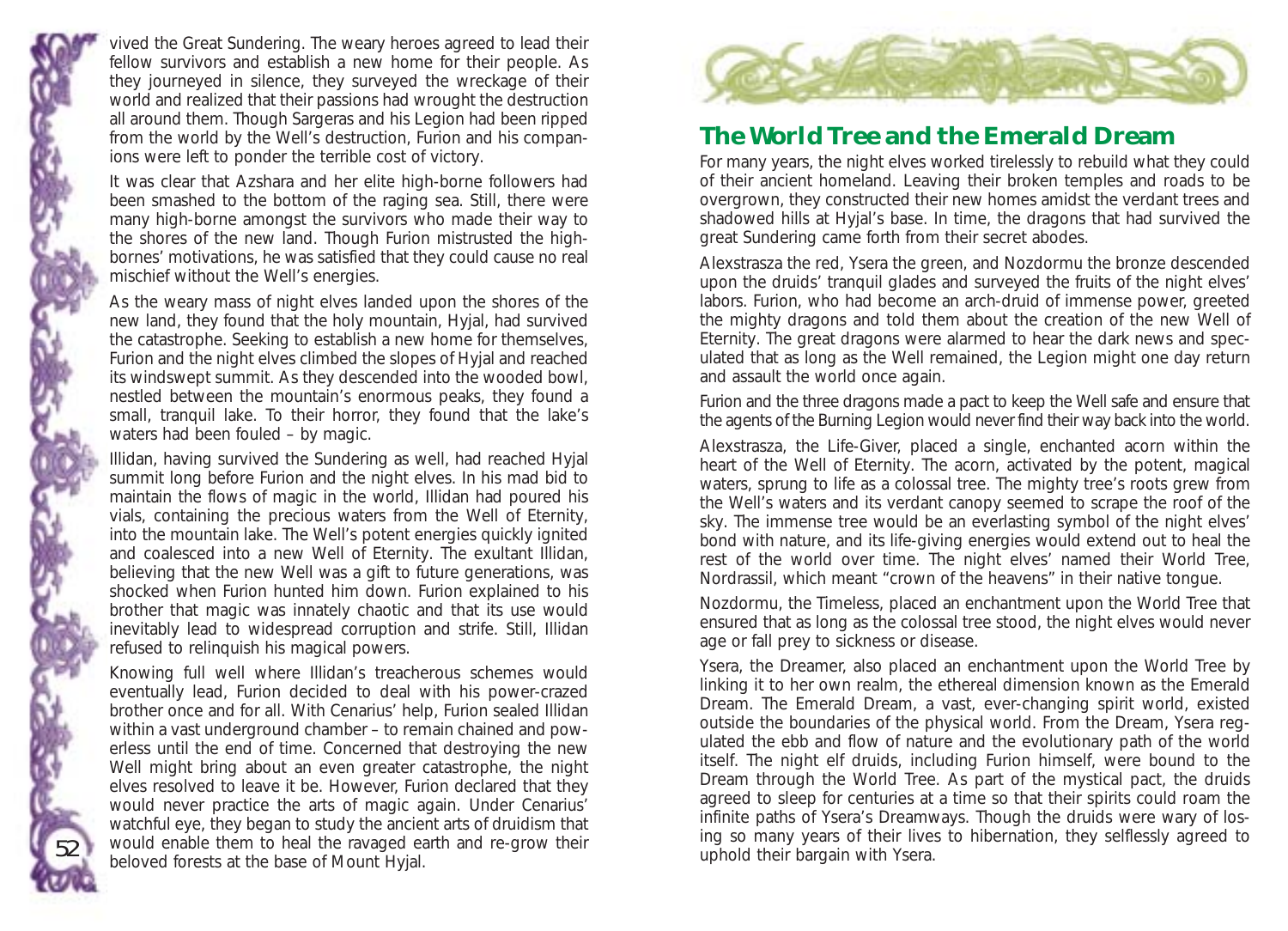### **Exile of the High Elves**

As the centuries passed, the night elves' new society grew strong and expanded throughout the budding forest that they came to call Ashenvale. Many of the creatures and species that were abundant before the Great Sundering, such as furbolgs and quilboars, reappeared and flourished in the land. Under the druids' benevolent leadership, the night elves enjoyed an era of unprecedented peace and tranquility under the stars.

However, many of the original high-borne survivors grew restless. Like Illidan before them, they fell victim to the withdrawal that came from the loss of their coveted magics. They were tempted, once again, to tap the energies of the Well of Eternity and exult in their magical practices. Dath'Remar, the brash, outspoken leader of the high-borne, began to mock the druids publicly – calling them cowards for refusing to wield the magic that was theirs by right. Furion and the druids chaffed of Dath'Remar's arguments and warned the high-borne that any use of magic would be punishable by death. In their insolence, Dath'Remar and his followers unleashed a terrible magical storm upon Ashenvale in an ill-fated attempt to convince the druids to rescind their law.

The druids, unable to bring themselves to slaughter so many of their kin, decided to exile the reckless high-borne from their lands. Dath'Remar and his followers, glad to be rid of their conservative cousins at last, boarded a number of specially crafted ships and set sail upon the seas. Though none of them knew what awaited them beyond the waters of the raging Maelstrom, they were eager to establish their own homeland where they could practice their coveted magics with impunity. The high-borne, or 'Quel'dorei' as Azshara had named them in ages past, would eventually set shore upon the eastern land men would call Lordaeron. They planned to build their own magical kingdom - Quel'Thalas - and reject the night elves' precepts of moon worship and nocturnal activity. Forever after, they would be known only as the "high elves."

### **The Sentinels and the Long Vigil**

54

With the departure of their wayward cousins, the night elves turned their attention back to the safekeeping of their enchanted homeland. The druids, sensing their time of hibernation nearing once again, prepared to sleep and leave their loved ones and families behind. Tyrande, who had become the First priestess of Elune, asked her love, Furion, not to leave her for Ysera's Emerald Dream. But, Furion, honor bound to enter the changing Dreamways, bid the priestess good-bye and swore that they would never be apart so long as they held true to their love.



Tyrande, left alone to protect Kalimdor from the dangers of the new world, assembled a powerful fighting force from amongst her night elf sisters. The fearless, highly trained warrior women who pledged themselves to Kalimdor's defense became known as the Sentinels. Though they preferred to patrol the shadowy forests of Ashenvale alone, they had many allies upon which they could call in times of urgency.

The demigod, Cenarius, remained nearby in the Moonglades of Mount Hyjal. His sons, known as the Keepers of the Grove, kept close watch on the night elves' land and regularly helped the Sentinels maintain peace in the land. Even Cenarius' shy daughters, the dryads, appeared in the open with increasing frequency.

Though the task of policing Ashenvale kept her busy, Tyrande felt lost and alone without Furion at her side. As the long centuries passed while the druids slept, her fears of a second demonic invasion grew more palpable. She could not shake the unnerving feeling that perhaps the Burning Legion was still out there, beyond the Great Dark of the sky plotting its revenge upon the night elves and the world of Azeroth.

## Night Elf Hero Units

### **Keeper of the Grove**

The enchanted keepers are the favored sons of the demigod, Cenarius. Like their lesser dryad sisters, the keepers appear to be half night elf and half stag. They have enormous antlers and manes of leaves that flow down their backs. Their right hands are disfigured and twisted like the gnarled rootclaws of the treants. Keepers possess many strange powers over nature and the animals. Though they typically remain within the sacred Moon Glades of Mount Hyjal, the keepers always heed the call to arms when the lands of Kalimdor are threatened.

#### ENTANGLING ROOTS

The sons of Cenarius are favored with the ability to cause roots to erupt from the ground and entrap enemy forces. These roots not only keep the enemy immobile, but also inflict damage.

#### FORCE OF NATURE

This ability allows the keeper to call forth allies from the surrounding forest. These stout treants will do as the keeper wills until the magic that animates them expires and the trees return once more to the earth.

#### THORNS AURA

While this aura is active, any forces that engage the keeper or his allies in hand to hand combat will be damaged by a druidic flurry of razor sharp thorns and brambles.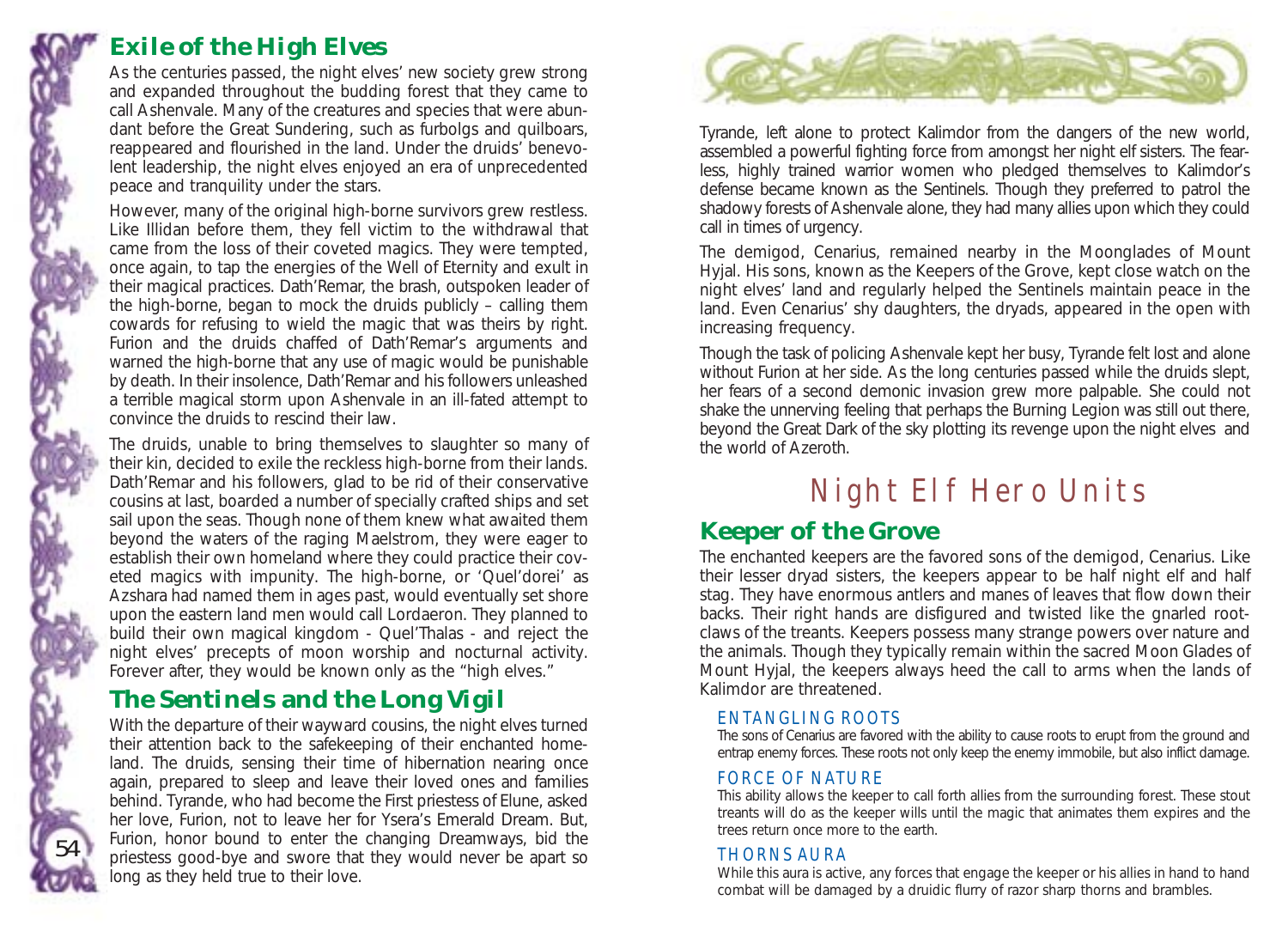#### TRANQUILITY

In a demonstration of his ultimate communion with nature, the keeper may call down a mighty shower of rain that will restore health to all friendly forces within its range for its entire duration. The keeper is also healed by the majestic powers of nature that are unleashed.

#### **Priestess of the Moon**

The fearless leaders of the Sentinel army, the priestesses of the moon epitomize the power and grace of their race's ancient moon goddess, Elune. The priestesses, equipped with silvery, glowing armor, ride the fearless Frostsaber tigers of Winterspring into battle. Charged with the safekeeping of the night elf lands and armed with magical energy bows, the priestesses will stop at nothing to rid their ancient land of evil.

#### SHADOWMELD

Empowered by the goddess Elune, night elf warriors possess the ability to completely blend in with their surroundings between sunset and sunrise, rendering them invisible to their enemy. This effect, however, can only be achieved while the warriors are standing completely still.

#### **SCOUT**

The scout is an owl that may be sent to any area of the map for observation purposes and to reveal invisible enemies. The owl will only reveal for a limited amount of time.

#### SEARING ARROWS

Calling upon the powers of the Moon Goddess Elune to imbue her arrows with searing magical energy, the priestess is able to fire deadly volleys at any foe.

#### TRUESHOT AURA

The commanding presence of the priestess boosts the morale of her warriors, enabling their attacks to strike with heightened accuracy and power.

#### STARFALL

56

At the peak of her experience, the priestess may call down a furious shower of falling stars that cause massive destruction amongst enemy forces. This catastrophic power, given to the priestess by Elune herself, achieves its full duration as long as the priestess stays in the spell's vicinity.

#### **Demon Hunter**

Demon hunters are dark, shadowy warriors who are shunned by the greater night elf society. They made a pact, long ago, to fight against the forces of chaos using its own terrible powers against it. These mysterious warriors ritually blind themselves so that they develop spectral sight that enables them to see demons and undead with greater clarity. They wield demonically charged warblades in battle and even call upon demonic energies to augment their formidable combat skills. Although they are counted as some of the mightiest warriors within the night elves' society, the demon hunters are always maligned and misunderstood for making their selfless pact with darkness.



#### EVASION

With evasion, the demon hunter gains the advantage of being able to dodge enemy strikes. Although this does not work against every strike, it is nonetheless a powerful defensive tactic.

#### IMMOLATION

The demon hunter's mastery of dark powers allows him to create a fiery shell around his body that inflicts damage on nearby enemies. This ability, however, takes tremendous concentration to use and will quickly drain the demon hunter of power if used too often.

#### MANA BURN

The demon hunter may channel his demonic energies into a bolt of negative energy that will burn away an enemy's mana reserves.

#### **METAMORPHOSIS**

At the height of his powers, the demon hunter may change into demon form for a limited amount of time. While in this form the demon hunter not only possesses the ability to hurl fireballs, but also enjoys increased regeneration and health.

## Night Elf Units

### **Wisp**

Wisps are ancient spirits of nature that inhabit the forestlands of Kalimdor. Legends say that Wisps are actually the disembodied spirits of deceased night elves, but these rumors have yet to be proven. The wisps act in unison with the night elves and serve to strengthen the demigod-like trees known as the Ancients. Beckoned by the night elves, Wisps are capable of animating various trees and expanding themselves into rough-hewn structures of living wood and stone.

#### **DETONATE**

All Wisps possess the ability to self-terminate, negating any magical effects in the immediate area, and draining enemy forces within the vicinity of mana.

#### RENEW

This ability allows the wisp to use its healing powers to mend friendly night elf structures and mechanical units. This ability costs a minimal amount of gold and lumber.

#### **Archer**

Archers compose the first rank of the Sentinel army. These brave warrior women are expert marksmen and use the concealing forests of Kalimdor to their advantage. Their lightning-quick ambushes are legendary, for few warriors can match the proud archers' speed and cunning. Like all night elf women, archers have the ability to Shadowmeld at night.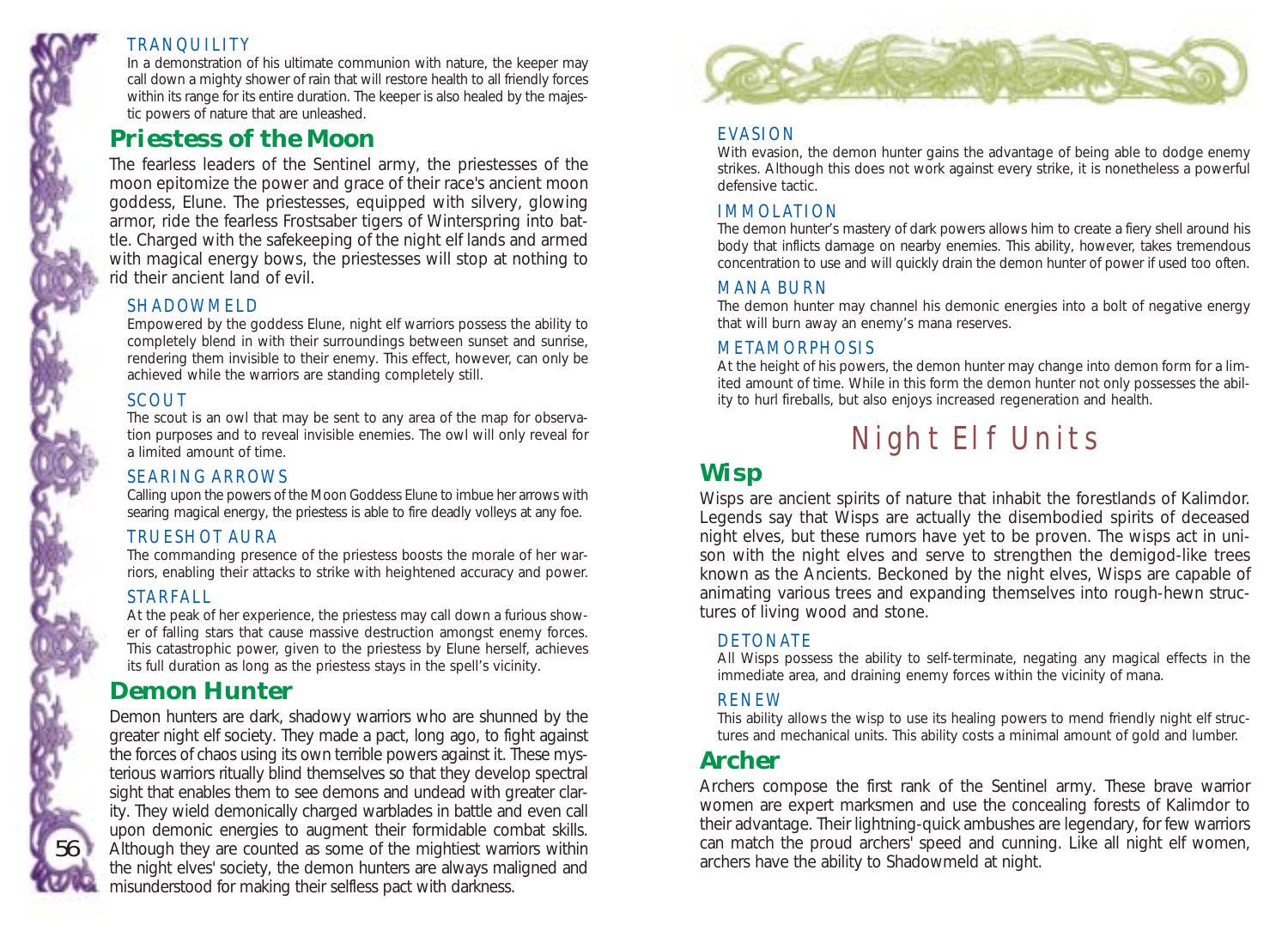#### SHADOWMELD

Empowered by the goddess Elune, night elf warriors possess the ability to completely blend in with their surroundings between sunset and sunrise, rendering them invisible to their enemy. This effect, however, can only be achieved while the warriors are standing completely still.

#### **Huntress**

Huntresses are the elite cadre of the Sentinel army. Drawing their strength from the moon goddess, Elune, these warrior women ride the feral Nightsaber panthers into battle. Huntresses are strong and swift, and merciless to those who would defile the sanctity of Ashenvale Forest. Like all night elf women, Huntresses are able to Shadowmeld at night.

#### SHADOWMELD

Empowered by the goddess Elune, night elf warriors possess the ability to completely blend in with their surroundings between sunset and sunrise, rendering them invisible to their enemy. This effect, however, can only be achieved while the warriors are standing completely still.

#### SENTINEL

This ability enables the huntress to see through the eyes of her owl familiar, allowing her to spy on enemy positions. The owl will perch at a tree permanently, unless the tree is destroyed.

#### **Dryad**

The enchanted dryads are the daughters of the demigod, Cenarius. The playful, frolicking creatures vaguely resemble centaurs (their cursed cousins), but have bodies more akin to woodland fauns. Swift and sure, the dryads are at peace with all of the children of the forest. Though they abhor unnecessary violence, the dryads will defend the wildlands of Kalimdor with their lives if need be.

#### ABOLISH MAGIC

The daughters of Cenarius can gain the ability to abolish all harmful magic and undo the works of enemy sorcerers who recklessly wield their powers in an affront to nature.

#### MAGIC IMMUNITY

With this ability, the dryad herself is immune to magic in all forms. This is an innate ability that does not rely upon stored mana and does not diminish over time.

### **Druid of the Claw**

These ancient druids have adopted the totem of the bear and use the powers of their totem to defend their society from any external threats. When not in hibernation, they are fond of assuming bear form and roaming in seclusion throughout the wildlands of Kalimdor. When riled, the druids of the claw display ferocious power and stamina. Their magical spells augment their allies' fighting skills and bravery as well.



#### BEAR FORM

The power of their spirit totem allows the druids of the claw to assume the form of a mighty bear. In battle, the ferocity of these beasts is legendary.

#### **REJUVENATION**

This power allows the druid of the claw to heal over time. This ability may be used on the druid himself, or on nearby allies who have been wounded over the course of battle.

#### ROAR

Tapping into the primal forces of nature and the raw power of his totem, the druid of the claw can roar during battle, encouraging his allies to inflict increased damage upon the enemy.

#### **Druid of the Talon**

These secretive druids have adopted the totem of the storm crow. Their primary role in society is information gathering and intelligence. They have the ability to transform into storm crows and fly over the field of battle to scout and deliver orders to distant troops. Their magical abilities are capable of channeling even the winds to fight against the enemies of Kalimdor.

#### CROW FORM

The druid of the talon may use the power of his spirit totem to transform into a giant storm crow. While in this form, the druid can fly, enabling him to cross almost any terrain.

#### **CYCLONE**

Using his totem's power to channel the chaotic forces of the wind, the druid of the talon may create a furious cyclone that will lift enemy forces high into the air and then drop them back onto the ground, where they will be slowed for a limited amount of time.

#### FAERIE FIRE

This ability, when cast, strips an enemy unit of its armor for a limited duration of time. While the spell is active, the druid may observe the enemy no matter how great a distance may separate them.

#### **Treant**

Treants are enormous enchanted beings whose bodies are born of the living trees of Kalimdor. They guard the forests of Kalimdor and are counted as some of the eldest beings alive. Treants are tremendously strong and resilient to even the strongest blows. In time of peril, they can be seen emerging from their shadowy forests to protect the land from evil and corruption.

### **Hippogryph**

Hippogryphs are ancient, magical beasts whose bodies resemble both stags and ravens. They patrol the skies above Kalimdor and viciously attack any enemies of the wilds that they encounter. The intelligent hippogryphs have given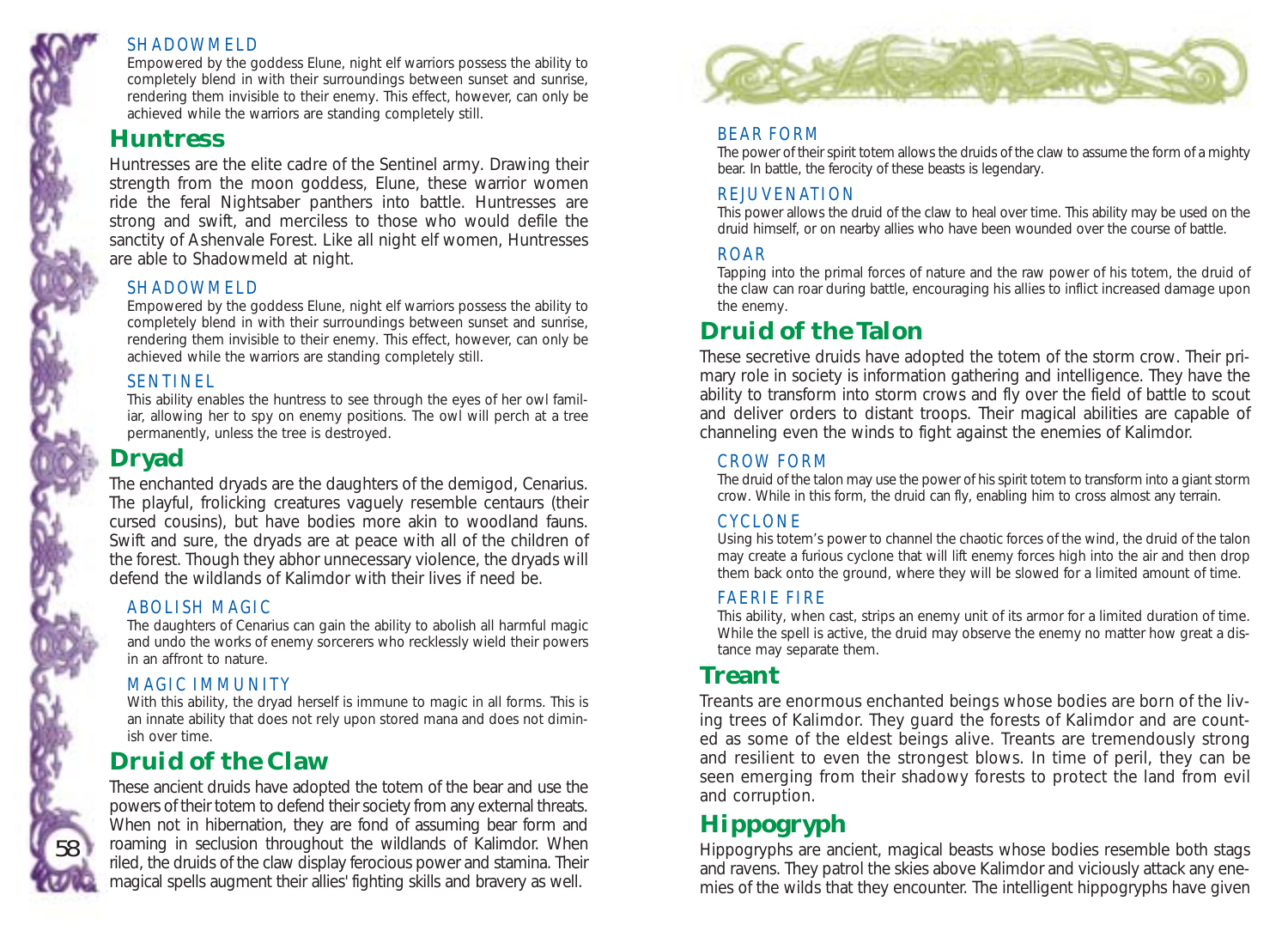their allegiance to the night elves in honor of Cenarius, demigod, who stands as the protector of nature and all of its creatures.

### **Hippogryph Rider**

In the heat of battle, night elf archers can call upon the mighty hippogryphs to carry them into the air. The archers who mount the flying beasts are capable of firing their arrows from the hippogryphs' backs. The brave creatures respond to the female riders as if they shared an empathic bond.

#### **Chimaera**

The mysterious chimaeras of Ashenvale Forest are deadly, territorial beasts who have developed an empathic bond with the night elf race. The fearsome, two-headed chimaeras fly above the dark forests spewing forth their terrible breath upon all who would defy the sanctity of Kalimdor. Just the sight of these dark, massive beasts is enough to drive most enemies to retreat.

### **Ballistae**

Crafted from the sturdy ashenwood trees, the night elves' ballistae are deadly siege machines built to fling heavy bolts of ironwood at both enemy forces and structures. Ballistae are considered an invaluable asset to the night elf Sentinels due to their mobility and accuracy in tense combat situations.

## Night Elf Structures

### **Tree of Life**

The mighty tree of life is an enchanted sapling of the World Tree, Nordrassil, from which the night elves draw their life energies. This mysterious ancient is the key to the night elves' immortality and harmonious coexistence with nature. Nordrassil's energy, channeled through the tree of life, allows the night elves to benefit from its powers regardless of the vast distances that might separate them.

#### EAT TREE

The night elf ancients possess the ability to consume nearby trees to restore vital health. When ancients are being attacked, resorting to this technique can prove to be a powerful healing tactic.

#### UPROOT

60

All ancients may root and uproot. This ability provides the ancients with the mobility to either attack or relocate when the need arises.

#### ENTANGLE GOLD MINE

It is necessary for the tree of life to entangle a gold mine with its massive



roots before nearby wisps will be able to harvest from it. As long as the mine is entangled, gold from the mine may be processed to fuel the night elf economy.

### **Moon Well**

Moon Wells are hallowed repositories of the sacred waters of the Well of Eternity, the pool of energy that gives life to the mystical World Tree. When additional water is added, these wells nourish the night elf troops with their life sustaining waters. Additional moon wells become necessary as the night elf forces grow in number.

#### REPLENISH MANA AND LIFE

Using the concentrated waters of the Well of Eternity, Moon Wells can replenish both the mana and health of friendly forces that drink from it. At nighttime, the well's waters regenerate to be used again the next day.

### **Ancient of War**

Embodied in this ancient guardian are the spirits of courage and determination that are necessary to propel the will of the night elves. Calling upon the longforgotten energies of conflicts from ages past, this guardian provides a link to the brutal side of nature and the cycle of life and death that rules all creation.

#### EAT TREE

The night elf ancients possess the ability to consume nearby trees to restore vital health. When being attacked, resorting to this technique can prove to be a powerful healing tactic.

#### UPROOT

All ancients may root and uproot. This ability provides the ancients with the mobility to either attack or relocate when the need arises.

### **Hunter**'**s Hall**

This hall is a place where the materials of war are imbued with the night elves' mystical enhancements. Wood and steel are fashioned into the stout armor using established traditions and methods stretching back thousands of years, as the spirits of the Ancient Guardians are invoked and their blessings bestowed upon each completed work.

#### **Ancient Protector**

The early purpose of these primeval guardians was to defend the resting places of the druids as they slept. Called now into service for the Third War, these wardens dedicate their existence to the defense of their brethren and the forested lands of Ashenvale. These mighty ancients can also hurl enormous boulders at any enemies who threaten the tranquility of the night elves' villages.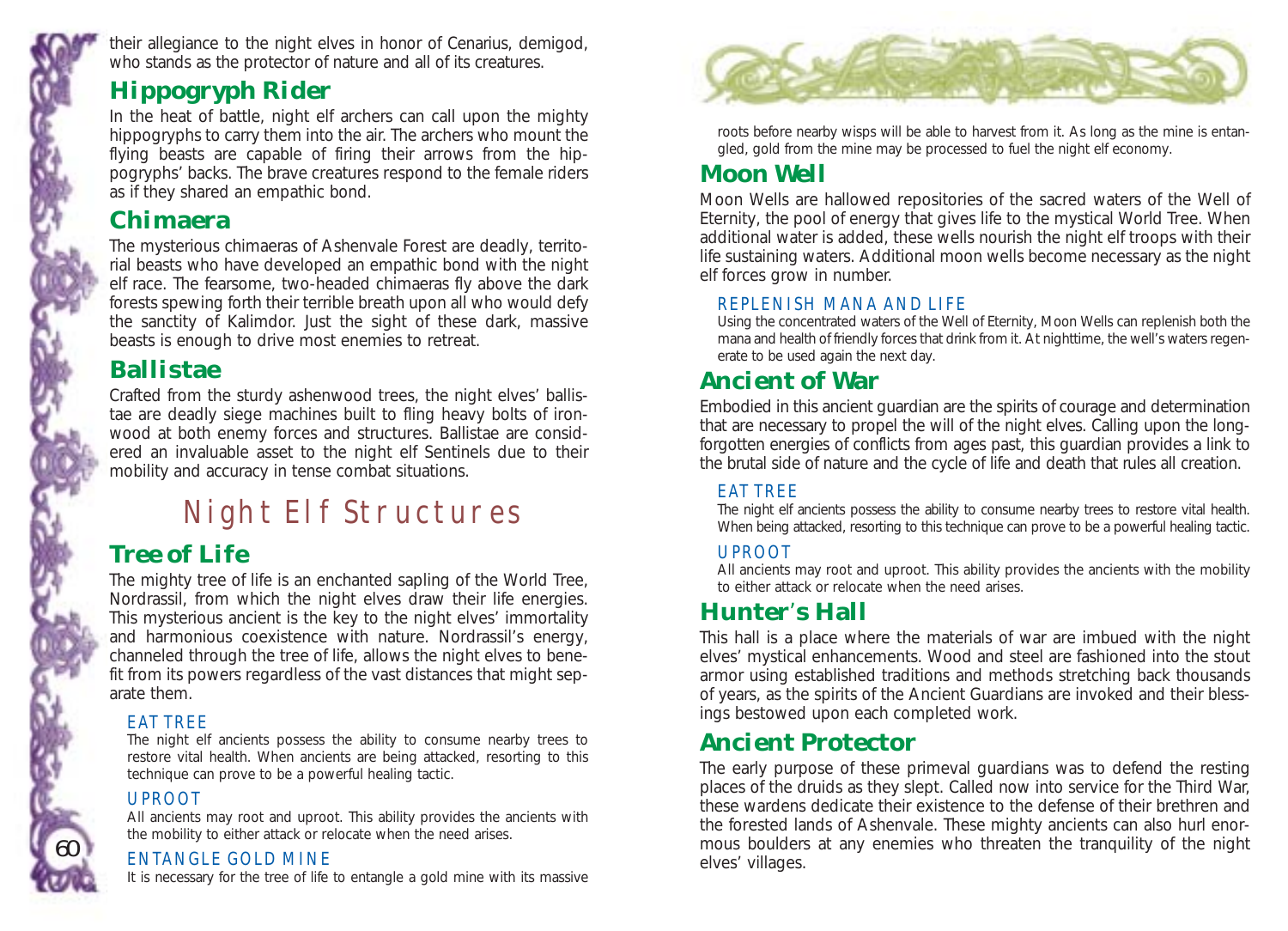#### EAT TREE

The night elf ancients possess the ability to consume nearby trees to restore vital health. When being attacked, resorting to this technique can prove to be a powerful healing tactic.

#### UPROOT

All ancients may root and uproot. This ability provides the ancients with the mobility to either attack or relocate when the need arises.

#### **Tree of Ages**

With the passage of time, a tree of life may grow into a tree of ages, tempering the balance of nature and forging a bond strong enough to allow advanced development within the night elf community. With this evolution comes increased knowledge, wisdom and awareness.

#### EAT TREE

The night elf ancients possess the ability to consume nearby trees to restore vital health. When being attacked, resorting to this technique can prove to be a powerful healing tactic.

#### UPROOT

All ancients may root and uproot. This ability provides the ancients with the mobility to either attack or relocate when the need arises.

### **Ancient of Wind**

Ancients of the wind are able to tap into the more feral side of nature. The ancient of the wind allows contact with the stoic druids of the talon. This site also provides a location for the taming of the mighty hippogryphs.

#### EAT TREE

The night elf ancients possess the ability to consume nearby trees to restore vital health. When being attacked, resorting to this technique can prove to be a powerful healing tactic.

#### UPROOT

All ancients may root and uproot. This ability provides the ancients with the mobility to either attack or relocate when the need arises.

### **Ancient of Lore**

The ancients of lore are the keepers of wisdom, and the living keys necessary to unlock nature's most guarded secrets. Contact with the venerated druids of the claw is only made possible through the existence of this enlightened sentinel. The knowledge of this ancient is necessary also to enable communion with the enigmatic, free-spirited dryads.

#### EAT TREE

62

The night elf ancients possess the ability to consume nearby trees to restore vital health. When being attacked, resorting to this technique can prove to be a powerful healing tactic.



#### UPROOT

All ancients may root and uproot. This ability provides the ancients with the mobility to either attack or relocate when the need arises.

### **Altar of Elders**

So powerful is the night elf bond with nature, that even upon their death, their life energies may be recalled, and their spirit made tangible in the waking world once again. For this to occur, a nexus must be constructed, a channeling place to collect and restore life energies. This place is the altar of elders.

### **Tree of Eternity**

Once a tree of ages reaches its full maturity, it evolves into a tree of eternity. This is the highest level of growth, and the strongest possible bond with the World Tree and the Well of Eternity. At this point the night elf community is at its height, drawing freely from the tree's nearly unlimited power.

### **Chimaera Roost**

Only with the evolution of the tree of eternity do the feral chimaeras feel content to allow for training and enhancement through night elf intervention. This kinship is necessary to fully realize the benefits of the chimaera alliance.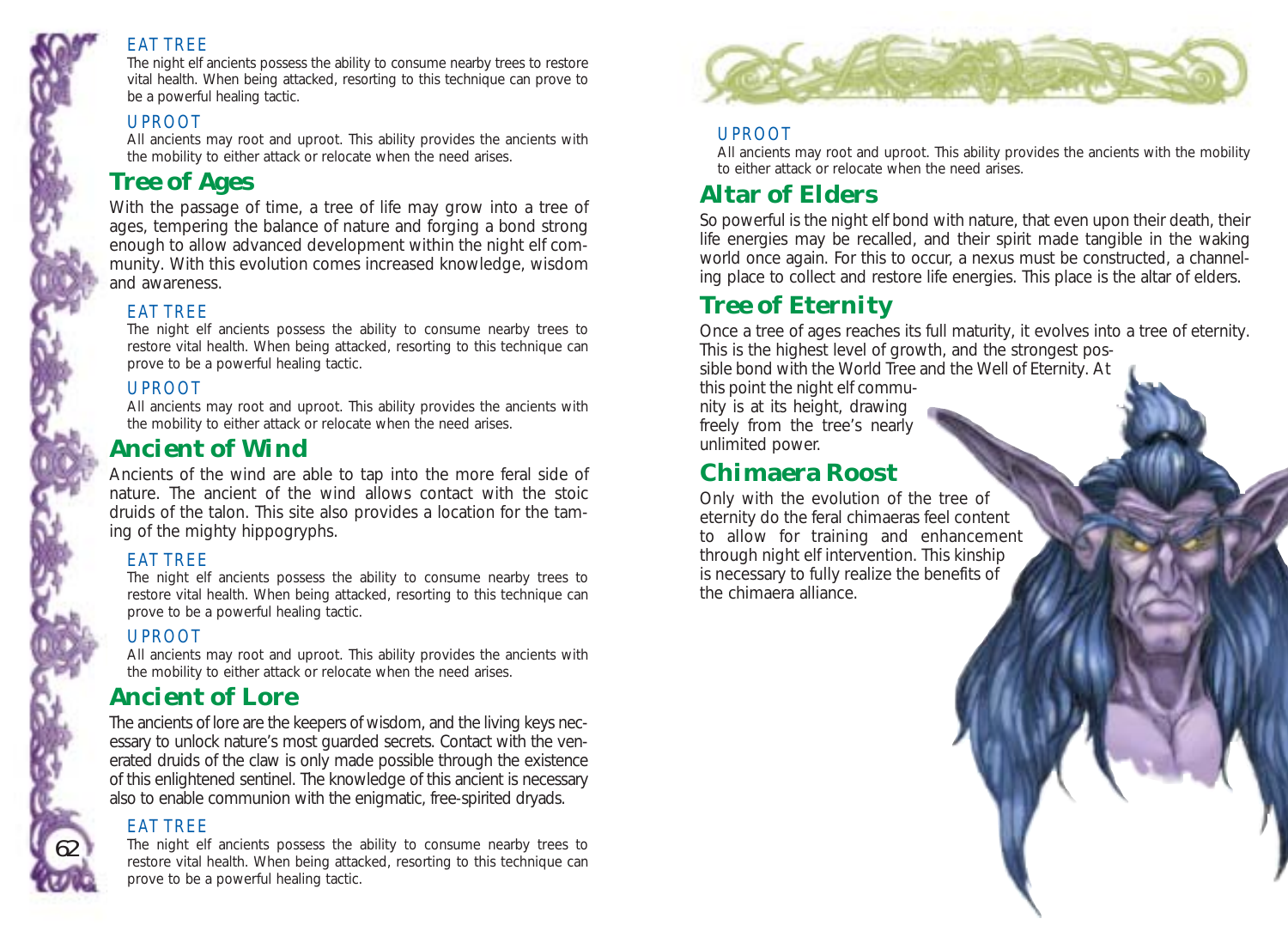QUEL THACAS 時 STRATHOLME  $\begin{array}{c} \mathsf{T} \downarrow \mathsf{R} \downarrow \mathsf{S} \mathsf{F} \mathsf{A} \mathsf{L} \\ \mathsf{G} \downarrow \mathsf{A} \mathsf{D} \mathsf{L} \mathsf{S} \end{array}$ LORDAERON **Mrill MARDENHOLDE KEEP HEATHCLE** Caime<br>City 矗 **DARROWMERE LAKE**  $6.925$ LORDAMERE **Artist KLIERA** ANDONHAL FR 1. ALTERAC STRAHNBRAD Control Despite **Baraton Co**  $\sum_{n=1}^{\infty}$ A<sup>0</sup>1 STROMGARDE THE VIOLET DALARAN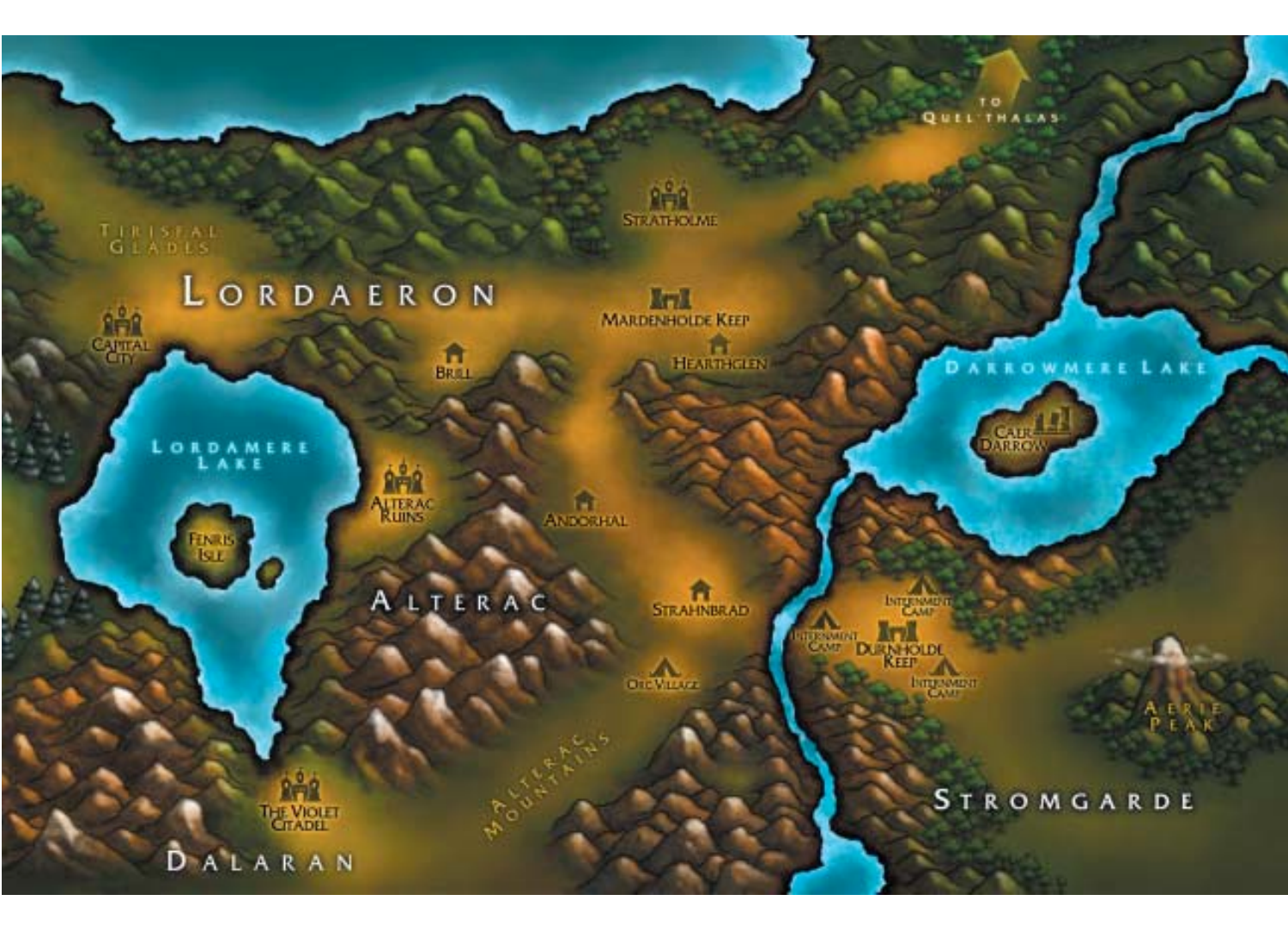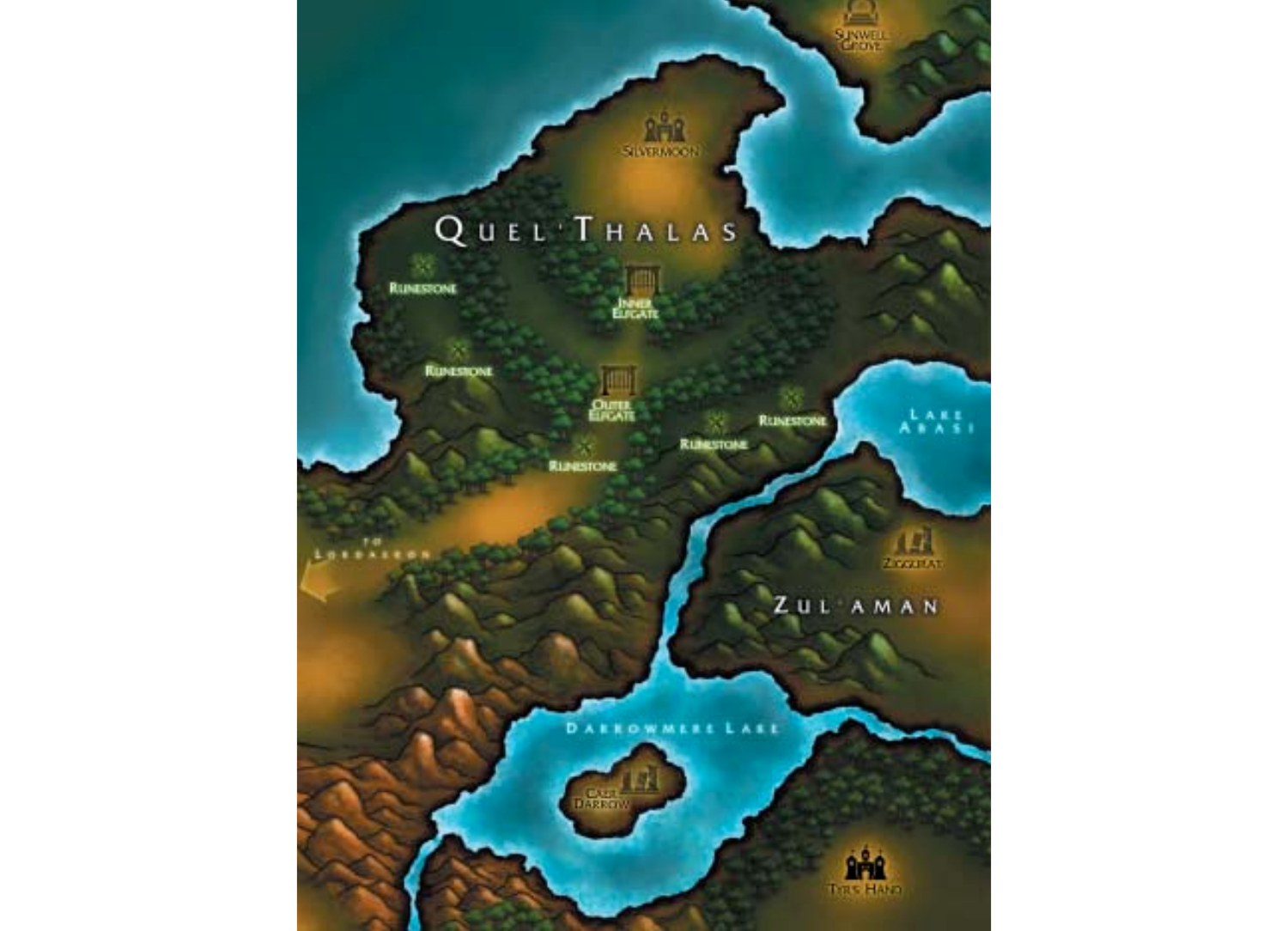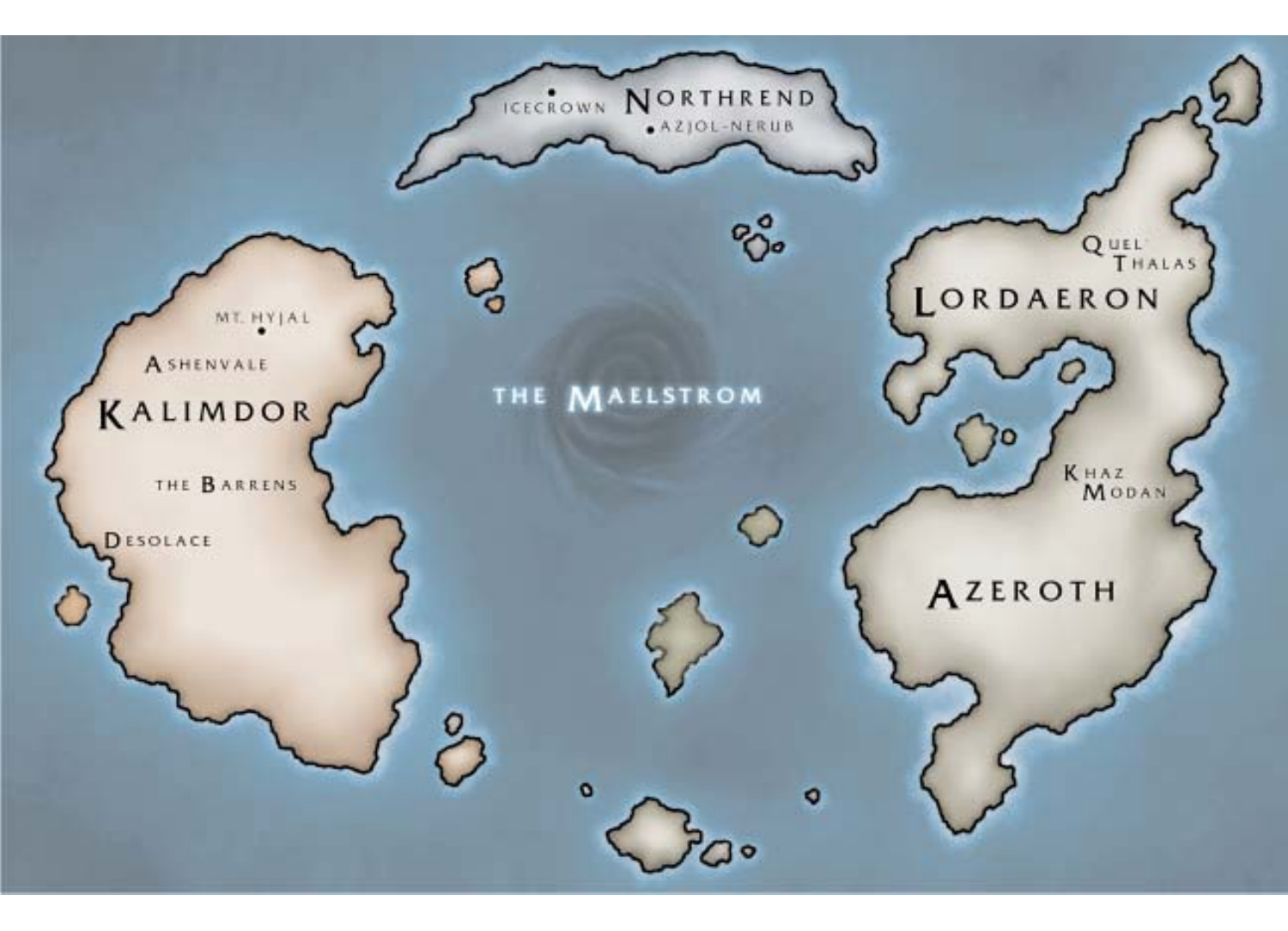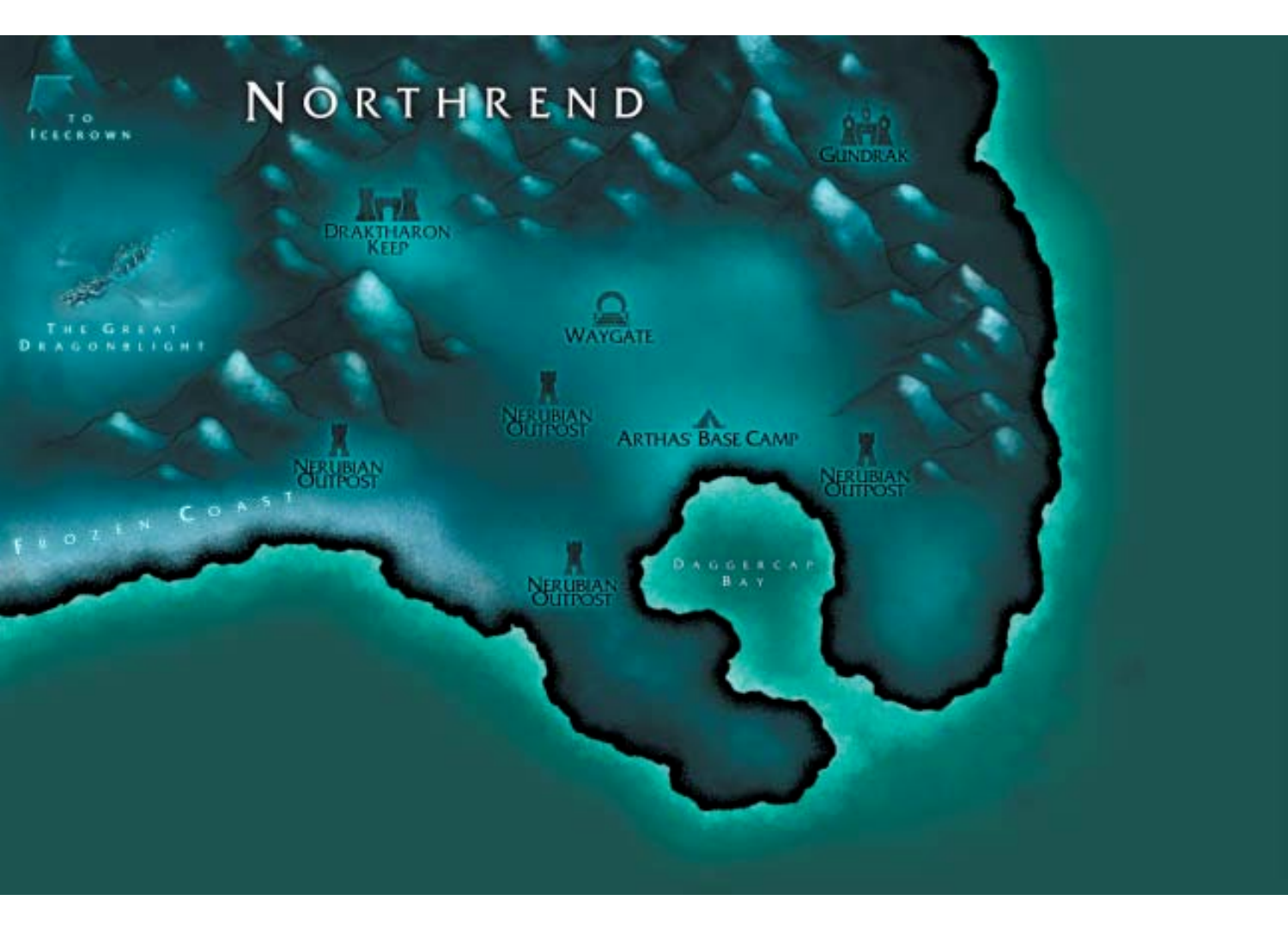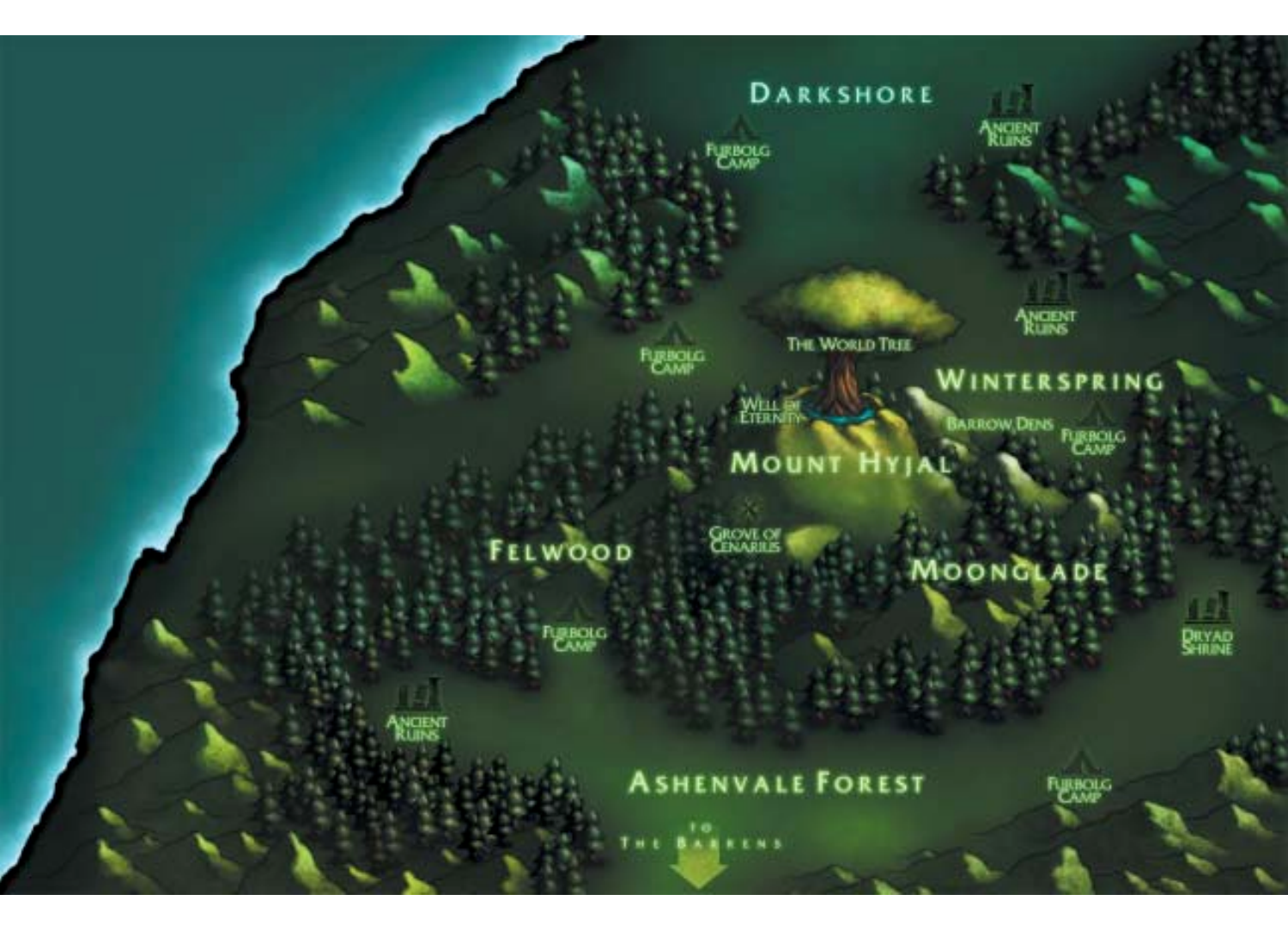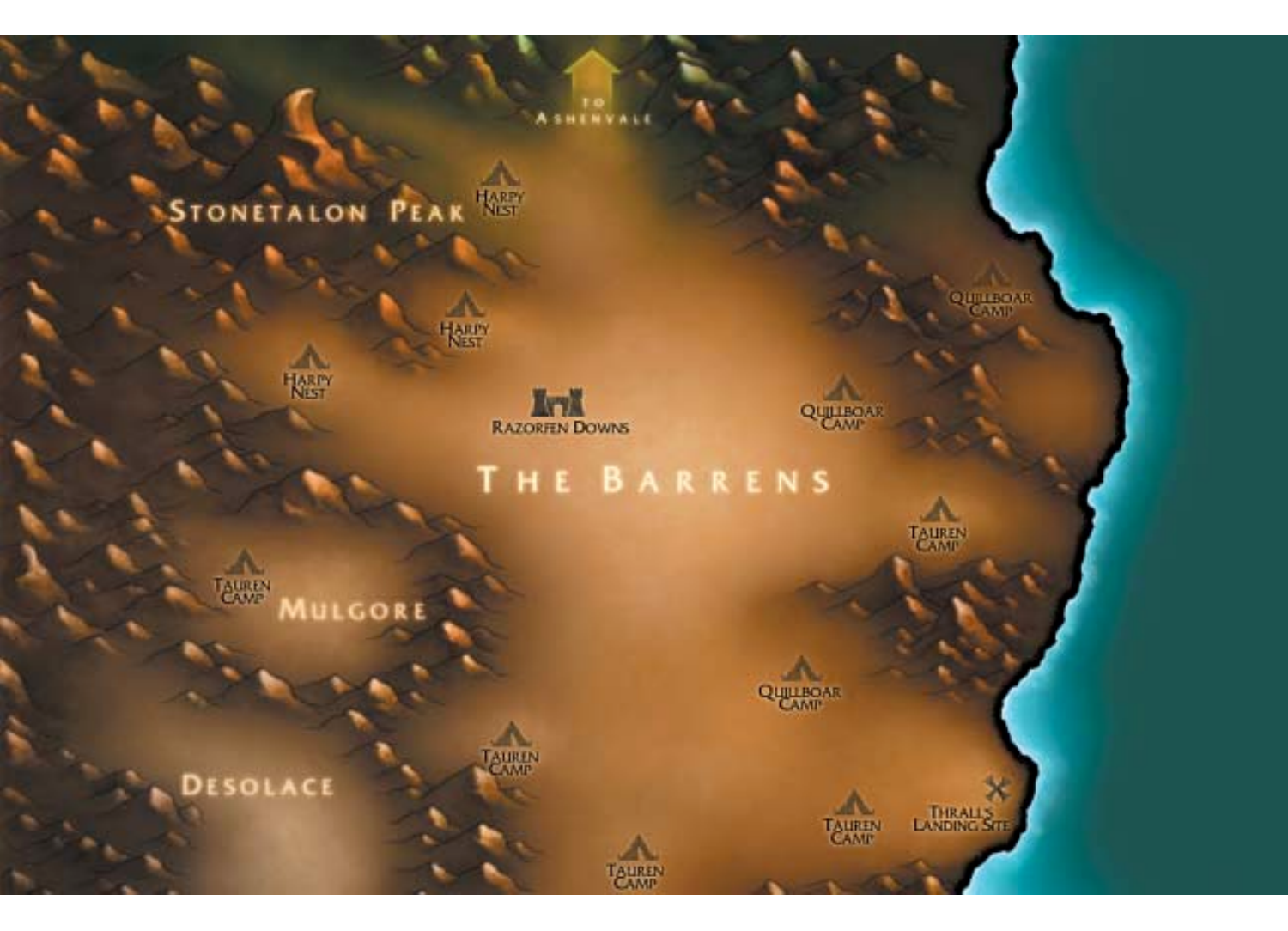



## Origin of the Burning Legion

### **The Titans and the Ordering**

No one knows exactly how the universe began. Some theorize that a catastrophic cosmic explosion sent the infinite worlds spinning out into the vastness of the Great Dark – worlds that would one day bear life-forms of wondrous and terrible diversity. Others believe that the universe, at it exists, was created as a whole by a singular, all-powerful entity. Though the exact origins of the chaotic universe remain unclear, it is clear that a race of powerful beings arose to bring order to the various worlds and ensure a safe future for the beings that would follow in their footsteps.

The Titans, colossal, metallic-skinned gods from the far reaches of the cosmos, came forward and set to work on the worlds they encountered. They shaped the form of their worlds by raising mighty mountains and dredging out vast seas. They breathed skies and raging atmospheres into being – all part of their unfathomable, far-sighted plan to create order out of chaos. They even empowered primitive races to tend to their works and maintain the integrity of their respective worlds.

The Titans, ruled by an elite sect known as the Pantheon, brought order to a hundred million worlds scattered throughout the Great Dark Beyond during the first ages of creation. The benevolent Pantheon, seeking to safeguard their structured worlds, was ever vigilant against the threat of attack from the vile, extra-dimensional entities of the Twisting Nether. The Nether, an ethereal dimension of chaotic magics that connected the myriad worlds of the universe together, was home to an infinite number of malefic, demonic beings, who sought only to destroy life and devour the energies of the living universe. The pure-hearted, altruistic Titans, unable to conceive of evil or wickedness in any form, struggled to find a way to end the demons' constant threat.

### **Sargeras and the Betrayal**

To combat the demonic entities that made their way into the Titans' worlds from the Twisting Nether, the Pantheon elected their greatest warrior, Sargeras, to act as their first line of defense. Sargeras, a noble giant of molten bronze, carried out his duties for countless millennia, seeking out and destroying the demons wherever he could find them. Over the eons, Sargeras encountered two powerful demonic races, both of which were bent on gaining power and dominance over the physical universe.

The Eredar, an insidious race of devilish sorcerers, used their warlock magics to enslave a number of worlds that they had invaded. The indigenous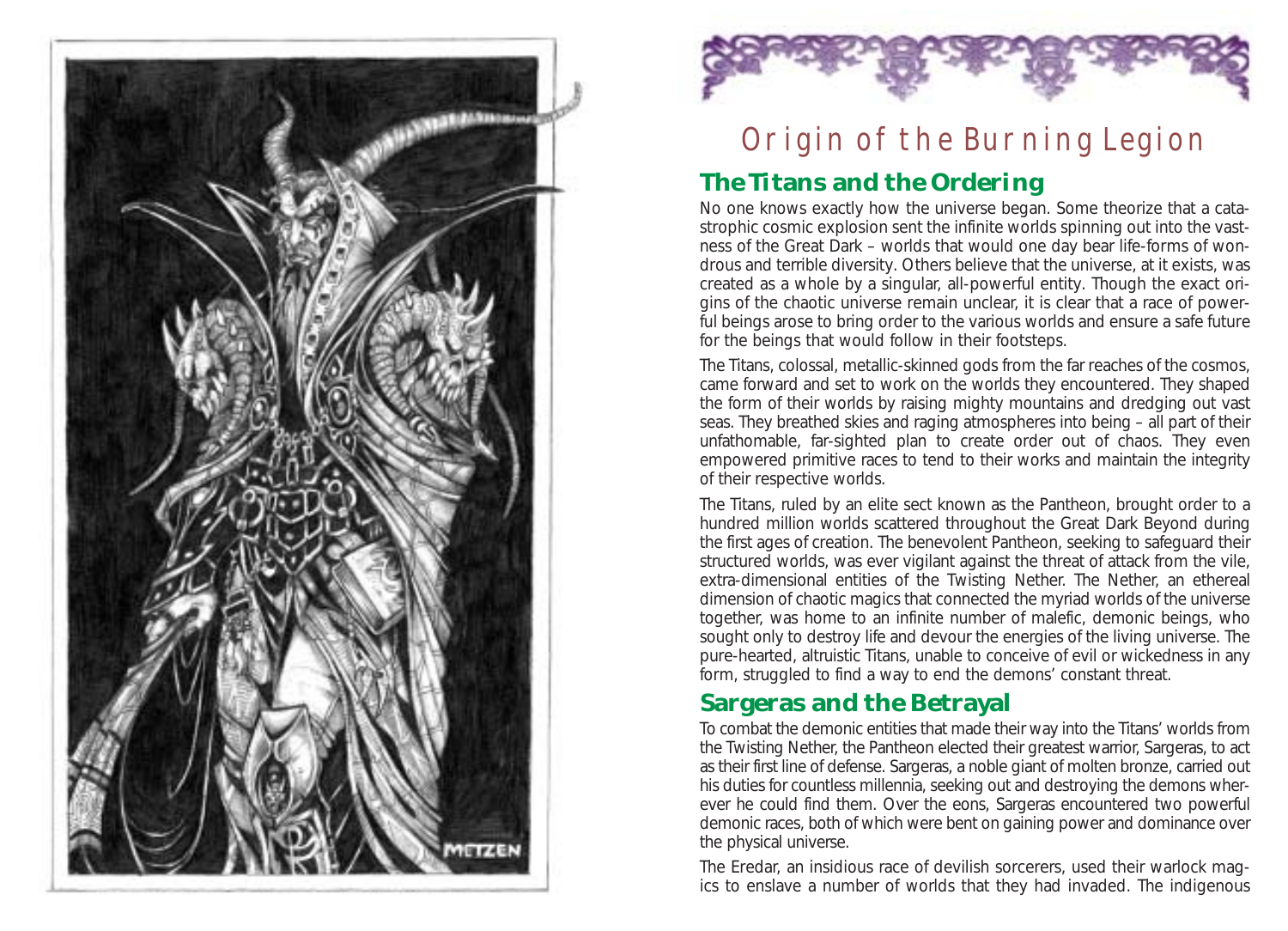races of those worlds were mutated by the Eredar's chaotic powers and turned into demons themselves. Though Sargeras' nearly limitless powers were more than enough to defeat the vile Eredar, he was greatly troubled by the creatures' corruption and all-consuming evil. Unable to fathom such depravity and spite, the great Titan slipped into a brooding depression. Despite his growing unease, Sargeras sought to rid the universe of the warlocks for all time, by trapping them within a vacuous corner of the Twisting Nether.

As his confusion and depression deepened, Sargeras was forced to contend with another group intent on disrupting the Titans' order. The Nathrezim, a dark race of vampiric demons (also known as Dreadlords) set out to conquer a populated world by possessing its inhabitants and turning them to the shadow. The nefarious, scheming Dreadlords had turned whole nations against one another by manipulating them through unthinking hatred and mistrust. Though Sargeras defeated the Nathrezim easily, their corruption affected him deeply.

The noble Sargeras, unable to process the raging doubt and despair that overwhelmed his senses, lost all faith in not only his mission, but the Titans' vision of an ordered universe, as well. Sargeras began to believe that the concept of order itself was folly – and that chaos and depravity were the only absolutes within the dark, lonely universe. Though his fellow Titans tried to persuade him of his error and console his raging emotions, he disregarded their theories as delusional. Storming from their ranks forever, Sargeras set out to find his own place in the universe. Though the Pantheon was sorrowful for his departure, they would never believe just how far their lost brother would go.

As Sargeras' madness consumed the last vestiges of his noble spirit, he began to rationalize that the Titans were truly responsible for creation's failure. Deciding, at last, to undo their works throughout the universe, he set out to form an unstoppable army that would set the physical universe to the flame.

Even Sargeras' titanic form distorted from the corruption that plagued his once noble heart. His eyes, hair and beard erupted in flames and his bronze, metallic skin split open to reveal an endless furnace of hate and flame.

In his madness, Sargeras shattered the prisons of the Eredar and the Nathrezim and set the vile demons free. The cunning demons, bowing before the dark Titan's vast rage and power, offered themselves to him and swore to serve him in whatever malicious way they could. From the ranks of the powerful Eredar, Sargeras chose two champions to lead his demonic army of destruction.

78



Kil'jaeden the Deceiver was chosen to seek out the darkest races in the universe and lure them to Sargeras' shadow. The second champion, Archimonde the Defiler, was chosen to lead Sargeras' vast armies into battle against any who would stand against the dark Titan's will.

Kil'jaeden's first move was to enslave the vampiric Dreadlords under his terrible power. The Dreadlords, serving as his elite guard and agents throughout the universe, took pleasure in their work by locating primitive races for their master to corrupt and bring into the fold. First amongst the Dreadlords was Tichondrius the Darkener. Tichondrius served Kil'jaeden as the perfect soldier and agreed to promote Sargeras' burning will to all the dark corners of the universe.

The mighty Archimonde also empowered agents of his own. Calling upon the malefic Pit Lords and their barbarous leader, Mannoroth, he hoped to forge a fighting elite that would scour creation of all life.

Sargeras, seeing that his armies were amassed and ready to follow his every command, launched his raging forces into the vastness of the Great Dark. He referred to his growing army as the Burning Legion. To this date, it is still unclear as to how many worlds they consumed and burned on their unholy crusade across the universe.

### **The Ordering of Azeroth**

Apparently unaware of Sargeras' mission to undo their myriad works, the Titans continued to move from world to world, shaping and ordering them as they saw fit. Along their journey they came across a small world that's inhabitants would later name Azeroth. As the Titans made their way across the chaotic, primordial landscape, they encountered a number of hostile, elemental beings. The elementals, worshipping a race of unfathomable evil beings known only as the Old Gods, vowed to drive the Titans back and keep their world inviolate from the invaders' metallic touch.

The Pantheon, troubled by the Old Gods' penchant for evil, sent their forces to make war upon the elementals and their dark masters. Though the elementals fought and raged, their powers could not stop the mighty Titans. The Pantheon shattered the Old Gods' citadels and chained the five evil beings far beneath the surface of the world. Without the Old Gods' power to keep their raging spirits bound to the physical world, the elementals dissipated and bled back into the earth itself. With the elementals' departure, nature calmed, and the world settled into a peaceful harmony. The Titans, seeing that the threat was contained, set to work.

The Titans empowered a number of races to help them fashion the world. To help them dredge out the fathomless caverns beneath the earth, they cre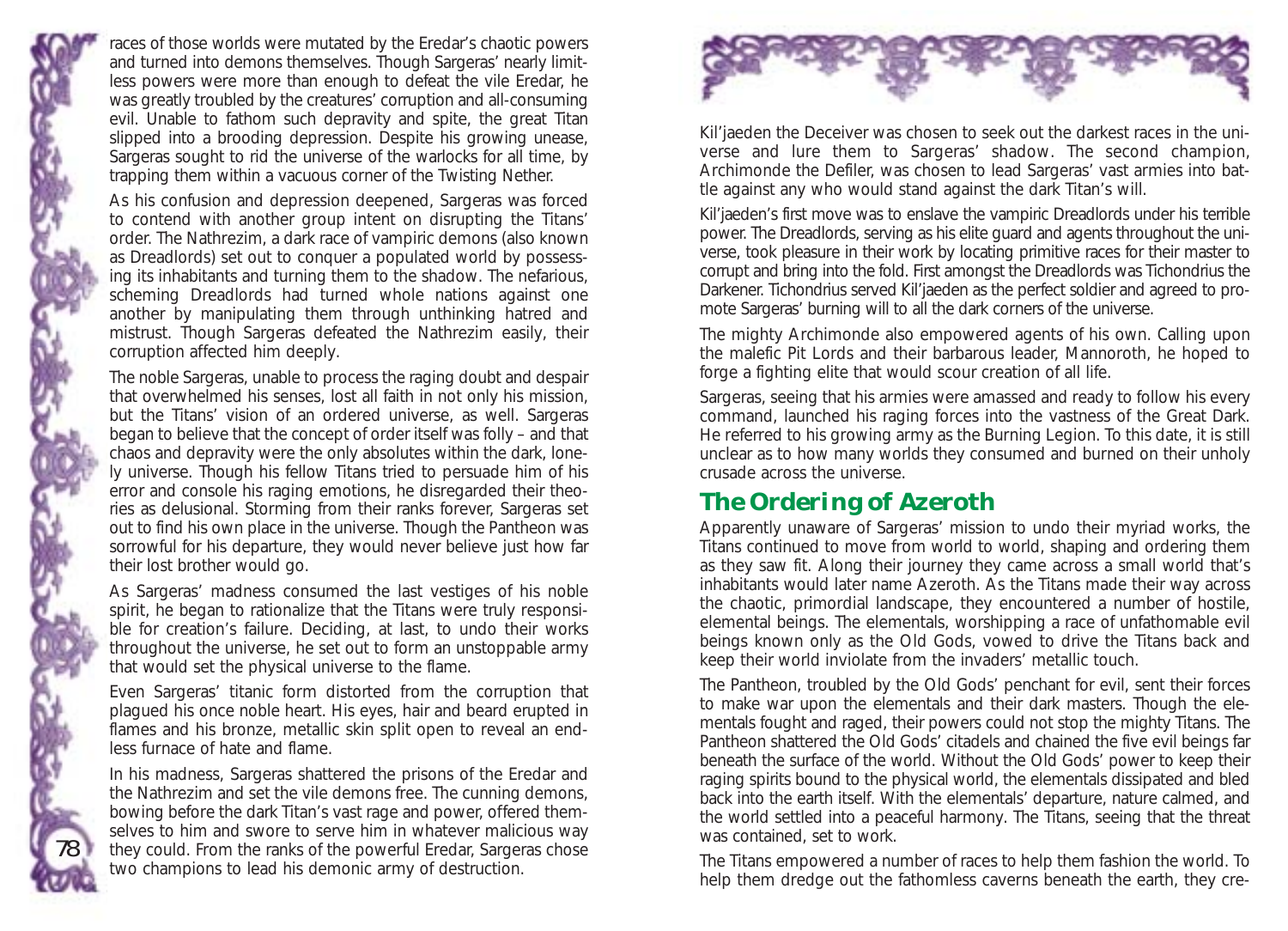ated the dwarves from magical, living stone. To help them dredge out the seas and lift the land from the sea floor, they created the immense, but gentle sea giants. For many ages the Titans moved and shaped the earth, until at last, there remained only one perfect continent. At the continent's center, the Titans crafted a lake of scintillating energies. The lake, that they named the Well of Eternity, was to be the fount of life for the world. Its potent energies would nurture the bones of the world and empower life to take root in the land's rich soil. Over time, plants, trees, monsters and creatures of every kind began to thrive on the primordial continent. As twilight fell on the final day of their labors, the Titans named the continent Kalimdor – "land of a eternal starlight."

Satisfied that the small world had been ordered and that their work was done, the Titans prepared to leave Azeroth behind. Yet, before they departed, they decided to empower the greatest newborn species of the world to watch over Kalimdor should any force ever threaten its perfect tranquility. Each remaining member of the Pantheon imbued a portion of its power to the five great dragons awoken in that mythic age. Alexstrasza the Life-Binder, Malygos the Spell-Weaver, Ysera the Dreamer, Nozdormu the Timeless, and Neltharion the Earth-Warder were all empowered by the Titans' vast powers and charged with the world's defense.

With the dragons prepared to safeguard their creation, the Titans left Azeroth behind forever. Unfortunately for them, and the small, newborn world they had shaped, it was only a matter of time before Sargeras learned of its existence…

## Demon Unifs

#### **Felhound**

Felhounds are demon hounds used by the Pit Lords to sniff out sources of magic wherever they be found. Felhounds, who feed upon magic itself, are fond of draining the energies of hapless wizards and then ripping their bodies to shreds.

### **Warlock**

80

Born of the Eredar race, warlocks are absolutely corrupt and unimaginably powerful. Their chaos magics have burnt out whole worlds and annihilated countless species over the aeons. Kil'jaeden taught the orcs the secrets of warlock magics, but the orcs could never master the powers of entropy and destruction as well as the wicked Eredar. Under Archimonde's command, the warlocks serve as the Legion's tacticians and strategists.



### **Doom Guard**

The fearsome Doom Guard serve as Archimonde's personal escorts. Although they are often called upon to perform a number of duties for the Legion, their loyalty lies with him alone. These monstrous, fiery warriors are nearly immune to magic and can defeat entire armies with their sheer strength alone.

### **Pit Lord**

The Pit Lords who serve under Mannoroth the Destructor are some of the most cruel, barbarous butchers to ever roam the trackless wastes of the Twisting Nether. These hulking engines of hate and death love only to kill and bring sorrow to all living creatures. Fanatically loyal to Mannoroth, the Pit Lords will stop at nothing to see the will of the Legion upheld.

### **Infernal**

These mindless giants of flame and fury are summoned by the warlocks' Inferno spell. Falling to earth as green, molten meteorites, infernals exist only to destroy every living thing in their path. Though their lifespans are limited, the mighty infernals have been known to destroy entire cities before their energies dissipated back into the Great Dark Beyond.

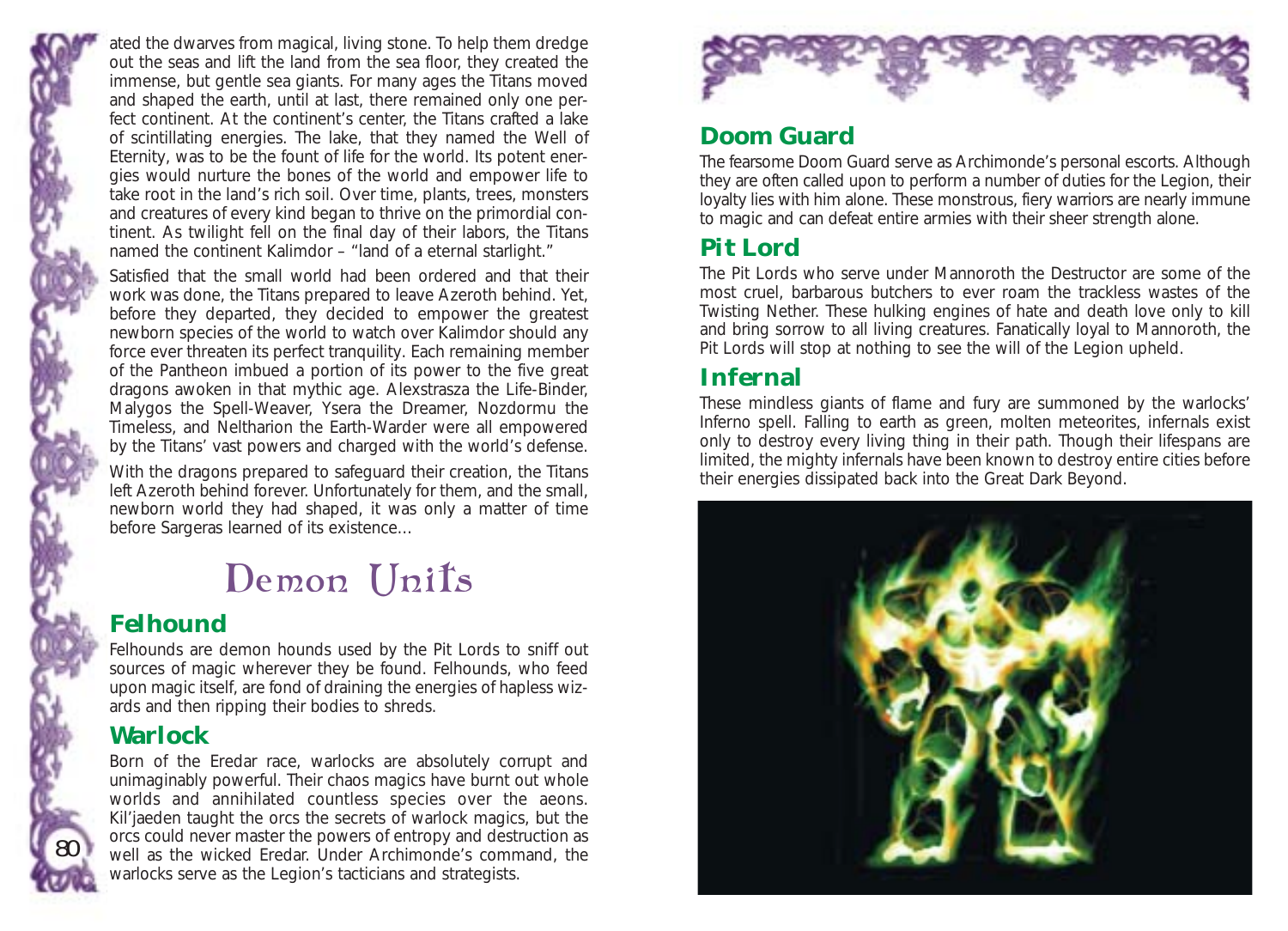# Bestiary Creatures of Lordaeron & Northrend

### **Bandits**

Human bandits prey upon hapless travelers and soldiers alike. These lawless rogues think only of theft and burglary and enjoy causing great pain to their victims as well. Though the Alliance has offered large bounties towards the capture of these wretched men, they always find a way to slink back into the shadows of the wilds.

### **Dragons, Blue**

The blue Dragonflight, ruled by Malygos, the lord of magic, was all but devastated by the evil Deathwing and his black Dragonflight. Though there are few great blue dragons left in the world, their magical powers are awesome to behold. Native to Northrend, the few blues stay relatively close to the great Dragonblight, where they commune with the ancient dragon spirits who died in ages past. Their freezing breath and gargantuan claws have been the death of many hapless travelers in Northrend.

### **Dragons, Red**

The red Dragonflight, ruled by the Dragonqueen, Alexstrasza, is a noble and honorable group of creatures. They consider themselves the protectors of all life, and in many ways they are. More often than not, they are found protecting sacred areas and items, seeking to keep them from lesser beings who might be hurt by their energies. Their breath is a fearsome stream of fire, and they have been known to swallow enemies whole and slowly digest them over the course of a day. Their most hated enemies are the black dragons ruled by the great, dark leviathan, Deathwing.

### **Fallen Priest**

These wretched individuals were once counted as the most devout amongst the clergy of Lordaeron. But, after years of constant war and suffering, they have lost their sense of the holy Light. Now they exist only to spread their frustration and negativity to their fellow men and women.

### **Ghost**

82

Ghosts are tortured spirits who writhe in the agony of undeath. Unable to realize that are no longer alive, they roam the trackless wastes between the Twisting Nether and the physical world, seeking

release from their eternal suffering. Though they are not necessarily evil, they hunger for physical contact, often causing great harm to any living beings they touch.

### **Gnolls**

Gnolls are one of the younger races of Lordaeron. Indigenous to both the Alterac Mountains and the Redridge Range far to the south, these hyena-like humanoids are extremely aggressive and are often found quarreling amongst themselves. Though relatively intelligent compared to most beasts, they are not very bright by human standards. They have been known to manipulate each other into fights over ridiculous things like "whose shadow is larger." It has often been stated that the gnolls would be quite a fearsome race, if they ever stopped tearing each other to pieces long enough to organize

themselves into an army.

### **Golems**

Golems are magically wrought automatons of varying types of stone. Most Golems can be found in and around Dalaran, for the mages there created them to perform manual labor and guard their mystical holdings. Certain renegade wizards have also been known to create their own Golems to protect their secret dens and lairs. Most Golems are magically protected from spells, so that enemy mages cannot turn them against their creators. Golems are generally thought to be mindless. However, there have been documented cases of Golems roaming freely, without their masters to control them. Where these vagabond constructs go or what they seek is a complete mystery.

### **Kobolds**

Kobolds are a race of sniveling, rat-like humanoids who infest the deep tunnels of the Alterac and Redridge Mountains. Cowardly and pathetic by nature, they can be riled to action when backed into a corner. Kobolds have limited intelligence and usually try to stay away from populated areas where other, larger races dwell.

### **Murlocs**

Though relatively new to Lordaeron, it is purported that Murlocs are actually a very ancient race of Azeroth. These creatures have steadily been moving in-land from their oceanic dwelling places, even adapting to fresh-water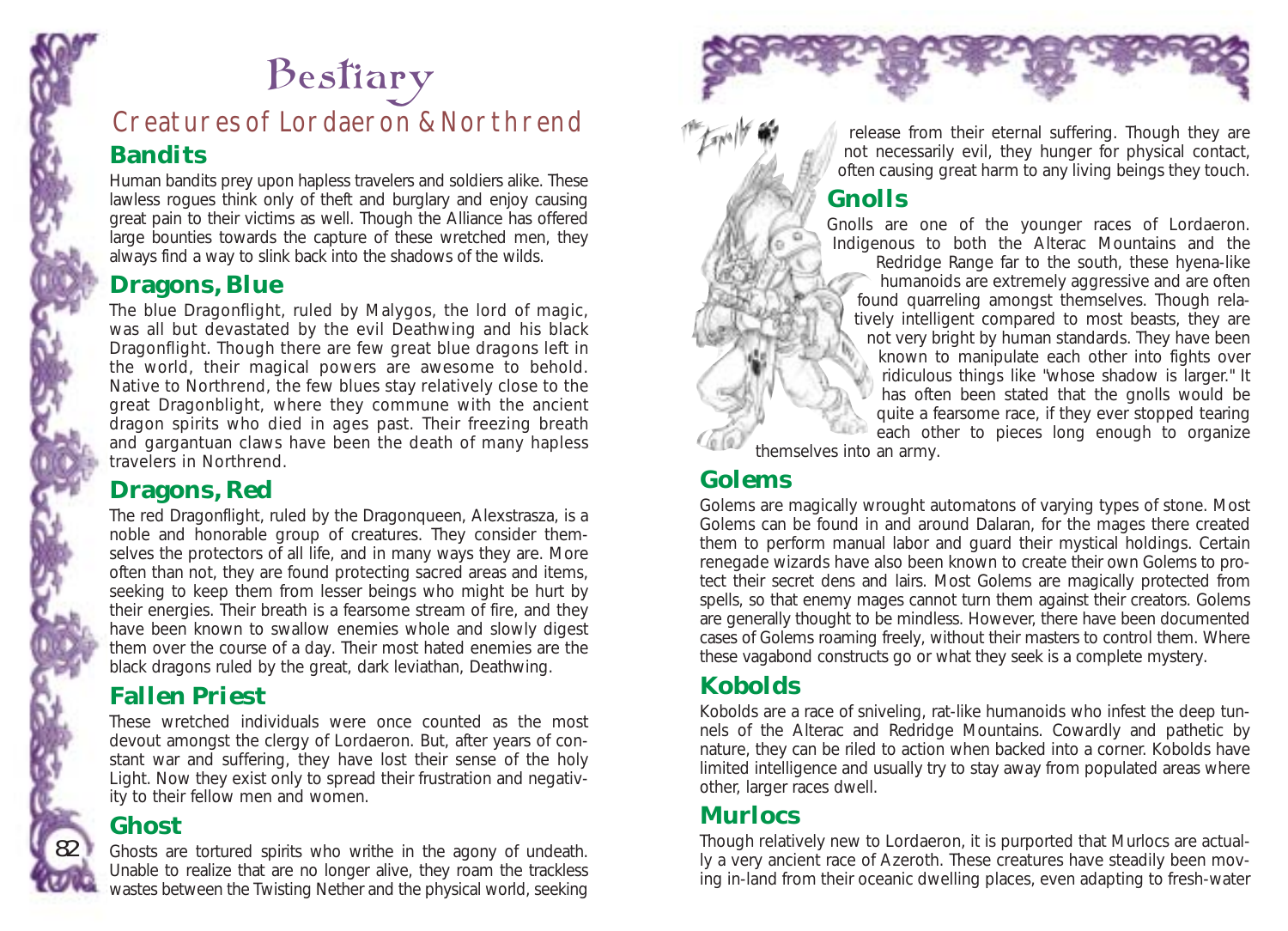lakes and rivers in order to populate areas they would not normally be found in. Though they continue to inhabit more areas of Lordaeron, their supposed intelligence is debatable due to the fact that their guttural language is impossibly difficult to decipher. However, their use of weaponry and uncanny fighting abilities imply a rather sinister racial intellect.

#### **Nerubians**

The Nerubian spider-men once ruled over the kingdom of Azjol-Nerub that stretched like a great web beneath the desolate glaciers of Northrend. However, the Lich King crushed their dark empire and sent them skittering into the arctic wastelands. Though there are few pockets of Nerubian warriors left, they still seek to gain vengeance upon Ner'zhul and reclaim their subterranean kingdom.

### **Ogres**

Ogres are one of the few races that are not indigenous to Azeroth. They were actually brought from the world of Draenor during the First War a generation ago. Ogres are not the stupid, lumbering twoheaded beasts they once seemed to be. In fact, many of the ogre lords have rallied the remnants of their people that were scattered when the horde fell. Though their plans are unknown, there is no doubt that these powerful, deceptively intelligent warriors will gather their forces once more.

#### **Revenants**

Revenants are hateful undead creatures who outside the domain of Ner'zhul's control. Bonded to base elemental spirits, these phantom creatures live only to rage and use their powers for destruction.

### **Trolls, Forest**

84

C.

Forest trolls are one of the most ancient indigenous races of Lordaeron whose civilization actually predates that of the high elves by several thousand years. They are vile creatures for the most part, practicing voodoo, ritual sacrifices, and in some cases though never documented, cannibalism. Though forest trolls are never friendly, they have a particular hatred for the high elves, whom they consider the despoilers of their ancient homelands. However, their hatred does end with the elves, they hold all the races in contempt and will only work with others if it means the possible elimination of a more hated enemy. The forest trolls worked briefly with the orcish horde during the Second War, but quickly abandoned their orcish allies after the horde's defeat.



### **Trolls, Ice**

Like their evil forest troll cousins, ice trolls revel in carnage and wickedness. Driven into the desolate wastes of Northrend in ancient times, the ice trolls carved out a meager society for themselves amongst the cold stone and lifeless plains. Cannibalistic by nature, ice trolls are renowned for their love of eating their recently slain enemies raw. Their social structure is very similar to that of their forest dwelling cousins.

### **Wendigo**

The indigenous wendigo of Northrend are exceedingly voracious creatures. Solitary by nature, wendigo rarely live amongst others of their kind. Cannibalistic and savage, these hulking, fur-covered humanoids are highly territorial and do not take kindly to intruders stumbling into their hunting grounds.

### **Wizards**

Though most contemporary human and high elven mages bow to the sovereignty of Dalaran and the Kirin Tor, there are a great many who choose to delve into the secrets of magic by themselves. Considered to be non-sanctioned renegades by the Kirin Tor, these rogue mages strive to expand their knowledge of magic and spellcraft beyond the constraints of what most other wizards believe to be safe or morally acceptable.

### **Wolves**

Wolves are indigenous to many parts of Azeroth. They live on every known continent and have a wide variety of sub-species and social habits. Though most wolves are hostile towards humans and demi-humans who encroach upon their territories, there are a few unique wolf packs who have befriended demi-human counterparts (like the orcs, for example).

# The Creatures of Kalimdor

### **Corrupted Treants**

These wretched tree-creatures were once proud, immortal defenders of Ashenvale forest. Yet, when the Burning Legion invaded the world in ages past, its demonic energies corrupted many of the ancient tree-men and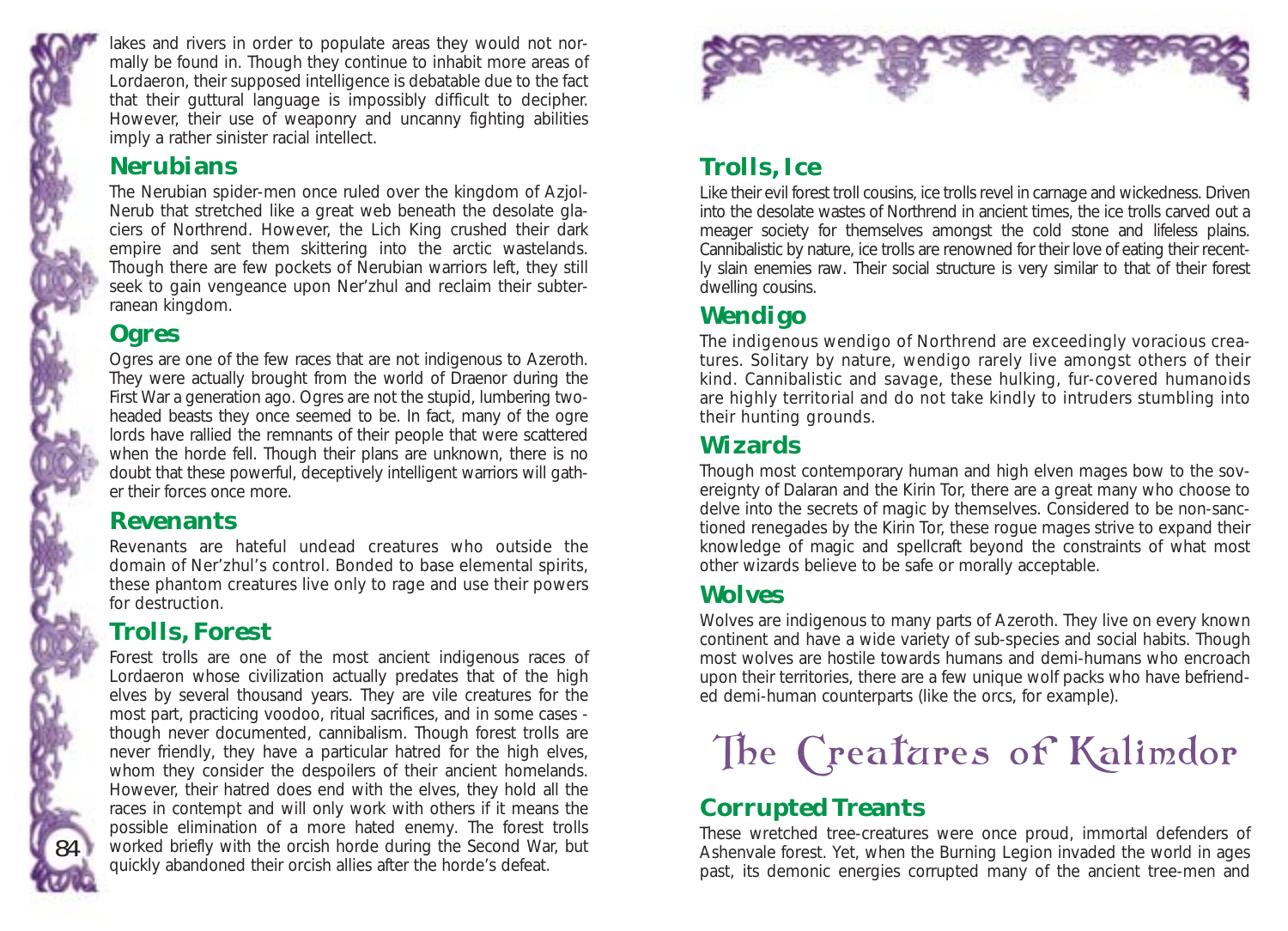drove them into shadow. Now these tortured creatures live only to spread their corruption and hatred of all living things.

### **Dragons, Black**

Though the black Dragonflight was nearly annihilated in ages past, a few of the evil creatures have made their homes in the dry, desolate wastes of the Barrens. With their lord, Deathwing, either missing or dead, the black dragons seek to appease only themselves. The creatures are immensely powerful and cruel and revel in mortal suffering. The black dragons are the enemies of every other Dragonflight, especially the great red dragons of Lordaeron.

### **Dragons, Green**

The enchanted, ethereal green dragons live only to serve the forces of nature and uphold the balance between mortal creatures and the ever-evolving world. The green Dragonflight, ruled by the dreaming goddess, Ysera, holds a special love for the night elves and their druids. Though most green dragons live within the mystical dimension known as the Emerald Dream, a few of the graceful creatures still roam the shadowy paths of Ashenvale forest.

### **Centaur**

Legend holds that the primitive, barbaric centaurs are actually the bastard off-spring of the night elf demigod, Cenarius. Whether or not this is true, it is certain that they are savagery and brutality incarnate. These horse-men ceaselessly terrorize the Barrens of Kalimdor and maraud the villages and cities of the lands indigenous peoples. The tauren claim that the centaur have always existed to scourge the land.

### **Furbolgs**

86

Furbolgs are hulking, simple-minded bear-men who live within the savage corners of Ashenvale forest. Though they have no special love for war or murder, their tribes have become increas-



ingly hostile as of late. The night elves, concerned by the once peaceful race's condition, have attempted to help the furbolgs settle their tensions. But the mighty bear-men retreat ever-further into their territories and fall deeper into the rage that is overtaking their race.

### **Harpies**

These vile, unscrupulous winged women live only to cause mischief and sorrow. Hailing from the windy Stonetalon Mountains, the harpies are masterful at ambushing hapless caravans and foolish travelers alike.

#### **Salamanders**

These subterranean beasts share a common ancestry with the mighty kodo beasts. However, they have adapted to life beneath the earth by evolving a number of natural defenses and abilities.

### **Kodos**

The giant, slow-moving kodo beasts of the Barrens are one of the most intriguing species of Kalimdor. Though gentle and ponderous by nature, these mighty beasts become fierce enemies when threatened or attacked. Many kodos hold a special bond with the benevolent tauren race.

It is said that some rare kodos are bound to the spirits of the sky and storm. Thus, the tauren have legends about those they call Lightning Lizards, Thunder Lizards and Storm Walkers. Whether or not these behemoths actually have supernatural powers remains to be seen.

### **Mutant Murlocs**

Though Murlocs abound along the rugged coastal regions of Kalimdor, there is a mutant strain of the race that has emerged in recent months. Though it is unclear what has caused the creature's strange mutations, many agree that something dark and sinister is awak-

ening deep beneath the raging Maelstrom. The mutant Murlocs have been so corrupted that they have been known to turn on their own brethren under duress.

#### **Owlbears**

These lumbering, misshapen creatures are beloved by the night elf druids and treants alike. They are benevolent by nature, but fearsome when roused or angered. Though they stay away from populated areas, they are often found in the serene glades of Mount Hyjal.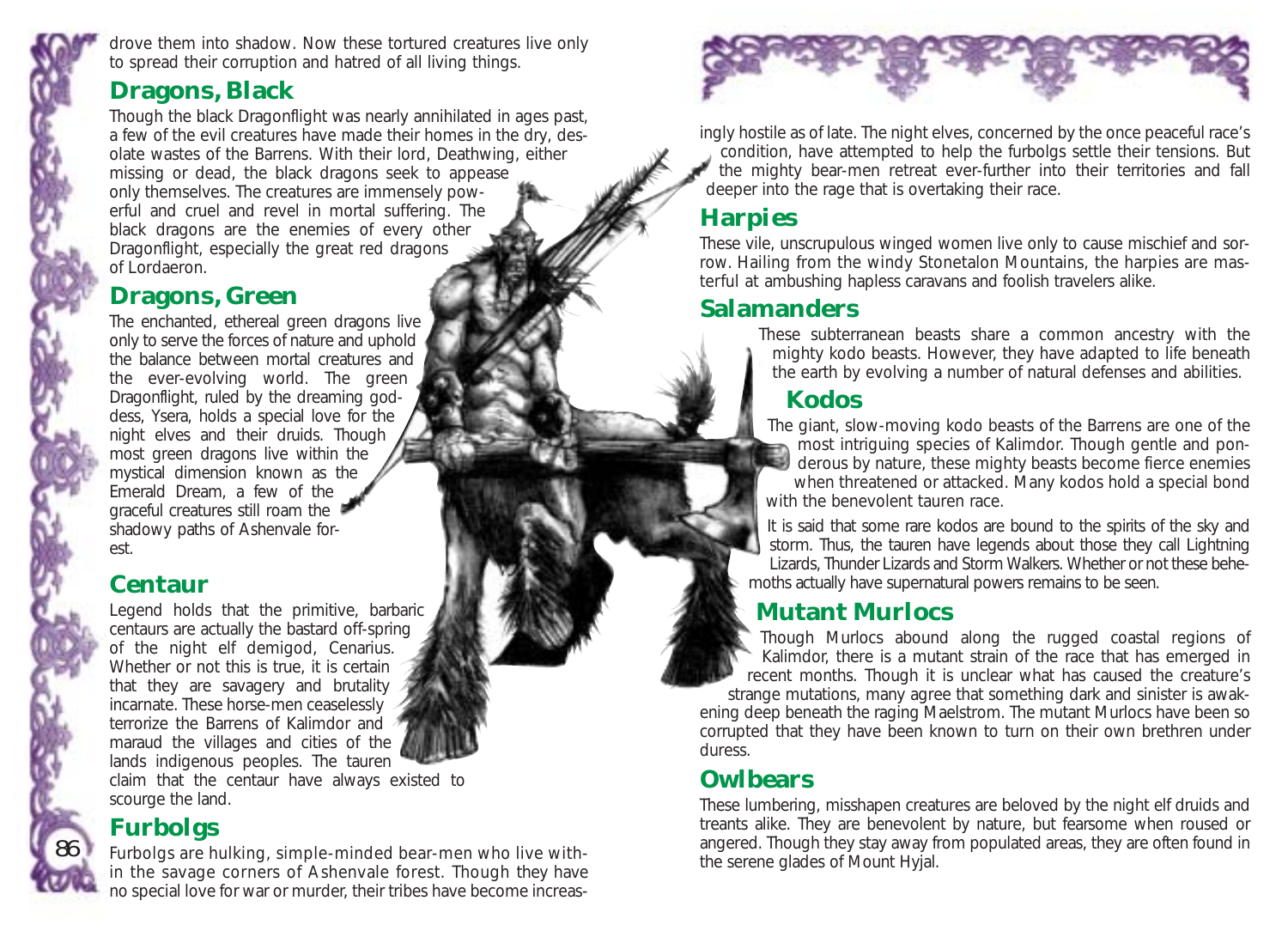### **Quillboars**

Quillboars are a race of primitive boar-men that have razor sharp spines protruding from their muscular, hunched backs. These resilient, fearless creatures inhabit the central Barrens of Kalimdor in the labyrinthine maze of thorns called Razorfen Downs.

### **Sludge Beasts**

These strange creatures share an elemental heritage, but have been corrupted by the powers of chaos. Now they exist as tortured masses of semi-sentient goo. No one knows what their motivations are or if there is any specific ecology behind their existence.

### **Spiders**

Though many scholars believe that all spiders trace their roots back to the ancient kingdom of Aziol-Nerub, the giant spiders of Kalimdor have made a claim to the shadowy corners of Ashenvale Forest. Though not necessarily evil, wild spiders can become fearsome opponents if they feel their nests have been defiled.

### **Satyrs**

Satyrs were once night elves who practiced the magical arts in the days before the War of the Ancients. These magically corrupted night elves, having given themselves over to the will of the Legion, became terribly cursed. Though they retained a portion of their magical power, their bodies were warped and twisted into those of beasts. Now the

satyrs exist only to harry their hated night elf cousins and obey the will of the Legion – which they believe will one day return.

### **Vulture**

88

These avian creatures are found throughout the Barrens – seeking carnage upon which to feed. The mottled scavengers have been known to aid the vile harpies from time to time – drawn by the promise of freshly slain flesh and blood.



# Heroes and Villains

#### **Antonidas**

Occupation: Human Archmage - Head of the Kirin Tor of Dalaran Affiliation: The Kirin Tor

Age: 71

Antonidas is the head of the Kirin Tor, the conclave of wizards that rules over the magical kingdom of Dalaran. This venerable Archmage is reputedly one of the most powerful wizards in the world. Though his failing health prohibits him from spending to much time away from his beloved city, his apprentice, Jaina Proudmoore, serves as his eyes and ears in the world. Antonidas looks forward to the day when he will hand his power and mantle of leadership over to Jaina, who he feels will make a most impressive Archmage.

### **Archimonde**

Occupation: Eredar Overlord of the Legion Forces Affiliation: The Burning Legion Age: Unknown

Archimonde the Defiler was one of the first demons to rally behind Sargeras when the Burning Legion was formed. Archimonde is heartless and brutal, but very cunning and far sighted. The colossal demon wields limitless warlock magics and primal strength to lay waste to any who would oppose his fiery will. In his heart of hearts, he seeks to become a god and wield powers that rival those of Sargeras himself. After ten thousand years of waiting, he is prepared to invade the world of Azeroth once again. Though he is committed to carry out the invasion in Sargeras' name, he may have ulterior motives in mind for the world and its innate magics.

### **Cairne Bloodhoof**

Occupation: Tauren Warrior - Chieftain of the Bloodhoof Tribe Affiliation: The Horde Age: 99

The mighty chief of the Bloodhoof tauren, Cairne is a peerless warrior and a wise leader of his ancient people. Though slowed somewhat by the weight of age, Cairne still possesses the strength and valor of twenty men. This greathearted giant knows that his people are in grave danger of extermination from the marauding centaurs. However, he has never given up hope of one day finding a way to lead his people to a new land where they can make their home and live in peace.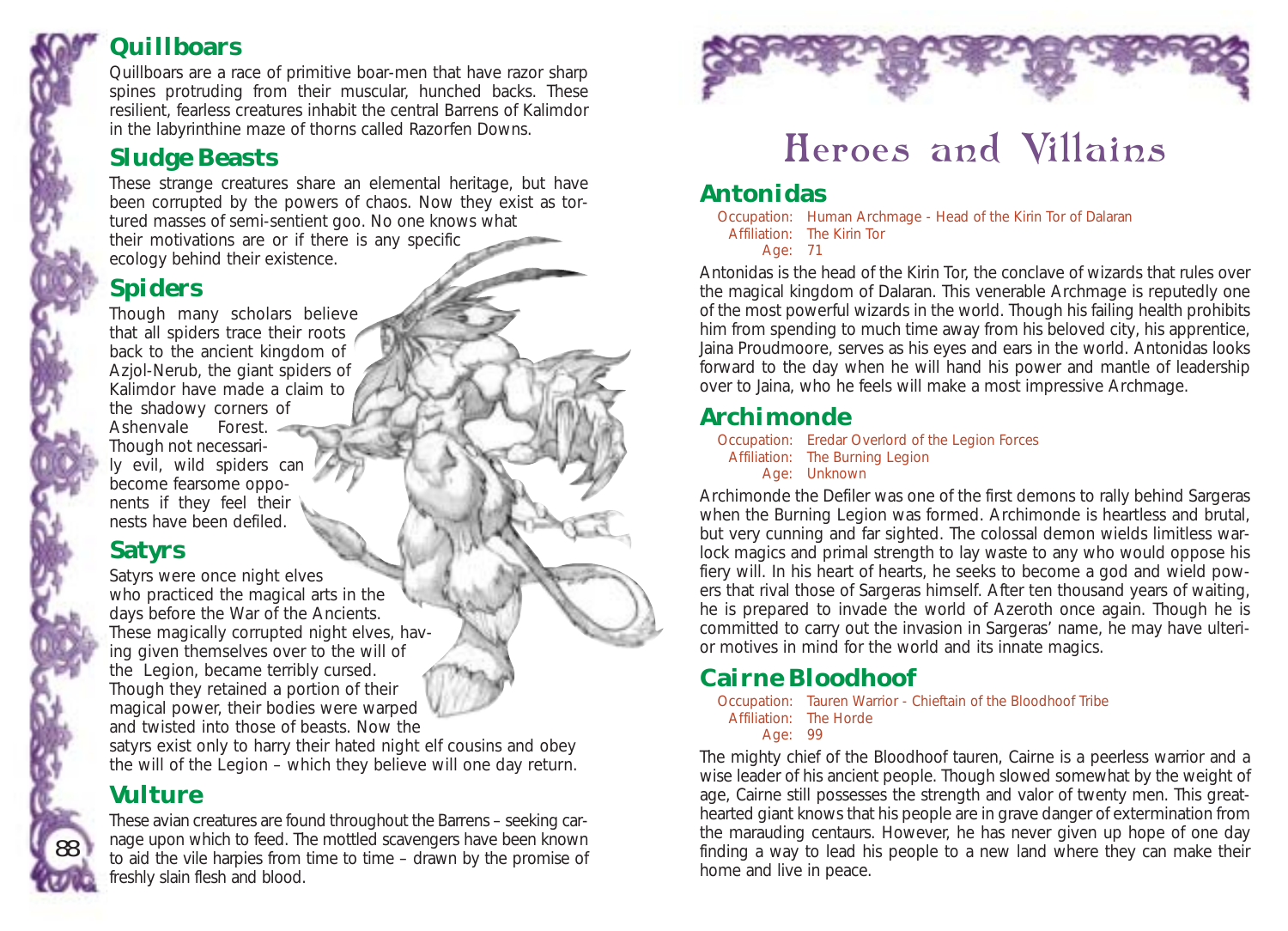#### **Grom Hellscream**

Occupation: Orc Warrior - Chieftain of the Warsong Clan Affiliation: The Horde Age: 46

Grom Hellscream is the last surviving orc chieftain from Draenor. Having led his mighty Warsong clan to countless victories over the humans, Hellscream despaired at the lethargy that overcame his race after the Second War. Hellscream was one of the first orcs to fall victim to the demons' curse on his race. He has struggled with the rage and bloodlust within his heart for many long years. Now, under Thrall's visionary, idealistic leadership, Hellscream believes that he and his people can finally be freed from the demons' corrupting influence.

#### **Illidan Stormrage**

Occupation: Night Elf Demon Hunter - Former Sorcerer Affiliation: None… Age: 15,032

In the dark days, before the War of the Ancients, Illidan was one of the few non-high-borne practitioners of magic. Though his older brother, Furion, warned him that magic was an evil, corrupting power, Illidan steadfastly refused to give up his coveted art. Over time, the noble night Elf lost his soul to a dependency for magic's chaotic energies. Though Illidan used his dark powers to aid his brother against the demons of the Burning Legion, he ultimately betrayed his people by siding with the evil Queen Azshara and her followers. After the war ended and the landmass of Kalimdor was shattered forever, Illidan created a new Well of Eternity to ensure that his coveted, corrupting magic would not disappear from the world. For his sin, his brother, Furion, commanded that he be chained beneath the earth for all time. Illidan has remained caged in darkness ever since.

#### **Jaina Proudmoore**

90

Occupation: Human Sorceress - Special Agent of the Kirin Tor Affiliation: The Alliance Age: 23

Perhaps one of the most gifted sorceresses to train in Dalaran for generations, Jaina is a bright, inquisitive young woman who constantly strives to expand her powers and knowledge of magic. Her father, Admiral Proudmoore of Kul Tiras, was one of the great heroes of the Second War. Jaina feels constant pressure to live up to her father's name, but wishes only to study and follow her path of magical investigation. Like Arthas, Jaina was deeply hurt when her affair with the young Prince ended. However, she



never let her disappointment interfere with her studies or her rigorous investigations. Her mentor, the Archmage Antonidas, has claimed that she may become the greatest sorceress humanity has ever produced.

### **Kel**'**Thuzad**

```
Occupation: Human Necromancer - Leader of the Cult of the Damned
Affiliation: The Scourge
     Age: 58
```
Kel'Thuzad was one of the greatest Archmagi of Dalaran. He was one of the members of the Kirin Tor and a dear friend of the Archmage Antonidas. However, his lust to delve into the dark arts of necromancy made him an outcast amongst his fellow wizards. Heeding the call of the god-like Lich King, Kel'Thuzad traveled to Northrend and offered his soul to Ner'zhul. The Lich King commanded the dark wizard to create a cult that would facilitate the creation of a grand, undead army. Kel'Thuzad used his powers and vast fortune to found the Cult of the Damned – the sinister group that would bring Ner'zhul's dark will to fruition…

#### **Mannoroth**

Occupation: Demon King of the Pit Lords Affiliation: The Burning Legion Age: Unknown

Mannoroth the Destructor is a being of pure hate, malice, and rage. He is the ultimate living engine of destruction, seeking only to raze and murder everything in his path. It has been speculated that he has some significant ties to the orcish race – that he may be the original source of their bloodlust and corruption, but this has yet to be proven. Mannoroth has waited ten thousand years to return and finish the job he started during the War of the Ancients. Now, at last, his time for vengeance has come.

### **Malfurion Stormrage**

Occupation: Night Elf Arch Druid Affiliation: The Sentinels Age: 15,032

Furion was the first night elf to oppose the evil Queen Azshara and her demon-worshiping high-borne. He, along with his brother Illidan and the demi-god Cenarius, led the battle against the Burning Legion during the War of the Ancients. He was the first to forsake magic and adopt the tenets of druidism. He has been the spiritual leader of the night elves for over ten thousand years and has worked to safeguard his people's fragile culture – even from within the trance-like state of the Emerald Dream.